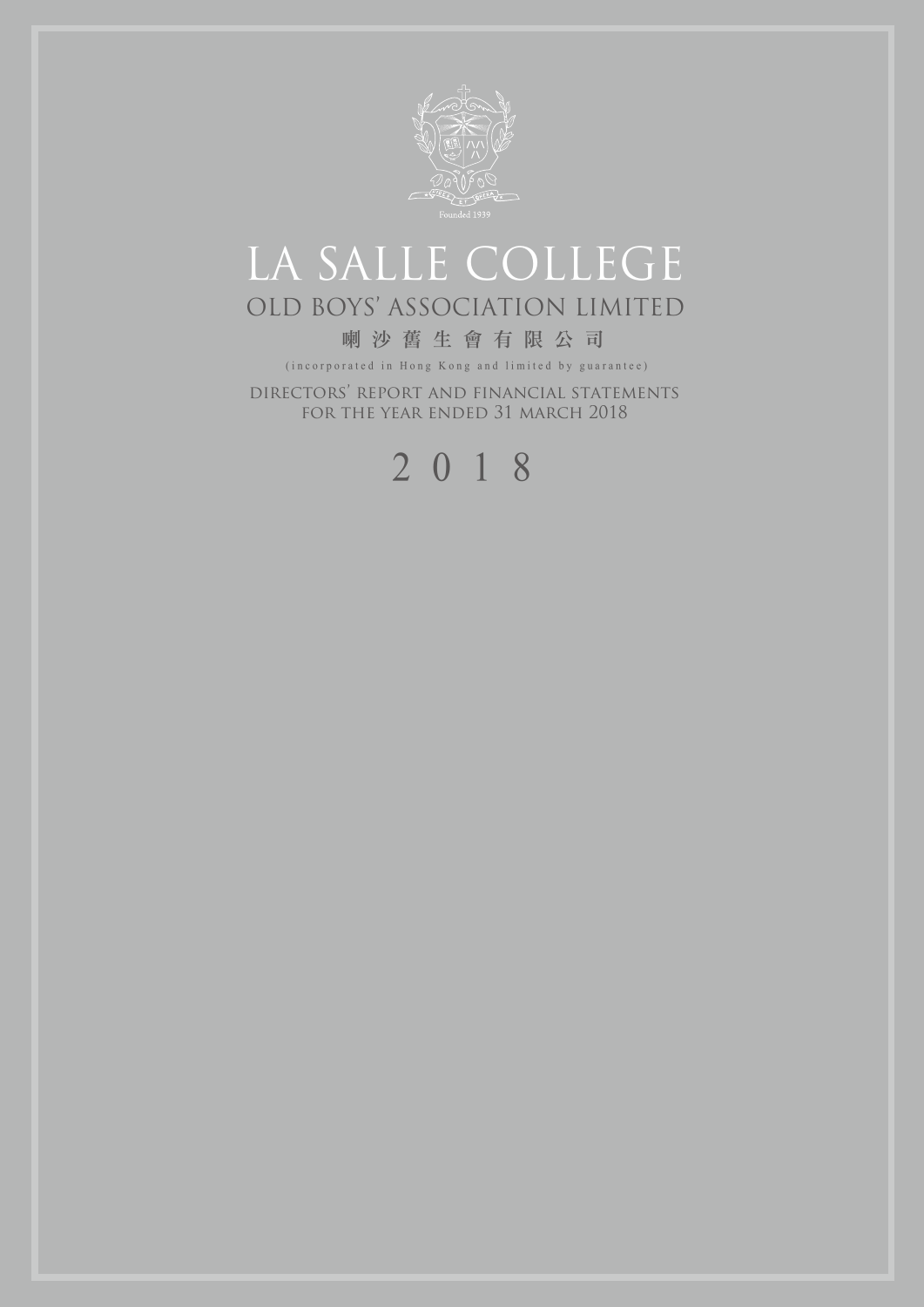

# La Salle College Old Boys' Association Limited 喇沙舊生會有限公司 ("**LSCOBA**" or the "**Association**") Notice of 2018 Annual General Meeting of the Association

12 June 2018

Notice is hereby given under section 40 of the Articles of Association (the "**Articles**") of the Association that an annual general meeting (the "**Annual General Meeting**") of the Association will be held on Friday, 6 July 2018 at 7:30 pm in the Large Lecture Theatre, 2nd Lower Ground Floor, La Salle College, 18 La Salle Road, Kowloon for the following purposes:—

- 1. To receive the audited financial statements for the year ended 31 March 2018 together with the President's Report;
- 2. To elect the following office-bearers and members of the committee of the Association (the "**Committee**") for 2018-2019:—
	- (a) President
	- (b) Vice President
	- (c) Honorary Treasurer
	- (d) Honorary Secretary
	- (e) 12 members of the Committee
- 3. To re-appoint CW CPA, Certified Public Accountants, as the auditors of the Association; and
- 4. To transact any other business.

Members' attention is drawn to Article 43 of the Association which is reproduced below:—

"43. The office-bearers and the Committee members shall be elected at the Annual General Meeting from the members of the Association. A candidate for election must be proposed by one and seconded by another member and the nomination shall be received by the Returning Officer not less than two clear days before the Annual General Meeting. Every member of the Association present at the meeting shall be entitled to vote for as many candidates as there are vacancies to be filled. Candidates up to the number of vacancies who shall receive most votes shall be declared elected and in the case of two or more candidates receiving an equal number of votes, a second or subsequent ballots shall be held until a candidate receives most votes."

Any member who wishes to stand for election at the Annual General Meeting should complete the nomination form attached to this notice and return it to the Returning Officer appointed by the LSCOBA Committee 2017- 2018 on or before Tuesday, 3 July 2018. Members are also encouraged to bring their membership cards to the Annual General Meeting to facilitate the conduct of business, although there would be facilities to verify members' identity without the membership cards.

Eric Chow (00) Honorary Secretary 2017-2018

*The registration for the Annual General Meeting will start at 6:30 pm on 6 July 2018. Light refreshments will also be served.*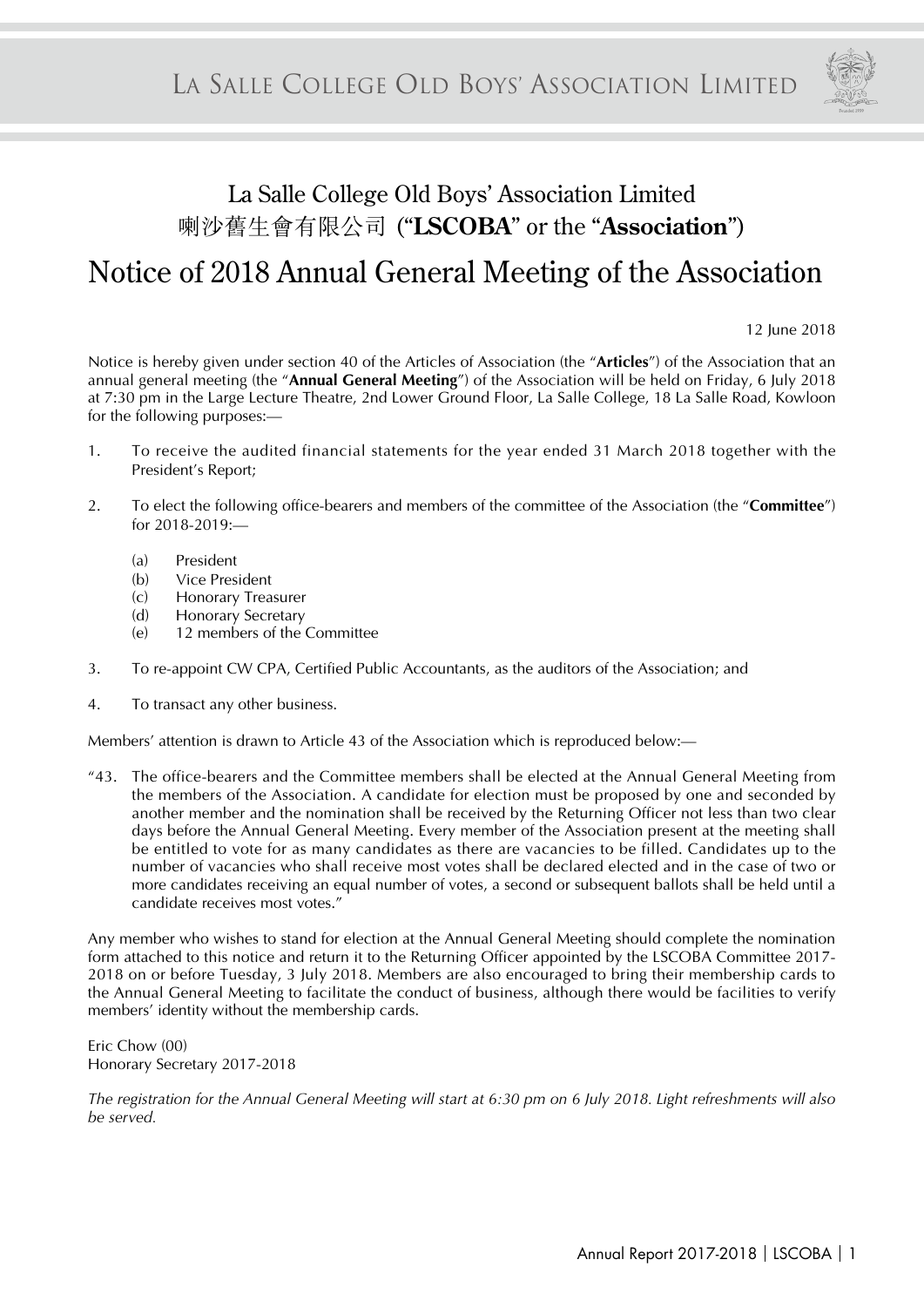

To: The Returning Officer of La Salle College Old Boys' Association Limited 喇沙舊生會有限公司 c/o La Salle College, 18 La Salle Road, Kowloon

Date:

Dear Sirs,

## Nomination for a Position in the 2018-2019 Committee of LSCOBA

|                                                                             | We wish to nominate and second Mr. $\frac{1}{2}$ committee Member* of the President*/ Vice-President*/<br>Honorary Treasurer*/ Honorary Secretary*/ a Committee Member* of the 2018-2019 Committee of the La |
|-----------------------------------------------------------------------------|--------------------------------------------------------------------------------------------------------------------------------------------------------------------------------------------------------------|
| Salle College Old Boys' Association Limited 喇沙舊生會有限公司.                      |                                                                                                                                                                                                              |
|                                                                             |                                                                                                                                                                                                              |
|                                                                             |                                                                                                                                                                                                              |
|                                                                             |                                                                                                                                                                                                              |
|                                                                             |                                                                                                                                                                                                              |
|                                                                             |                                                                                                                                                                                                              |
|                                                                             |                                                                                                                                                                                                              |
| Consent by Nominee: I confirm that I accept the nomination as stated above. |                                                                                                                                                                                                              |
|                                                                             |                                                                                                                                                                                                              |
|                                                                             |                                                                                                                                                                                                              |
|                                                                             |                                                                                                                                                                                                              |
|                                                                             |                                                                                                                                                                                                              |
|                                                                             |                                                                                                                                                                                                              |
|                                                                             |                                                                                                                                                                                                              |
|                                                                             | (Members may photocopy this page if necessary)                                                                                                                                                               |
| * please cross-out those fields that are not applicable                     |                                                                                                                                                                                                              |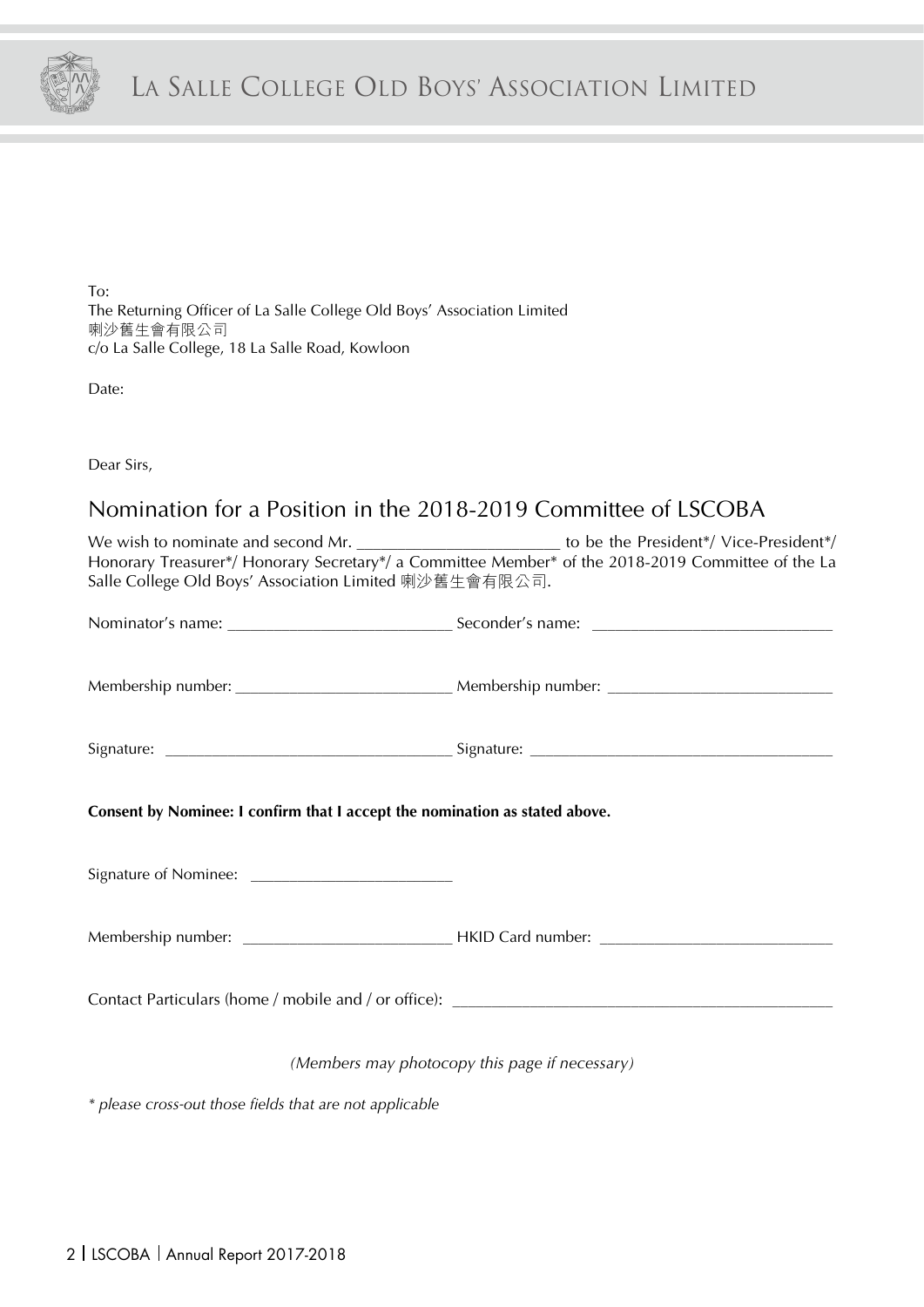

# La Salle College Old Boys' Association Limited 喇沙舊生會有限公司 Annual Report 2017-2018

The Annual General Meeting 2017 of LSCOBA was held on Friday, 14 July 2017 at 19:30 in the Large Lecture Theatre, 2nd Lower Ground Floor, La Salle College, Kowloon, Hong Kong.

The Committee of the LSCOBA elected at the 2017 Annual General Meeting for the term 2017-2018 were:—

| President:                 | Mr. Lee Shiu Fung, Roger (85)                                                               |
|----------------------------|---------------------------------------------------------------------------------------------|
| Vice President:            | Mr. Bo Ho Man, Herman (89)                                                                  |
| Honorary Treasurer:        | Mr. Lui Chi Hung (79)                                                                       |
| Honorary Secretary:        | Mr. Chow Chun Hin, Eric (00)                                                                |
| Immediate Past President:  | Mr. Chu Wing Fei, Leonard (83)                                                              |
| Committee Members:         | Mr. Shum Chi Kwong, Stanley (79)                                                            |
|                            | Mr. Leung Wai Kit, David (81)                                                               |
|                            | Mr. Shum Chi Yuen (84)                                                                      |
|                            | Mr. Sun Yat Ming, Ray (85)                                                                  |
|                            | Mr. Lui Chi Wang Robert Andrew (95)                                                         |
|                            | Dr. Fung Tai Hang, Thomas (96)                                                              |
|                            | Mr. Yick Ping Fai (96)                                                                      |
|                            | Mr. Mak Kwok Kwan, Terence (97)                                                             |
|                            | Mr. Fung Ho Kai, Gilbert (98)                                                               |
|                            | Mr. So Chun Ying Martin (04)                                                                |
|                            | Mr. Chan Cheuk Hang, Claudio (08)                                                           |
|                            | Mr. Siu Wing Yiu (08)                                                                       |
| Honorary Auditor:          | CW, Certified Public Accountants                                                            |
| Principal Bankers:         | The Hongkong and Shanghai Banking Corporation Limited<br><b>OCBC Wing Hang Bank Limited</b> |
|                            | Bank of China (Hong Kong) Limited                                                           |
| <b>Registered Address:</b> | c/o La Salle College                                                                        |
|                            | 18 La Salle Road                                                                            |
|                            | Kowloon, Hong Kong                                                                          |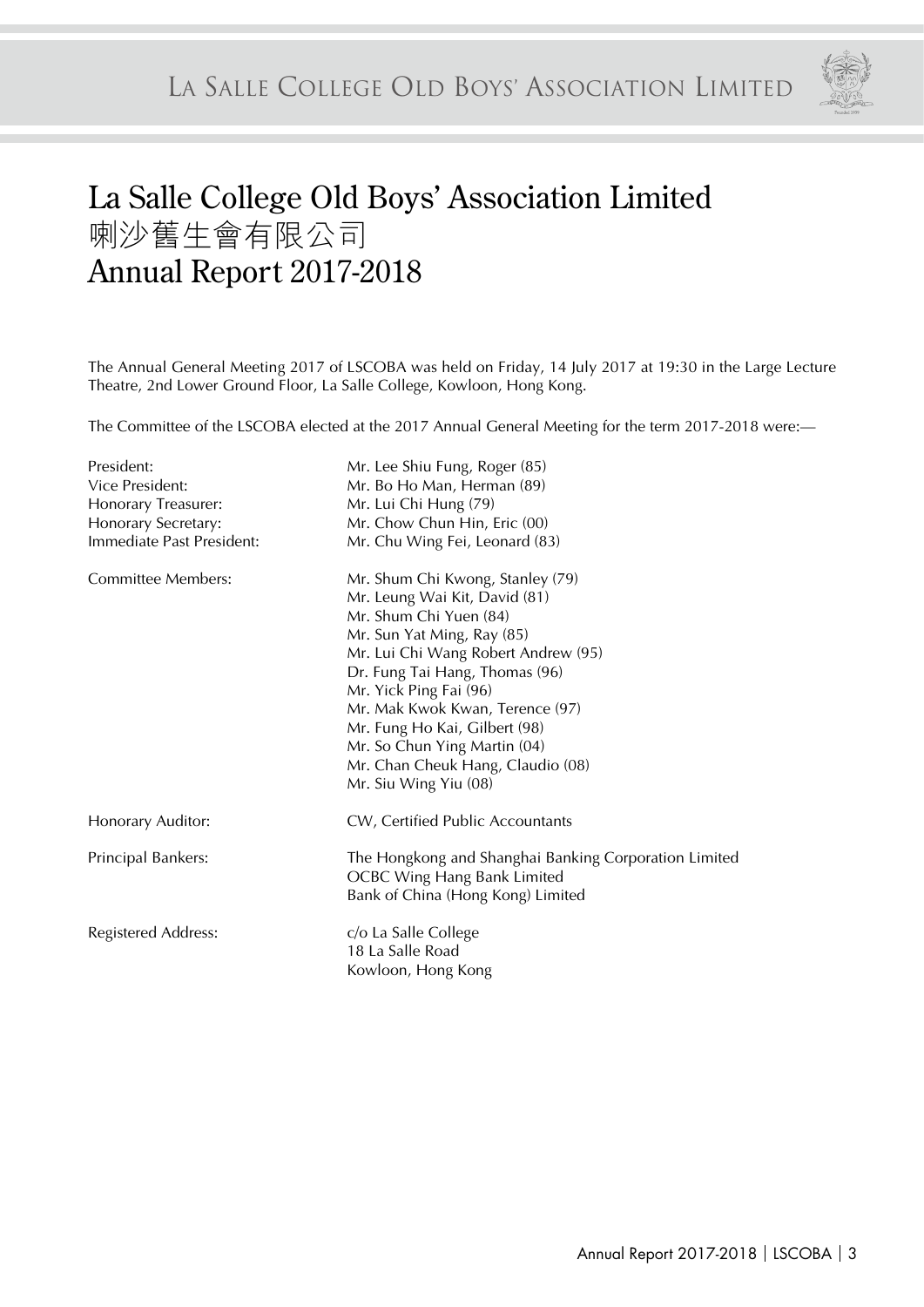

# LA SALLE COLLEGE OLD BOYS' ASSOCIATION LIMITED



### LSCOBA Subcommittees as of the date of this report were:

#### **Community Service Subcommittee**

Mr. Robert Lui (95) *(Convenor)* Mr. Samson Poon (97) *Email: community@lscoba.com*

#### **Credit Card & Membership Subcommittee**

Mr. David Leung (81) *(Convenor) Email: membership@lscoba.com*

**Finance Subcommittee** Mr. Alan Lui (79) *(Convenor)*

- Mr. Roger Lee (85)
- Mr. Herman Bo (89)
- Mr. Eric Chow (00)
- Mr. Freddie Chui (87)
- *Email: treasurer*@lscoba.com

**Fuel Card Subcommittee**

Mr. Stanley Shum (84) *(Convenor) Email: fuelcard@lscoba.com*

#### **Fund Raising Subcommittee**

Mr. Robert Lui (95) *(Convenor) Email: fundraising@lscoba.com*

**Heritage Subcommittee** Mr. Mark Huang (85) *(Convenor)* Mr. Peter Choy (73)

- 
- Mr. Gordon Ho (76)
- Mr. Charles Chan (77)
- Mr. David Chau (77)
- Mr. Elden Lai (82) Mr. Patrick Lau (82)
- Mr. Benjamin Sin (82)
- Mr. Benjamin Pun (88)
- Mr. Joseph Chan (91)
- Mr. Samuel Law (91)
- Mr. Leonard Lie (92)
- Mr. Samson Poon (97)
- Mr. Nelson Ng (02)
- Mr. Eugene Cheng (04)
- Mr. Desmond Cheung (04)
- *Email: heritage@lscoba.com*

# **Information Technology Subcommittee** Mr. Gilbert Fung (98) *(Convenor)* Mr. Simon Lai (81)

*Email: it@lscoba.com*

#### **Investment Subcommittee**

- 
- Mr. Alan Lui (79) *(Convenor)* Mr. Roger Lee (85)
- Mr. Charles Chan (7
- Mr. Anthony Lam (85)
- Mr. Julian Lee (90)
- Mr. Stephen Tang (94)
- Mr. Robert Lui (95)
- *Email: treasurer@lscoba.com*

#### **Members' Communication Subcommittee**

Mr. Ray Sun (85) *(Convenor) Email: communication@lscoba.com*

#### **Music Board**

- Mr. Martin So (04) *(Convenor)*
- Mr. Lyon You (09) *(Deputy Convenor)* Mr. Lawrence Tse (13) *(Deputy Convenor)*
- Mr. Clement Cheng (04)
- Mr. Hung Wai Him (04)
- Mr. Owen Chan (10)
- Mr. Kwong Ho Ching (13)
- Mr. Ryan Chan (13)
- Mr. Jacky Yung (13)
- Mr. Hilary Lee (13)

Mr. Chan Yan Ting (14) Mr. William Lai (14) Mr. Carl Chan (15) Mr. Vincent Au (15) *Email: musicboard@lscoba.com*

#### **Newsletter Subcommittee**

Mr. Edision Siu (08) *(Convenor) Email: newsletter@lscoba.com*

**Overseas Network Group** Mr. Roger Lee (85) *(Convenor)*

#### *Email: overseas@lscoba.com*

**Professional Network Subcommittee** Mr. Eric Chow (00) *(Convenor) - Professional and Legal*

*Email: legal@lscoba.com*

#### **Professional Network Subcommittee - Medical**

- Dr. Thomas Fung (96) *(Convenor)*
- Dr. Bernard Kong (76) *(Advisor)* Dr. Centruy Tsang (96)
- Dr. Michael Muich (96)
- Dr. Poemen Chan (98)
- Dr. Yeung Yat Bong (99)
- Dr. Clarence Leung (03)
- Dr. Fergus Wong (04)
- Dr. Chan Tsz Tai (10)
- Dr. Wilson Hung (10)

#### *Email: medical@lscoba.com*

#### **Professional Network Subcommittee - Finance & Accounting** Mr. Robert Lui (95) *(Convenor) Email: finance@lscoba.com*

**Professional Network Subcommittee - Architecture** Mr. Albert Ng (78) *(Convenor) Email: architect@lscoba.com*

#### **Publicity Subcommittee**  Mr. Yick Ping Fai (96) *(Convenor)* Mr. Herman Bo (89) Mr. David Leung (81) Mr. Roy Kwong (93) Mr. Edfeel Heung (03) *Email: publicity@lscoba.com*

**Recreation Subcommittee** Mr. Terence Mak (97) *(Convenor)* Mr. Eric Chow (00) *Email: recreation@lscoba.com*

**School Liaison / Old Boy Teacher Group Subcommittee** Mr. Stanley Shum (84) *(Convenor) Email: school-liaison@lscoba.com*

#### **Souvenirs Subcommittee** Mr. Claudio Chan (08) *(Convenor)*

*Email: souvenir@lscoba.com*

#### **Sports Subcommittee**

Mr. Herman Bo (89) *(Convenor) - Sports and Soccer* Mr. Thomas Tung (77) *(Golf)* Mr. James Yu (92) *(Soccer)* Mr. Drago Chan (87) and Mr. Paul Lee (96) *(Basketball) Email: sports@lscoba.com*

#### **Student Affairs Subcommittee**

Mr. Stanley Shum (79) *(Convenor)*  Mr. Sing Chi Ho (79) *(Deputy Convenor)* Dr. Clement Tang (96) Mr. Derek Wong (99) *Email: students@lscoba.com*

#### **Young Members' Subcommittee** Dr. Thomas Fung (96) *(Convenor)*

*Email: ym@lscoba.com*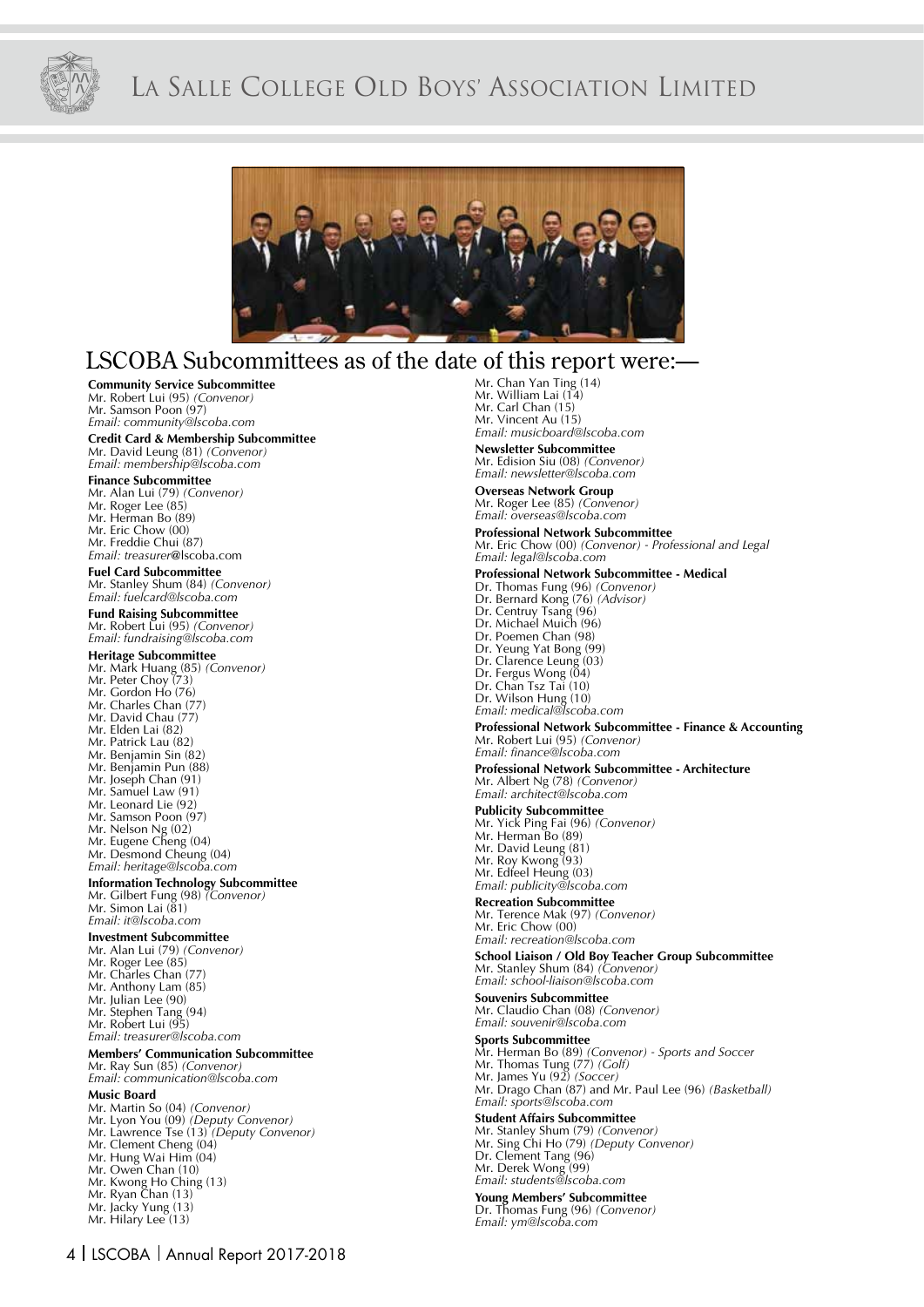

# Message from the President 2017-2018

Dear Lasallians,

Time flies as my second term soon comes to an end as the President of LSCOBA. I am nothing but thankful for the opportunities to serve the OBA members and fellow Lasallians. The primary objective of the Association is to promote brotherhood and fraternity while running under the principle that all projects are preferably selfsustaining with an operating surplus to support the Alma Mater, including student development. To serve our 8,000 OBA members, we have a dedicated group of 17 committee members, a part-time administrative manager, 22 subcommittees or task forces, as well as 9 active Overseas Chapters.

I hold a strong belief that communication is always the key to keep our fraternity growing and flourishing. The Facebook La Salle Old Boys' Ties group, the LSCOBA website, monthly email notices, newsletters, annual reports, and various chat groups all serve to dispatch relevant news and information to members. The Class



Coordinator Group in particular, has been an effective channel to get connected with old boys of over 50 graduation years from 1955 to 2017. Apart from sharing OBA news, the platform is also utilized to inform members of other Lasallian updates, such as recent activities pertaining to the old boys, La Salle Primary School, La Salle College, or calling for support from the old boy community for sports or cultural events of the students. With the enhanced publicity, our aim is to propel the cohesiveness and the level of involvement of old boys and stakeholders.

It is also important for OBA to create and bring values to its members, who will then see the benefits for joining the Association. Not only have we provided members with traditional events like the Annual Ball, Spring Dinner, Old Boys' concerts, Sports Leagues, Golf Tournaments, and Happy Hour gatherings, but we are also seeing strong support on new initiatives. With the dedication by the relevant parties, we have:

- 1) Created a members' benefit platform;
- 2) Revamped the credit card offers and souvenir online sales platform, including launching the sales of the best ever product - the "OBA Octopus card;"
- 3) Relaunched the old boys' basketball league and Christian Brothers' Basketball Cup;
- 4) Jointly held community service events like movie viewings and the Pun Choi charity dinner with other partner organisation;
- 5) Hosted round-table dinners as well as joint alumni activities like: finance talks and Hong Kong Christian Brothers' Schools events;
- 6) Organized a photo competition featuring Lasallian spirit; and
- 7) Been a part of the selection and presentation of the Distinguished Alumnus Awards to two of the most respectable old boys and past presidents of OBA at the Annual Ball.

Furthermore, we strengthened the OBA's service in support of class reunion dinner gatherings, onsite souvenirs sales counter set-ups, job shadowing, career workshops, and we formed a new professional networking group for architects.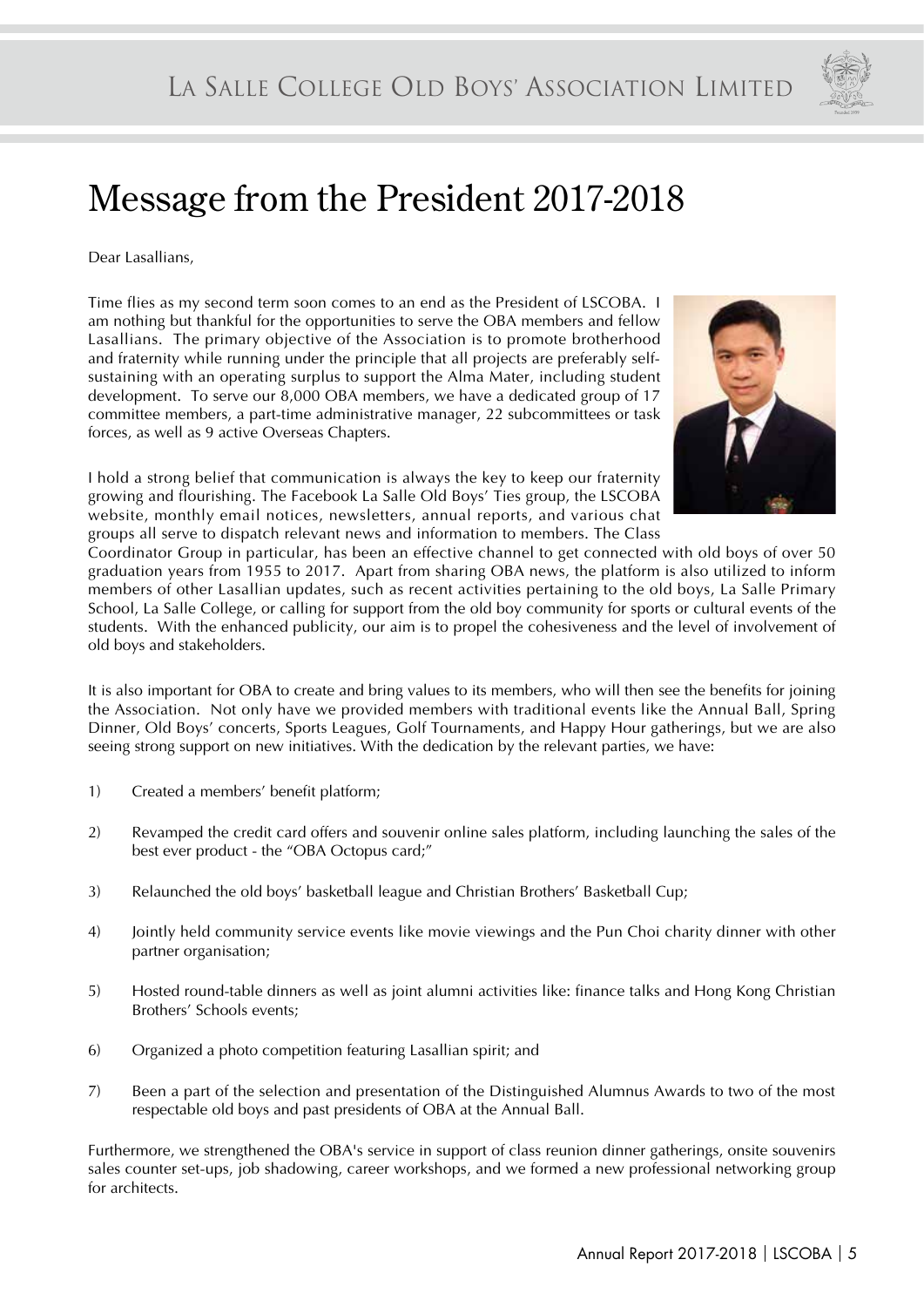

I have been extremely honoured to be the 36th President of LSCOBA, going through a remarkable journey in the past two years. I have personally supported a public election campaign with the participation by many enthusiastic old boys, regardless of the end result. I have spent a special year with La Salle by working closely in several school projects with the two new principals of the College and Primary School, which are celebrating their 85th and 60th anniversaries respectively. I also had the privilege to have been invited as the Guest of Honour for the 58th Speech Day of La Salle Primary School in 2016 and for the Annual Sports Day of La Salle College in 2017 as well as joining other Lasallian events in the capacity of OBA representative.

I must give my heartfelt thanks to my Committee and the Administrative Manager, who have been working together with me for two consecutive terms, pursuing our missions that were set. At the end of the day, we all have the common values that we cheer together, fight together, and share the same tears and laughter no matter what we do or where we go. And most importantly, we all shed the same blood, and we shall do whatever it takes to safeguard the best interests of our Alma Mater.

Thank you for your support in the last two years. I look forward to crossing paths with you at the next La Salle event soon.

Yours in de La Salle,

Roger Lee (1985) **President** LSCOBA 2016-2018 Email: president@lscoba.com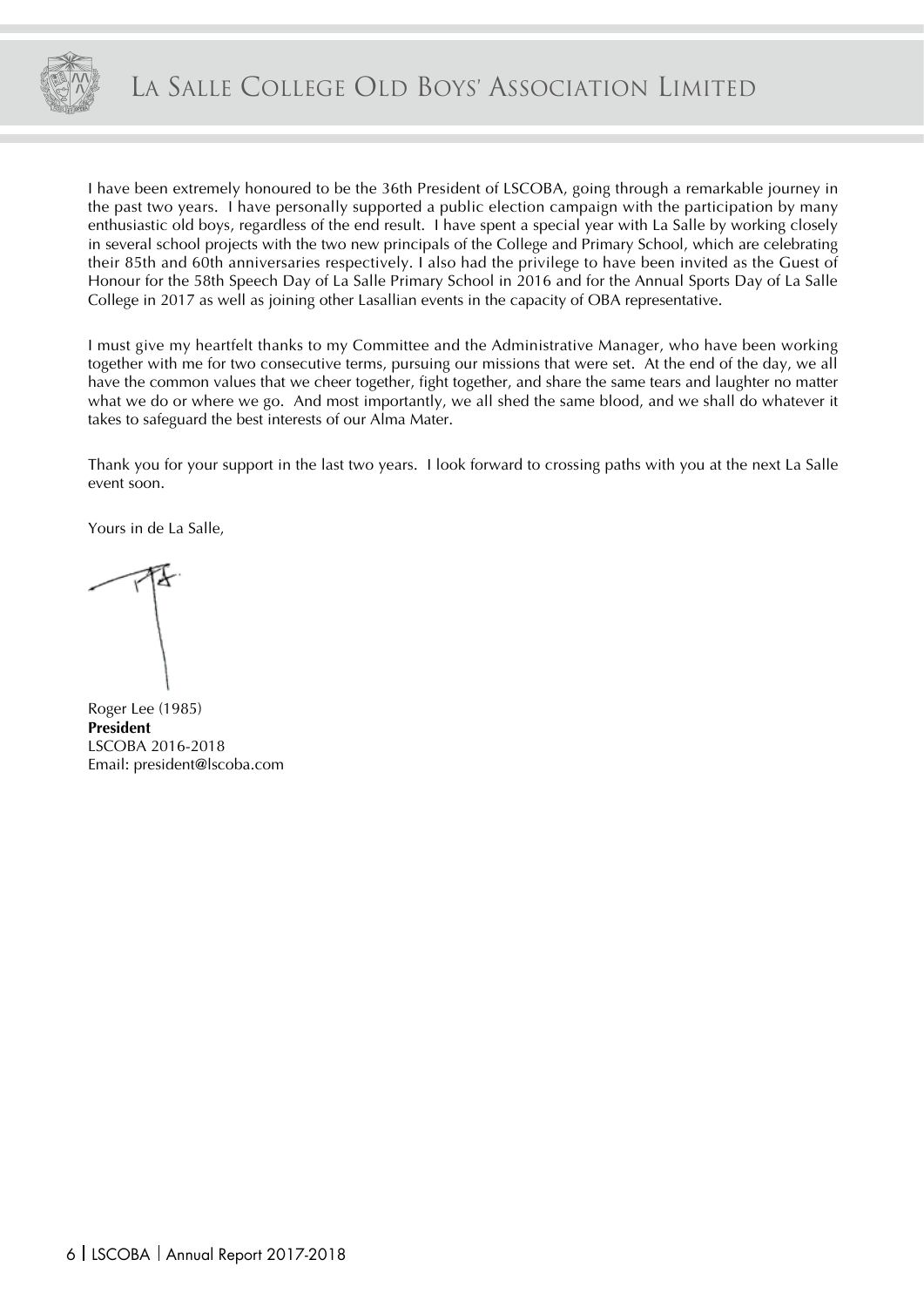

# Major Events and Activities in 2017-2018

#### **1. Committee Meetings**

6 Committee meetings were held during the year, generally at six-week intervals. Matters relating to the Association were raised and discussed during these meetings, which were all held in the school's Old Boys' Room, a purposely built room kindly granted by the school for the use of old boys since the current school building opened in 1979. Minutes of the committee meetings can be viewed by members of the Association upon request.

#### **2. Admission of new members**

302 new members were admitted to the Association during the year (2017: 253 new members).

#### **3. Alumni Manager Election 2017**

According to section 6.3 of the Constitution of the Incorporated Management Committee of La Salle College (the "**IMC**"), the regular managers of the IMC shall include one (1) Alumni Manager (the "**Alumni Manager**"). LSCOBA, being the recognized alumni association of La Salle College, is responsible for conducting elections to elect one alumnus to be nominated to the Education Bureau to be registered as the Alumni Manager.

Notice of the Alumni Manager Election was given by Mr. Lester Huang (77), the Returning Officer, on 12 June 2017, notifying alumni of the election details. As at the deadline of the nomination period (5:00 pm on 30 June 2017), the Hon. Secretary of the LSCOBA received only one (1) nomination form submitted by Mr. LEE Shiu Fung, Roger (Class of 1985) and Roger's nomination form was subsequently verified and confirmed as valid. According to the election procedures for the Alumni Manager Election, if there is only one (1) eligible candidate nominated, no election should be conducted and such candidate should be nominated by the LSCOBA for registration as the Alumni Manager of La Salle College. In this regard, Roger was deemed to have been successfully elected ipso facto, and nominated for registration as the Alumni Manager of the IMC of La Salle College for the term 2017-2018.

The next Alumni Manager Election will be held by the LSCOBA before August 2018.

#### **4. Members' Privilege**

#### *(i) LSCOBA Credit Card*

The LSCOBA Visa Platinum Card, issued by OCBC Wing Hang Bank (the "**Bank**"), has been receiving strong support with attractive benefits to card holders.

The key objective of this credit card program is to generate extra and recurring funding for support of student scholarships, activities, and school development programs. For every dollar spent on the card, the Bank will give 0.3% back to the OBA, and for every principal card issued, the Bank will donate \$150 to the fund pool in support of students' activities.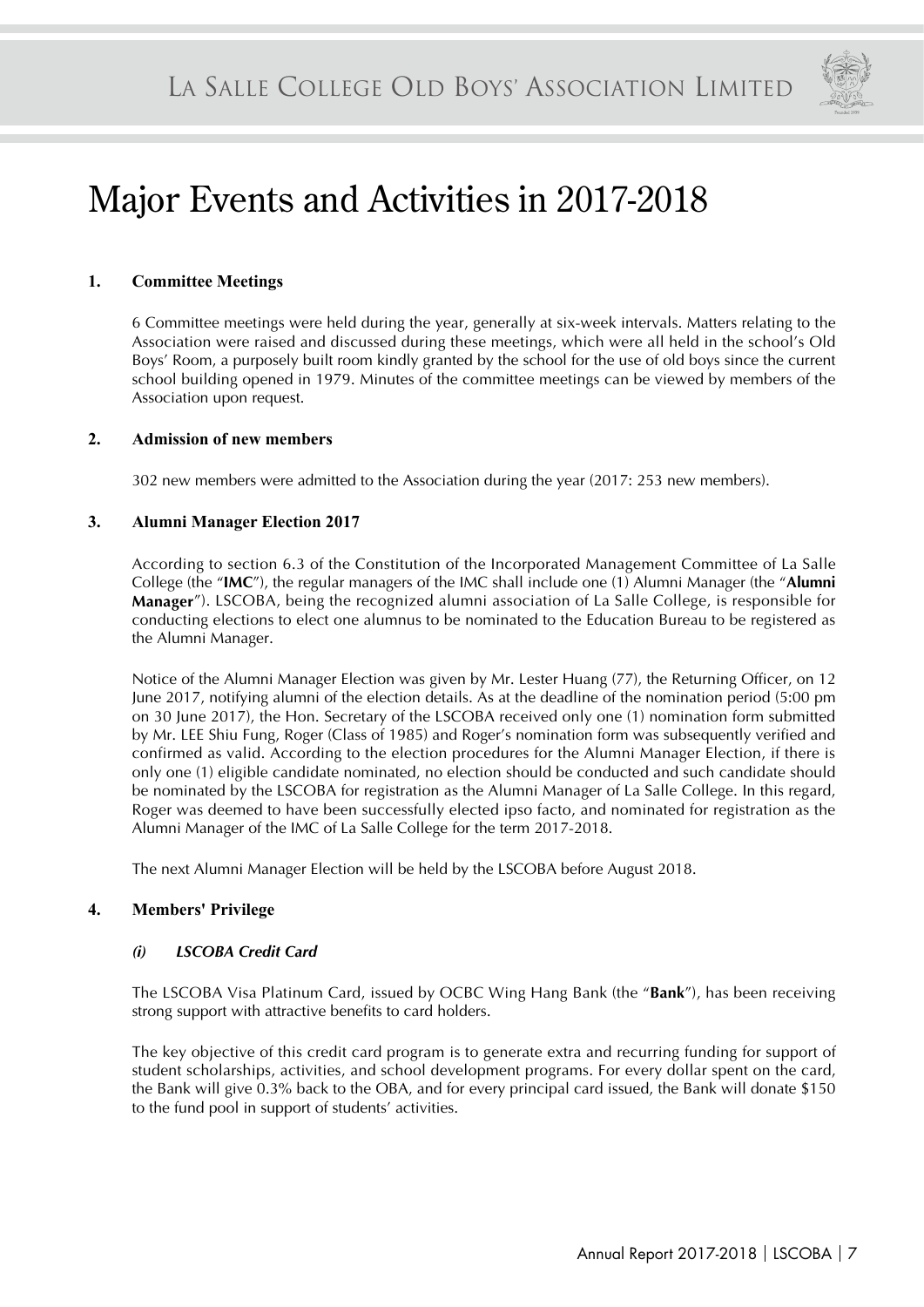

As at the fourth quarter of 2017 there are over 1,350 active cards in use, contributing to LSCOBA to support our school and students.

Tailor-made exclusively for old boys and the card holder community, this affinity card program provides cardholders with unique benefits such as:

- 1. Priority booking and instant discounts on OBA events
- 2. Perpetual annual fee waiver & income proof waiver
- 3. Up to 0.8% cash rebate on total spending for cardholders
- 4. New Card Acquisition and Usage Programs

During this term, a new welcome gift - La Salle Name Card Holders cum Cell Phone Stand was offered, plus a choice of getting a 5% spending rebate up to a maximum HK\$150 for the first 3 months, or to receive on LSCOBA Special Edition Octopus once a spending of HKD 3,000 is reached.

Here is the highlight for the Card Spending Program during July 2017 - June 2018

| <b>Promotional Period</b> | Program Hightlight                                                                                                                                                                                                 |
|---------------------------|--------------------------------------------------------------------------------------------------------------------------------------------------------------------------------------------------------------------|
| Jul - Sep 2017            | Upon spending of HK\$4,500 or HK\$6,800, a cardholder can use HK\$2 to<br>redeem Pizza Hut Tea Set Coupon or a UA Cinemas Movie Voucher by<br>different tiers.                                                     |
| Nov - Dec 2017            | Upon spending of HK\$8,000, cardholder can redeem "2 pcs of UA Cinemas<br>Movie Ticket" or "1 set of Chef Topf La Rose 24cm Low Cassrole" at designated<br>redemption centre.                                      |
| Dec 2017 - Feb 2018       | Upon spending of HK\$3,000, cardholder will be entitled the lucky draw<br>chance(s) to win "Up to HK\$20,000 Free Spending Credit". Besides, a guarantee<br>reward of cash rebate set by different spending tiers. |
| Apr – Jun 2018            | Upon spending of HK\$3,000 on Foreign Currencies Spending / any local travel<br>agencies & websites (included airlines), cardholder will be entitled to extra<br>HK\$300 (max) Cash Rebate.                        |

#### **Free upgrade for existing La Salle OBA Classic Card to Platinum Card**

OCBC Wing Hang Bank is due to upgrade the current La Salle Visa Classic Card to Visa Platinum Card. The new card will be dispatched in mid-June. The following are key privileges with the new Platinum Card:

- 1. Perpetual Annual Fee Waiver
- 2. Up to 0.8% Cash Rebate for all other retail purchases
- 3. 0.5% Cash Rebate for Octopus AAVS Transactions

(From 3 July 2018 onwards, please note that OCBC Wing Hang Bank will discontinue the issuance of the Visa Classic Card and automatically issue the Visa Platinum Card for new application)

How to Apply for LSCOBA Credit Card

To apply for an LSCOBA credit card, please obtain an application form from the OBA office, or OBA website: http://www.lscoba.com/upload/2016/LSCOBA\_Credit\_Card\_Application\_Form\_20161212.pdf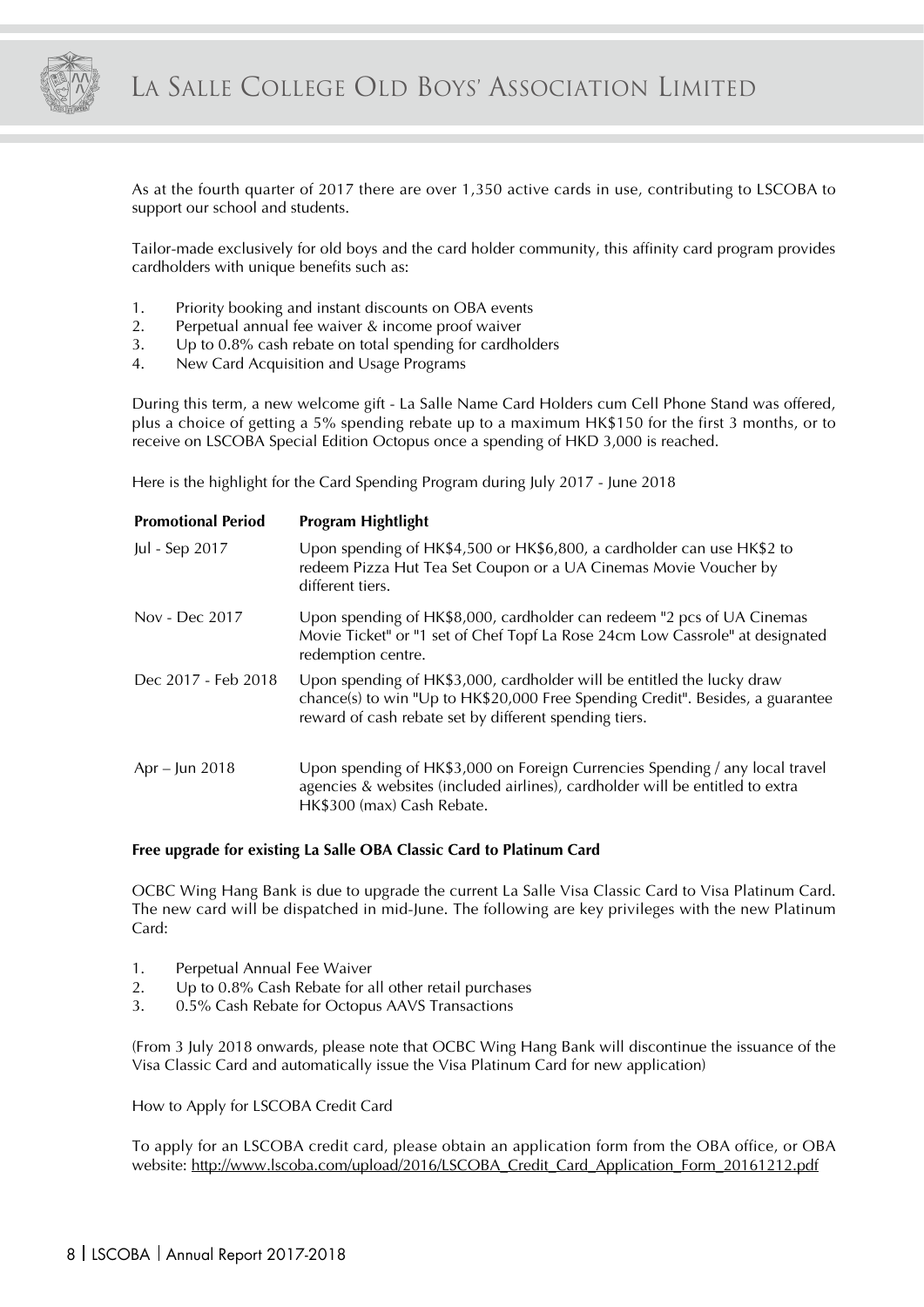

or write to visa@lscoba.com.

For more information on the card program, please visit the OCBC Wing Hang Bank Credit Card website:

#### http://www.ocbcwhhk.com

— Go to Retail Banking -> Card Services -> Credit Card Types -> Affinity & Co-Branded Cards -> LSCOBA Visa

If you have any specific question on this card, please contact OCBC Wing Hang Bank's customer service hotline at (852) 2543-2223 or the credit card convener at visa@lscoba.com.

#### *(ii) LSCOBA Fuel Card*

The LSCOBA Fuel Card allows our old boy drivers to contribute to the OBA while refueling their vehicles. Our gratitude to those who have subscribed to use our OBA Fuel Card, and special thanks to Shun Hing Electric Company Limited for using our Fuel Card for its logistic fleet, which has contributed a lot to the program.

We now have extended the program to cover TWO fuel cards, and the rebate is very attractive!

If you have any enquiry, please feel free to contact Stanley Shum (84), at Email: fuelcard@lscoba.com.

#### *(iii) Members' Benefit Platform*

After the launch of the Members' Benefit Platform in 2017, LSCOBA continued looking for exciting benefits for our community; We do hope you enjoyed the benefits offered by some of our OBs and their friends. Please do not hesitate to provide us with suggestions on the type of benefits you wish to appear on the Platform. Just let us know your thoughts via benefits@lscoba.com

On the other hand, if you or some of your friends are running a business and would like to join the platform, please do not hesitate to let us know about your proposal at benefits@lscoba.com

Members' Benefit Platform: http://www.lscoba.com/benefits/

#### **5. Finance Subcommittee**

The Finance Subcommittee consists of the four LSCOBA office bearers, and one independent member, Mr. Freddie Chui (87) who is a qualified accountant.

A prudent financial policy was applied consistently to all events of the Association. Convenors of all subcommittees or task groups are required to submit their annual budget or project budget to the Finance Committee for review and approval before they can proceed. Most events of the Association are required to be self-financing or be able to generate a reasonable surplus for the Association's administrative expenses and for other commitments such as donations and sponsorship to various school activities.

#### **6. Investment Subcommittee**

An Investment Subcommittee was set up in the term 2016/17 to review the performance of the Association's existing investment portfolio and to offer suggestions to the Committee on the OBA's investment direction. The Subcommittee consists of the President, Honorary Treasurer, Past President Mr. Charles Chan, committee member Mr. Robert Lui (95), and 3 independent members, Mr. Anthony Lam (85), Mr. Julian Lee (90) and Mr. Stephen Tang (94), three of whom are accomplished financial professionals.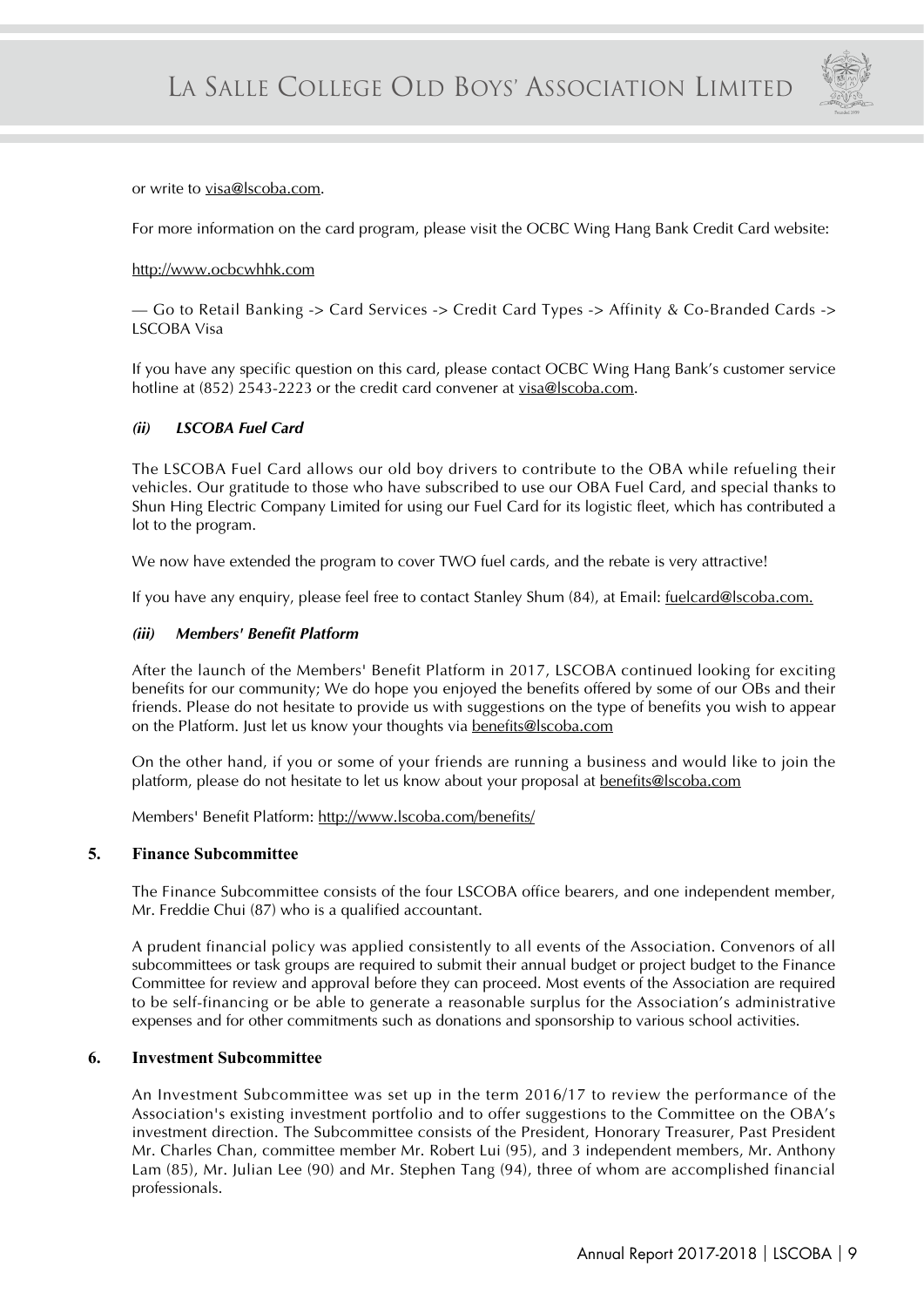

In order to minimize the concentration risk of the previous investment portfolio which relied solely on one listed company, the Subcommittee recommended to the OBA committee to invest the annual cash dividend received from the HSBC shares (excluding the pledged donation to the School) into the Tracker Fund. The Subcommittee further recommended the OBA committee to invest the available funds on a monthly basis to average out the acquisition cost. Since September 2017, 3,000 shares of the Tracker Fund were acquired at an average cost of HK\$30.36 per share with the cash dividend received from HSBC shares (excluding the pledged donation to the School).

#### **7. Heritage Subcommittee**

#### *Guided visit for La Salle Primary School P.4 students to Wong Nai Chung Gap Heritage Trail and Stanley Military Cemetery on 7 November 2017*

This is the sixth year the OBA Heritage Subcommittee was invited to lead a Heritage Walk for all P.4 students of La Salle Primary School (LSPS), to learn about our school's war time history and about Lasallian teachers, old boys and one Lasallian Brother who fought (or offered service) during the Japanese attacks on Hong Kong in 1941. Some 200 boys from six classes gathered in the LSPS school hall to watch a video and brief presentation, offering them some background to the war and the trail that we were going to take them. This year we also had a rich display of war related memorabilia like bomb and bullet shells, army utensils donated to La Salle by some war time artifact hunters. A HK Volunteer Defense Corps replica volunteer uniform was also on display.

The boys then set off on coaches, 3 classes to Wong Nai Chung Gap first, and the remaining 3 to Stanley Military Cemetery. Halfway through the visit, the boys enjoyed a picnic lunch, and then swap places with the other 3 classes. The boys laid flowers on sites of the fighting and where old boys died, and also at the graves of the war dead Lasallians in Stanley. They also offered prayers to those laid to rest there, and for world peace. As the date of the outing was close to the Hong Kong Remembrance Day service, the old boy guides all wore poppies, and we explained to the students the meaning behind the tradition.

We are thankful to all those old boys who took time off to run the program, as well as LSPS, who allowed us to keep up the tradition of introducing the school's war time history to our younger Lasallians.

#### *Wreath Laying at the HK Remembrance Day Service on 12 November 2017*

On Sunday, 12 November 2017, the OBA President, accompanied by a group of old boys from this subcommittee, together with the Principal, Mr Tong, and students of various uniformed groups, and in particular, students of the 17th Scout Group, laid three wreaths at the Cenotaph in Central in honour of our Lasallians War Dead and others who had sacrificed themselves to protect Hong Kong during Japanese attacks of Hong Kong during World War II. It was raining during the service but all attendees stood through the elements. As usual, the Heritage Subcommittee offered the attending students a briefing of our school's war time story, and introduced some of our war dead to the students.

#### *La Salle Primary School – Grave Sweeping for Deceased La Salle Brothers on 4 May 2018*

As with previous few years, La Salle Primary School and the LSPS Parent Teacher Association invited the Heritage Subcommittee to offer a brief talk for all LSPS P.6 students to introduce to them the Lasallian education mission in Hong Kong, share with them the history of the Brothers since arriving in 1875, as well as introduce the founder of LSPS, Brother Henry Pang. This was the third year that all P.6 boys attended the service. The briefing was held in the school hall, and then the boys were then taken to the Brothers' grave plot at St Michael's Catholic Cemetery in Happy Valley. The boys laid flowers and said prayers for the deceased Brothers.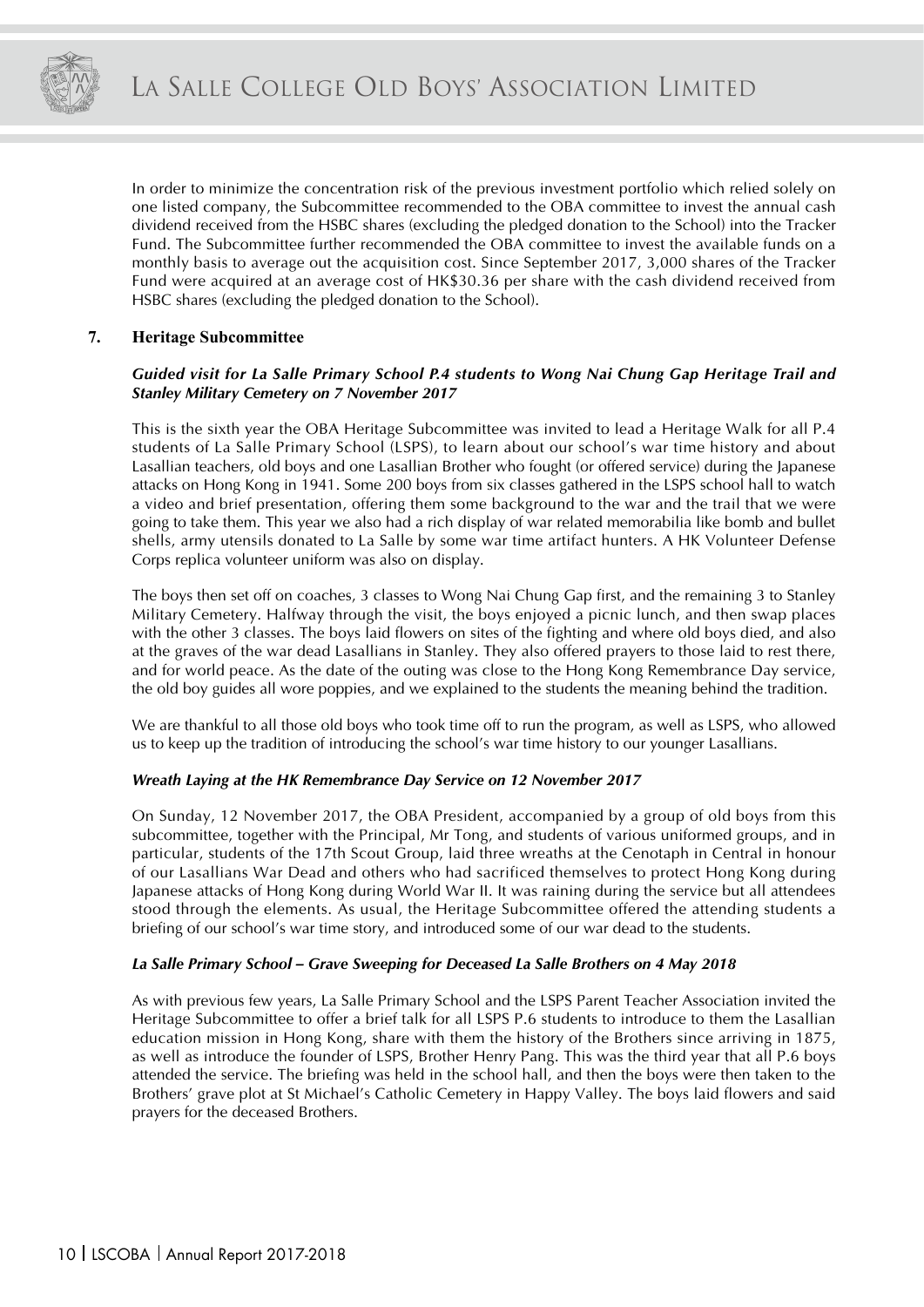

#### *Continued research into LSC and LSPS history*

The OBA Heritage Subcommittee is continuously studying and researching into the school's history, using various sources of materials.

#### **8. IT Subcommittee**

This year, with the contribution from our Members' Communication Subcommittee, we continued to dispatch the latest monthly newsletter electronically to our e-news subscribers, aiming to provide the latest happenings of LSCOBA as well as old boys' news and activities. On the other hand, we continued to design attractive promotion banners for LSCOBA activities and strive to attract more participants to our events and activities.

Similar to previous years, our website - www.lscoba.com recorded around 300 visits every day, reaching a total of around 9,800 visits per month. Visitors from the top 5 countries are Hong Kong, the United States, Canada, China and the United Kingdom; and the most visited page of the year was the 'News' page, with 'Souvenirs' and 'Benefit platform' being the second and the third.

#### **9. Professional Network Subcommittee**

#### *Architecture*

The Architectural Professional Network started off with a Facebook group called "LSCOBA Architects" initiated by Dr. Gordon Fong (76) on 16 November 2014. The group started to grow steadily in 2016 and 2017 when there was more contact with younger architects, graduates (architects-to-be) and architecture students (future architects) studying in both local and overseas universities. We now have more than 40 members in the Network, both residing in Hong Kong and at overseas. We have also created a Whatsapp group in 2017 in the same name "LSCOBA Architects" for a quicker relaying of messages.

Apart from fostering brotherhood among fellow old boy architects and architecture students, one of the main aims of the Network is maintain a tighter bond between the old boys and our Alma Mater. School events and LSCOBA activities were channeled through the Facebook and Whatsapp Groups to old boys in the Network.

On 15 March 2018, The Architectural Network had our first ever drinks gathering at The Murray, a newly completed conservation project of the previous government building, Murray House in Central, nicely designed by Foster and Partners where our old boys Michael Ng (78) and Lawrence Wong (97) are working. Around 30 old boy architects attended the gathering with our most senior old boy architect, Mr Pau Shiu Hung (60) (retired Director of Architectural Services Department, Government of HKSAR) and Mrs Pau (our retired LSPS Principal) kindly joined us. Another imminent Hong Kong architect, William Lim (75) of CL3 and our LSCOBA President, Roger Lee (85) also attended the gathering. The old boy architects chatted joyfully with Mr. and Mrs. Pau and also exchanged among themselves in a relaxed way after work in this beautifully designed and fitted-out hotel, The Murray. This was the first gathering of fellow old boy architects in Hong Kong, which, before then we could never imagine there were so many practicing architects in Hong Kong who are Lasallians.

#### *A Joint Dinner Finance Talk with Agnes Wu*

A Joint Dinner Finance Talk Event with Maryknoll Convent School Former Students' Association ("MCSFA"), organized by Professional Network Subcommittee - Finance and Accounting, was held on 2 November 2017 at the Bankers Club Hong Kong. We were glad to have Ms Agnes Wu 胡孟青女士 as our guest speaker, sharing her views on the investment market.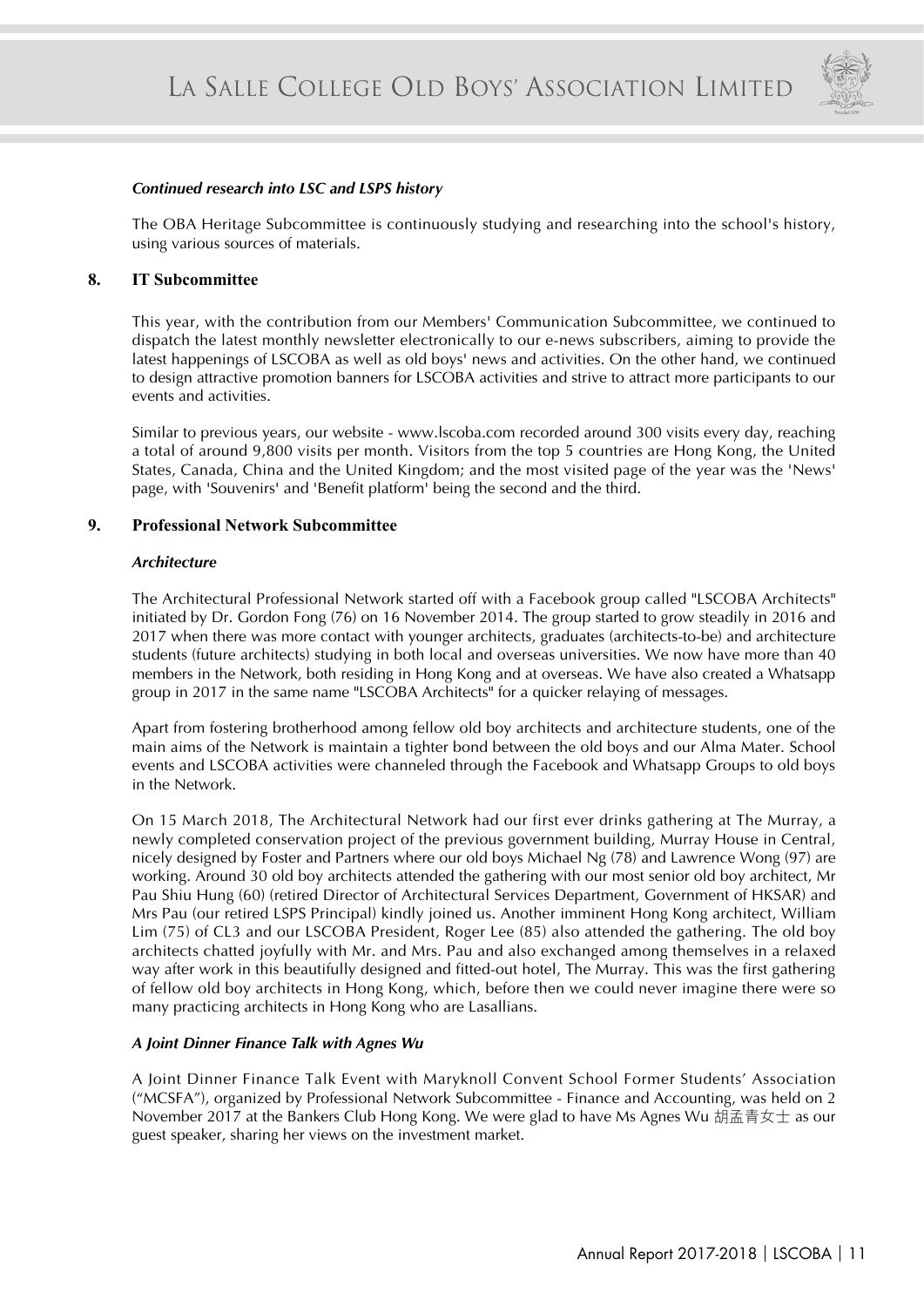

#### *Medical Network*

It has been another year of success for the La Salle Medical Network. As of last year, the Medical Subcommittee has facilitated the development of our fraternity within the Lasallian medical community. The committee has worked diligently in the past year to offer three major events for the 'Doctors of La Salle'.

The first event was the 'Intern Night', which was held on 6th June 2018. It was a platform setup to help our La Salle medical graduates to adapt to their first job and to provide them with insight of their future career by meeting with seniors doctors. This welcoming event for the newcomers was indeed enjoyable for both the graduates and the seniors. Each of the medical graduates from both HKU and CUHK received a specially made doctor's name badge with the school logo and their year of graduation engraved on it as their graduation gift, reminding them they are "La Salle Doctors".

The second event was our biggest hit of the year, the first Doctors of La Salle Annual dinner which was held in the iconic venue, the Academy of Medicine of Hong Kong on 29th September 2017. A record breaking 220 medical doctors and students were present at the event and each attendee received a special souvenir designed by our committee members. We were delighted to have Mr John Tsang, who needs no introduction, as our guest speaker. Numerous past and present teachers also joined our event to bring reminiscence to our old boys.

Last but not least, our third event was our participation in the Hong Kong Medical Association Football Tournament which was held on 25th March, 2018. We fielded two teams, the La Salle Red and Purple. Our old boys demonstrated excellent spirit and athleticism throughout the tournament. This year, our purple team proceeded to the semifinals and they have exhibited Lasallian sportsmanship, competed with all their might till the last minute, despite several players being injured.

Doctors of La Salle has also contributed to the Diamond Jubilee Fund Raising campaign for La Salle Primary School. Our old boy doctors has jointly sponsored the "Sick Room" in Primary. We hope to inspire the students through this donation, showing them that we, Lasallian doctors, care for our junior boys and those who are ill.

Through the continued support from LSCOBA, we look forward to the participation of these regular events by all of our medical graduates in the near future.

#### *Legal Network*

The LSCOBA Legal Network is the official legal professional network formed by the La Salle College Old Boys' Association.

The LSCOBA Legal Network has been formed for all Lasallians who are active in, or retired from, the legal profession in Hong Kong and around the world. We welcome members of the judiciary, bench and both branches of our profession (Barristers & Solicitors), including in-house counsels, trainees/pupils, law school students and paralegals.

The main objectives of the LSCOBA Legal Network are to provide a platform for our Lasallians to keep in touch with, share Old Boys' and market updates, industry knowledge, and to seek and provide career advice through social activities, dinner talks and other events.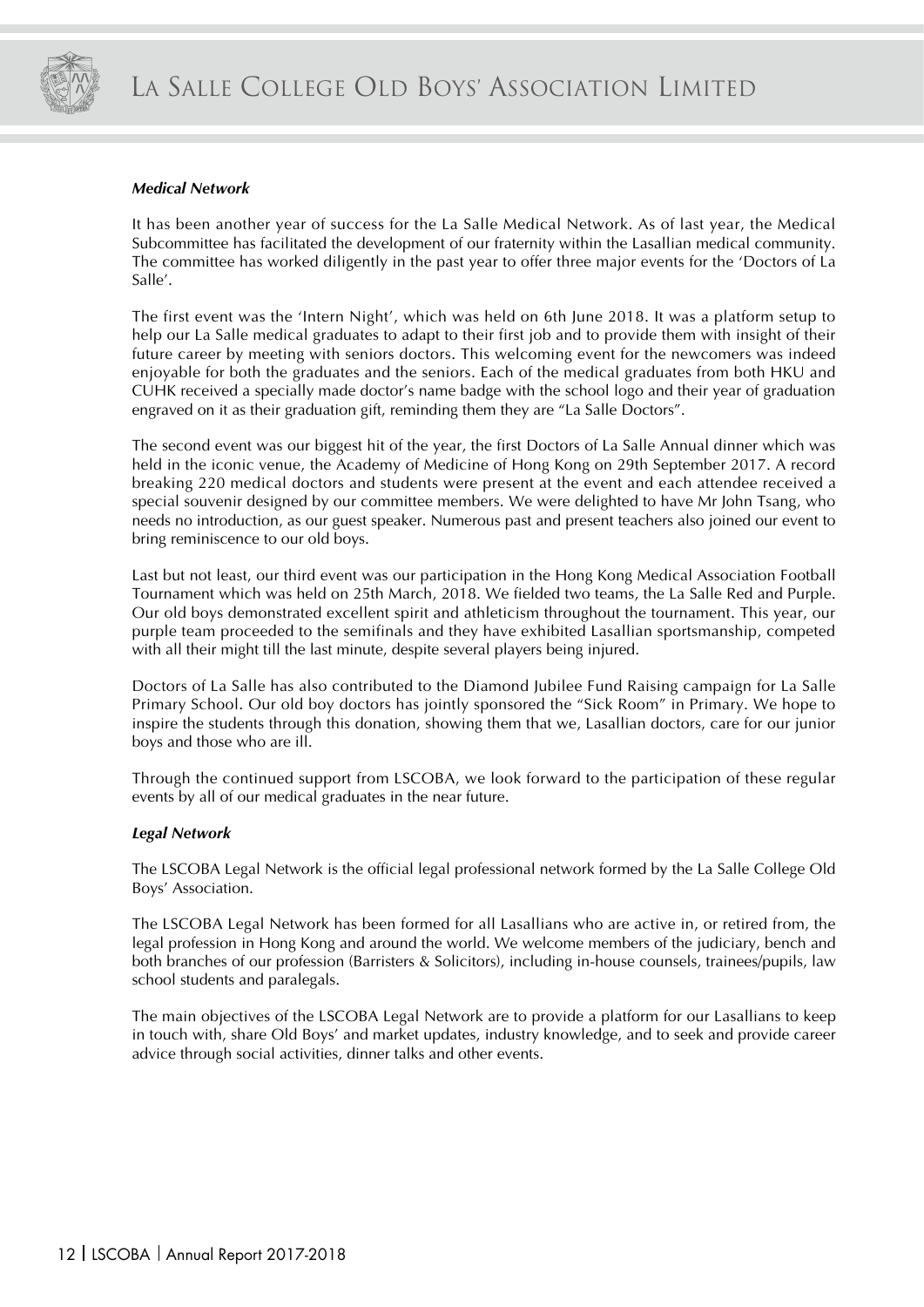

#### *LSCOBA & MCSFSA Joint Legal Network X'mas Drinks*

A Joint Legal Network X'mas Drink was jointly organized by the Legal Networks of LSCOBA and MCSFSA (MCS Lawyers) at Club FLY, Central on 14 December 2017 (Thursday). More than 60 Lasallian/ Maryknoller Lawyers, In-house counsels and law students attended the gathering and it was a very good networking opportunity.

#### *LSCOBA & MCSFSA Joint Legal & Finance Networking Lunch*

The LSCOBA Professional Network Subcommittee had co-organized a "Joint Legal / Accounting&Finance Networking Lunch" with Maryknoll Convent School Former Students' Association ("MCSFSA") at Lingnan Club (嶺南會所) on 31 January 2018. It was the first professional networking lunch we organized with MCSFSA and more than 120 people attended this event. We all enjoyed the good opportunity to meet our fellow Lasallians and Maryknollers to maintain a good relationship within the same profession.

#### *Round Table Dinner 2017 - What Makes Hong Kong Great*

Over 60 old boys and current students, including the school's SA cabinet, attended the Round Table Dinner with the topic "What Makes Hong Kong Great". Mr Frank Chan, a senior old boy from the class of 1975 and the Secretary for Transport and Housing, shared with us why Hong Kong was and would continue to be the best city in the world for business.

#### **10. Recreation Subcommittee**

(i) LSCOBA Annual Ball 2017: Viva La Salle

The LSCOBA Annual Ball 2017 was held on 16 December 2017 at Hong Kong Convention and Exhibition Center and we were delighted to have Dr. Joseph Lee (69), our OBA Past President (1994- 97), and founder of Wofoo Social Enterprises as our guest of honour. The ball was attended by over 200 members and guests to celebrate the 85 years of excellent work of the Brothers in La Salle College. Apart from the formalities, there was a full night of entertainment, including a live band, lucky draw, magic performance, guest singers and a dance show. This year (2017-18) also marked the Diamond Jubilee of LSPS and we had a toast with Mrs. Rakesh, the principal of LSPS and Mr. Tong, principal of LSC to wrap an unforgettable night.

The LSCOBA once again would like to thank our sponsors and guests for their generous patronage and participation. The success of the LSCOBA Annual Ball 2017: Viva La Salle would not have been possible without their contribution and support.

(ii) LSCOBA Spring Dinner 2018 (After Annual Interschool Athletics Finals in Wanchai)

The Spring Dinner has always been a popular old boys' event, and this year was no exception. The Year of the Dog Spring Dinner was held on 9 March 2018 at Tung Yuen Banquet, Wan Chai (東園酒家宴會 廳).

Immediately after the Interschool Athletics Meet, more than 100 old boys joined the happy hour, mingling with beer and wine in hand at the restaurant. This arrangement proved to be very welcomed and if you missed it, do join early next year!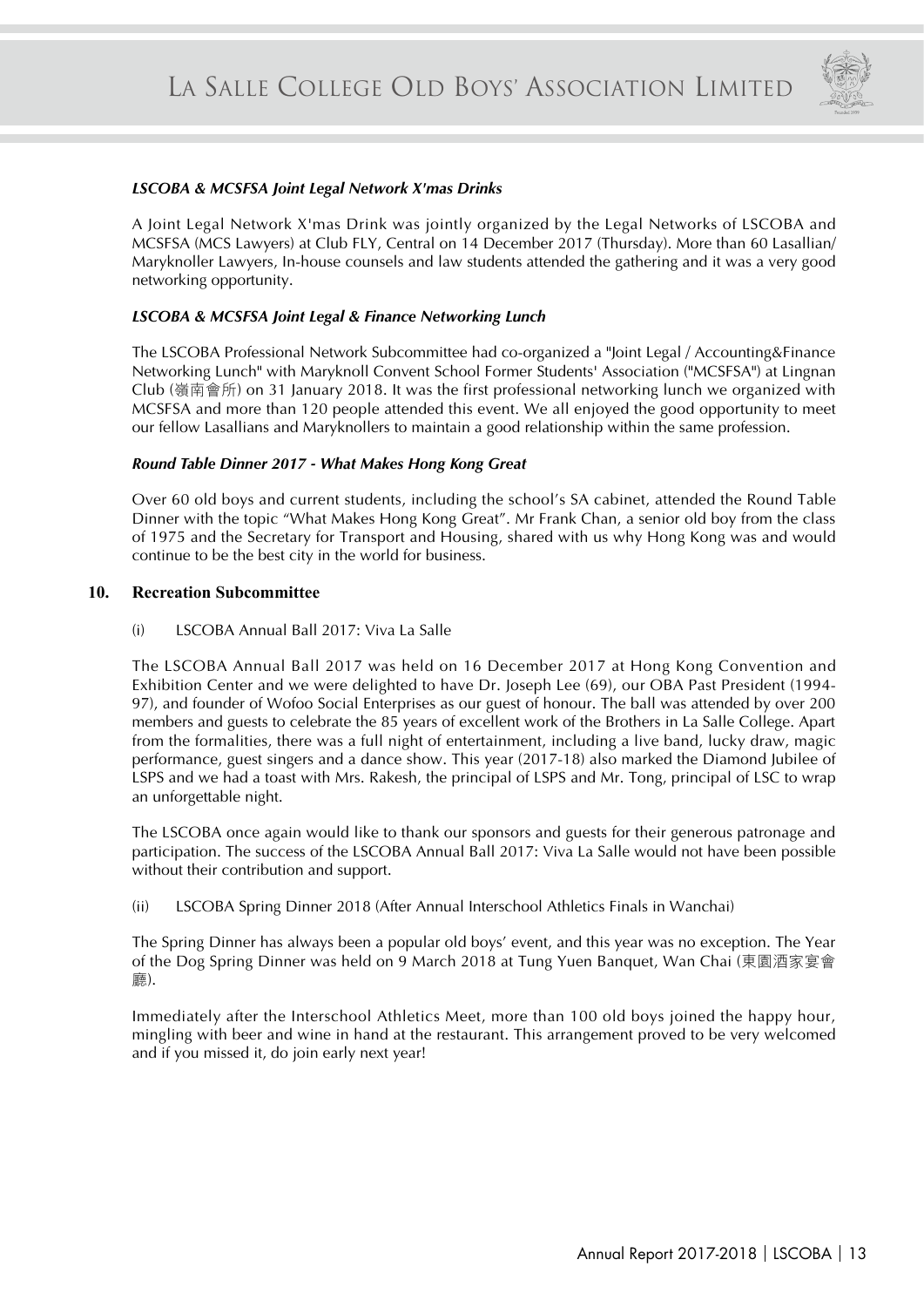

We had full house of more than 50 tables that night. More than 600 old boys joined the dinner and enjoyed the great fun, together with past and present teachers and also students from the athletics teams and other sports team and other student supporting functions (all being guests of the OBA). Some highlights of the night included the personal sharing by our La Salle athletes on stage, beer drinking competition, lucky draw and performance by Wong Kin Tung, Derek (98).

We may not have served the best wine or food for the night, but the event had the greatest atmosphere in the OBA calendar.

We would also like to extend our warmest gratitude to our respected sponsors including Kwong Cheong Lung, Telford, Telecom Digital, and our devoted old boy sponsors including Stanley Shum (79), Roger Lee (85), Sunny Cheung (85), Robert Lui (95) and Yick Ping Fai (96) for their continued support.

(iii) LSCOBA Happy Hour Gatherings

The LSCOBA Happy Hour gatherings need no introduction as it always attracts many LSC old boys to attend. Following our successful happy hour and the great support from our old boys, we have continued our monthly happy hour gathering this year so that our old boys can meet regularly in a relaxed atmosphere.

This year, we held a number of joint-association happy hour gatherings, including:

#### LSC X GHS Chinese Valentine's Happy Hour 元宵花燈會

It was the first networking event jointly organized by LSCOBA and GHSPSA (Good Hope School Past Students' Association). More than 120 alumni attended the Joint-association Chinese Valentine's Networking Happy Hour (元宵花燈會) on 1 March 2018. We all enjoyed the Happy Hour and it was a perfect time to relax and to wind down a whole week of work and stress with a pint of chilled beer or a glass of white-wine spritzer.

#### Christian Brothers' Schools Happy Hour

A Joint School Alumni Happy Hour was held on 19 April 2018. It was the first networking event jointly organized by the Old Boys' Associations of the following five Christian Brothers' schools in Hong Kong:

- Chong Gene Hang College;
- Chan Sui Ki (La Salle) College;
- De La Salle Secondary School, N.T.;
- La Salle College; and
- St. Joseph's College.

More than 100 attended including Brother Jeff and Brother Chris, the gathering and it turned out to be a great occasion to catch up with old friends and making new ones!

#### **11. Souvenirs Subcommittee**

The Souvenir Committee has produced a variety of products as usual.

To order online, please follow the link on our website: http://www.lscoba.com/souvenirs. php?catid=2&subid=48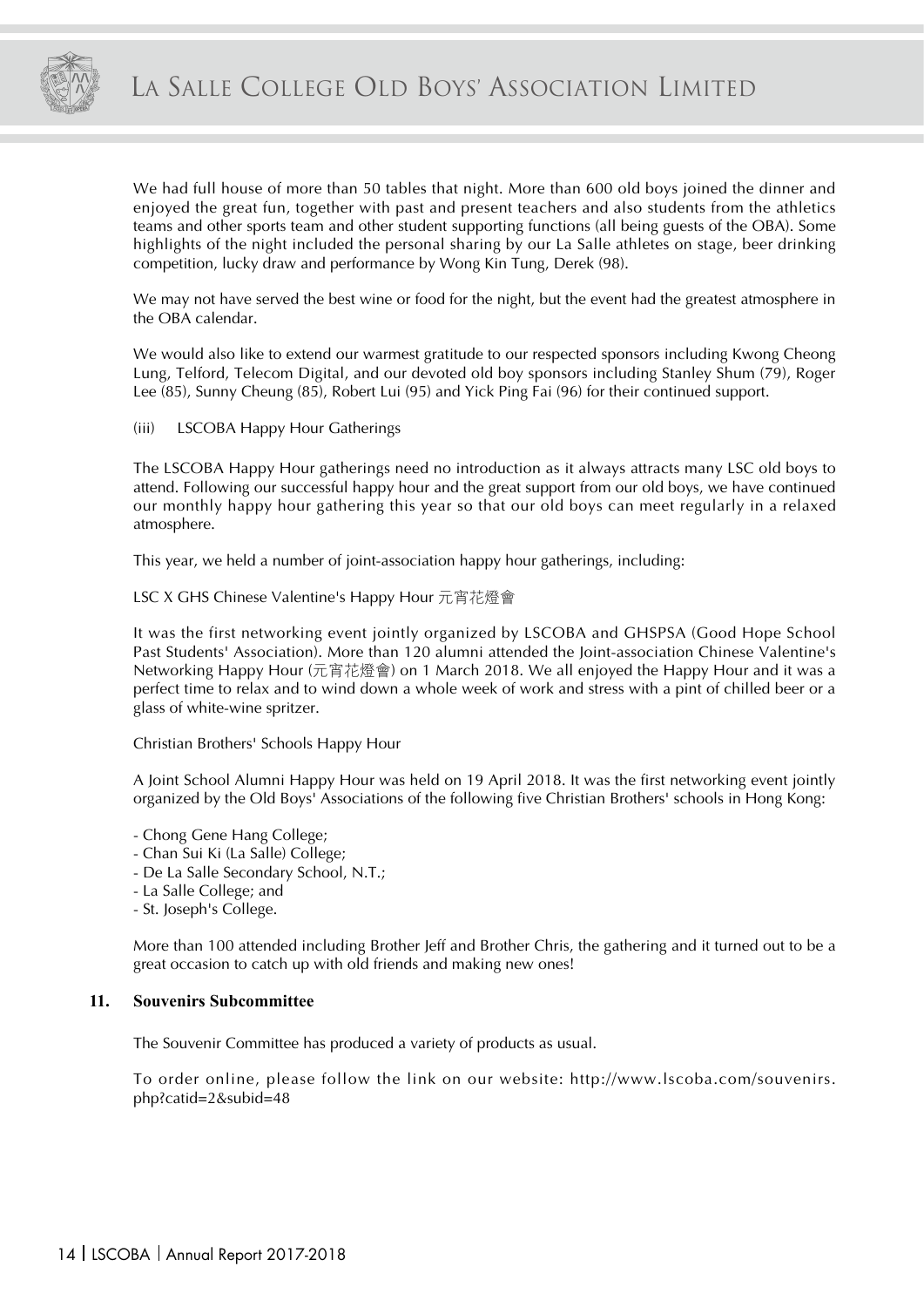

#### **12. Sports Subcommittee**

#### *Basketball League*

LSCOBA Basketball League resumed in March 2017 with 10 teams participating. We invited our current A Grade basketball school team to join us in order to let them gain more experience while challenging our old boys.

The playoff finals were held on 3 September 2017 at the school gym with reigning Champions, Zerve Group against 2k. The game was closely battled throughout with Zerve Group as the winner by a onepoint margin at 69:68. Carmelo Lopez from Zerve group (96) was named as the final MVP. We were delighted to have our basketball mentor, Mr Victor Lo, once again as our guest-of-honour and to present the trophy.

Season 2017 Award Winners:

| Playoff Final MVP:            | Carmelo Lopez (Zerve Group) |
|-------------------------------|-----------------------------|
| Regular Season MVP:           | Carmelo Lopez (Zerve Group) |
| Points Leader:                | Desmond Yu (School Team)    |
| <b>Best Defensive Player:</b> | Ethan Yuen (School Team)    |
| Rebounds Leader:              | Carmelo Lopez (Zerve Group) |
| Assists Leader:               | Paul Lee (Zerve Group)      |
| 3-point Leader:               | Kevin Eow (Savanna)         |

Season 2018 has resumed in February 2018 with a few new teams joining. It is going to be the most exciting season so far. We have split into two sessions for playoff with the Top 4 team going to the Championship group while the 5th to 10th teams competing for another trophy. The season will finish by summer and you can find out more information on our facebook group (search: LSC OB Bball League)

#### *Football League*

Being one of the biggest events organized by OBA, the football league kicked off in October with 33 teams and over 600 old boys joining the 2017-18 season. The 32 teams were divided into 3 divisions and the regular season usually ends in June which will be followed by the Brother Aimar Knockout Cup where all 32 teams will be drawn by random to compete for the Knockout Championship.

#### *Golf Events*

The winter event was held on 8 December 2017 with 20 old boys joining at Dongguan Yin Li Golf Club (銀利外商高爾夫球俱樂部). The first time we played at this course was 2006. It seemed that all golfers who participated in this and 2006 events looked the same, healthy and articulate. After the round, as usual we all enjoyed the camaraderie amongst the fellow old boys with the beer and laugher during lunch, and we sang our school song following the prize presentation before heading back to Hong Kong.

A mini golf event was held on 25 May 2018 at Hong Kong Golf Club with 9 old boy golfers.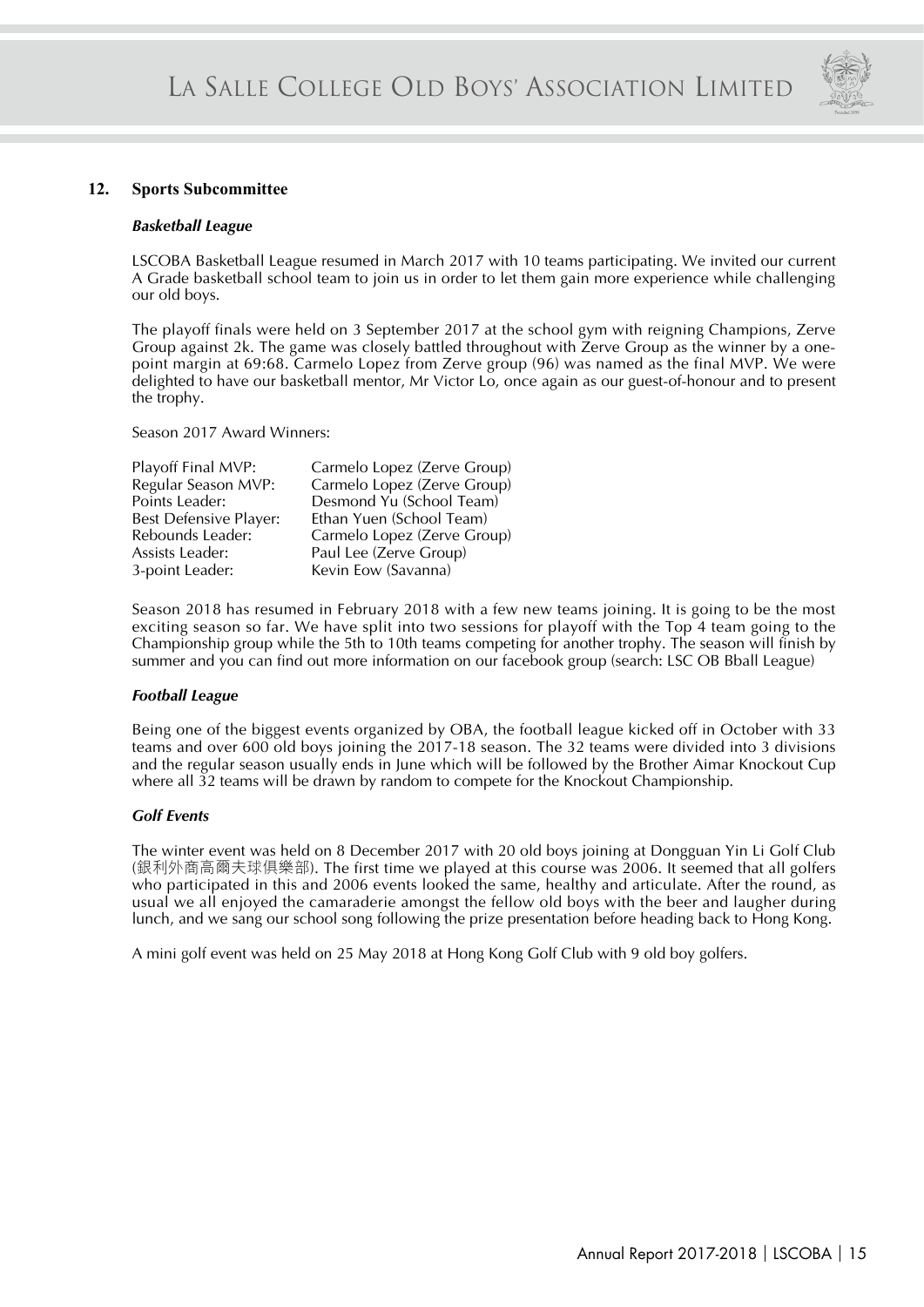

#### **13. Student Affairs Subcommittee**

#### *(i) Job Shadowing for LSC Students During Summer Holiday*

The Job Shadowing program (1-day internships) was first launched by the OBA in the summer of 2008. Since then, we have organized such programs for our Form 5 students every summer. These programs count as Other Learning Experiences (Career-Related) hours that are required under the New Senior Secondary Curriculum.

Throughout the summer holiday in July and August 2017, a total of 112 students visited companies that they were interested in, to see the real working lives of our old boys and their colleagues, as well as learn about the latest developments in the different industries. Hosting the programs were 35 old boys from 21 companies of diversified professions, including Accounting & Audit, Architecture, Banking & Finance, Dental, Design & Production, Engineering, Legal, Medical, Marketing, Pharmaceutical, Physiotherapy, Research & Technology, Social Work and Telecommunication. This year, to match the demand from students, we added new programs including job shadowing a magistrate, a barrister, a medical clinic and a government hospital.

#### *(ii) Banking Workshop for LSC Students*

With the support of the old boys working in Standard Chartered Bank, we organized a half-day workshop for our Form 5 students who were interested in a banking career. The workshop was conducted in an interactive and creative manner, where groups of students used Lego bricks to learn about the key concepts and operations of commercial banks and investment banks, with some in the department of Financial Markets and learning what traders watch out for in their daily lives into. Through a trading simulation game, the students experienced various investment decision making trials (buy/sell financial assets including stocks, currencies, commodities, etc) based on given market scenarios. They also got to hear old boys' sharing of their career paths, working experience and career planning advice. The visit ended with a tour to the bank's trading floor (the live version of the trading simulation game), having a taste of a career as an investment banker.

#### *(iii) High Court Visit for LSC Students*

This OLE (Other Learning Experience) program was organized for F.5 students on 29 September 2017 (Swimming Gala Finals), where 25 students were led by 3 old boy barristers to visit the High Court – to learn about Hong Kong's legal system and see real trials in progress. With the guidance of 3 old boys Tommy Lo (77), David Fong (88) and Tony Ko (98), we started at 9 am with discussion of Hong Kong's legal system. Then we went to see trials of some criminal, civil and judicial review cases. Briefings and debriefings of the cases were given by the old boys. Then at 12 noon, we met with Judge David Lok who talked about his challenging career as a high court judge. There were questions and discussions and the boys learned a lot about judiciary matters including common law/case Law/ continental Law; criminal/ civil cases; jury system; legal careers; study options, etc.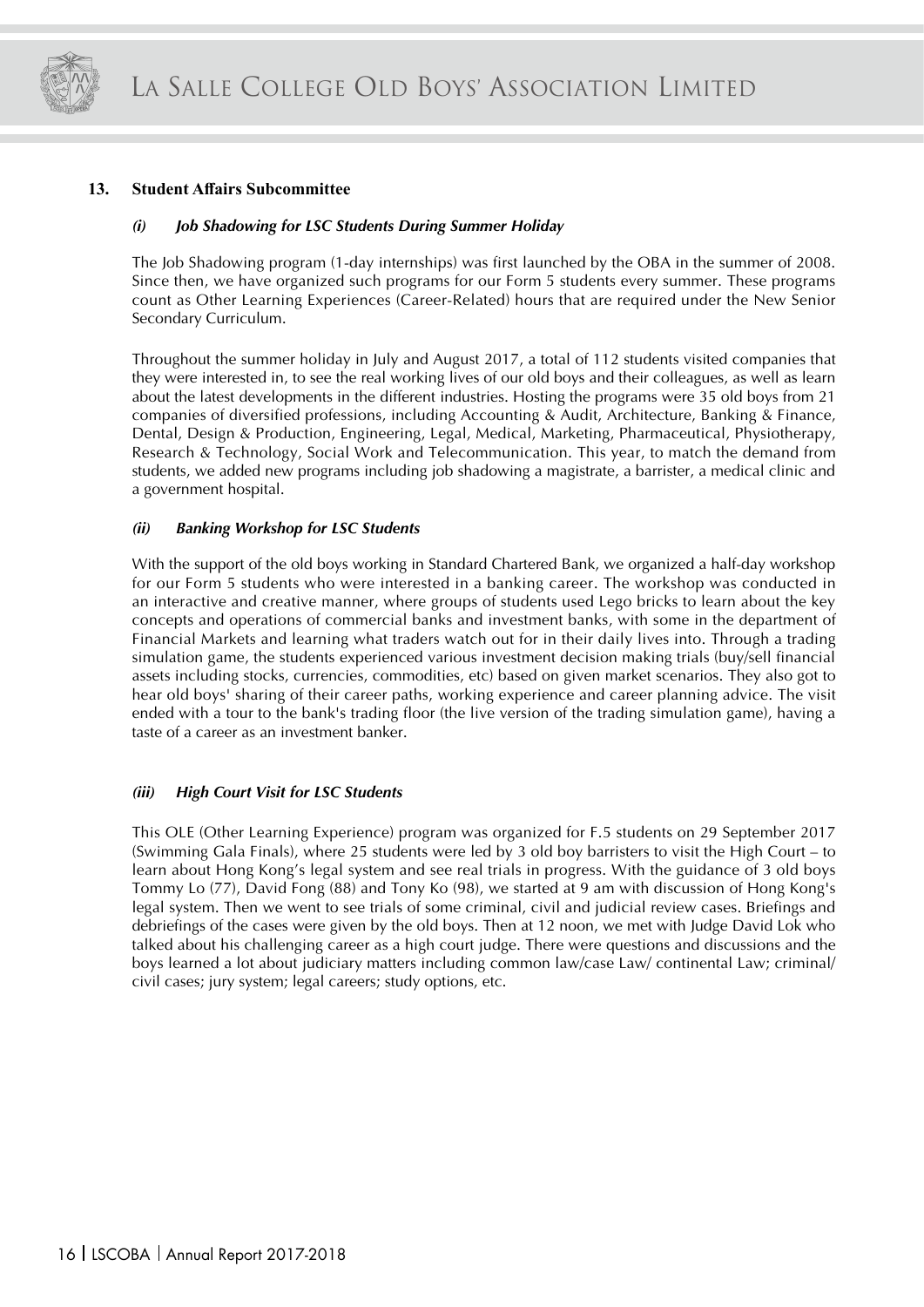

#### *(iv) LSC Family Fun Day*

The OBA supported the annual Family Fun Day of La Salle College held on 10 December 2017 by running a game booth which attracted a large number of patrons and about 300 gifts were given away. We would like to thank Vincent Ma (82) and Lung Cheong International Holdings Ltd for their generous donation of the gifts.

#### *(v) LSC Careers Day*

It is a long tradition for our old boys to return to our Alma Mater to share their career experience and to inspire our students in their career planning. The Careers Day this term was held on 21 April 2017 for the F.4 and F.5 boys. The LSC Careers Team helped to survey the career interests of the students. For the first time, we invited a Nutritionist professional and an old boy to share on the subject of Business Startups. There were a total of 30 old boys who gave presentations on their career experience in Accounting, Architecture, Banking & Finance, Civil Service, Consultancy, Dentistry, Legal, Medical, Nursing, Social Work, and Physiotherapy. Some younger old boys who are undergraduates also shared their admission and study experience in various universities. The event was successful with 120 students in attendance.

#### **14. Newsletter Subcommittee**

We published two issues of newsletter this term. You may also get the latest news of LSCOBA by visiting our Facebook page (https://www.facebook.com/groups/35598521714/) or search for "La Salle Old Boys' Ties".

Soft copies of the newsletter are available at http://www.lscoba.com/news/ newsletter.html.

#### **15. School Liaison Task Force**

#### *Class Reunion Gathering Support*

In the past year, the School Liaison Task Force has contributed in various ways, not only in liaising between the school and old boys, but also among old boys as well. Strenuous efforts were made to liaise for various OBA functions, especially on welcoming different graduate classes to organize their reunion functions in LSC. So far, feedback from each reunion dinner was positive, and we are thankful for the Class Reunion organizers for donating generously to the LSC for various designated purposes.

If you haven't organized your class reunion, why don't you give a thought on that? Gather a few of your classmates and send us an email (school-liaison@lscoba.com) to get some inspiration on how to organize one!

#### **16. Young Members Subcommittee**

Young members refer to members who have graduated from LSC for less than 10 years. The Young Members Subcommittee continued its aim to provide support and linkage to our young old boys through gatherings (e.g. Doctors' Dinner via professional network) and reunions to maintain contact with our younger generation.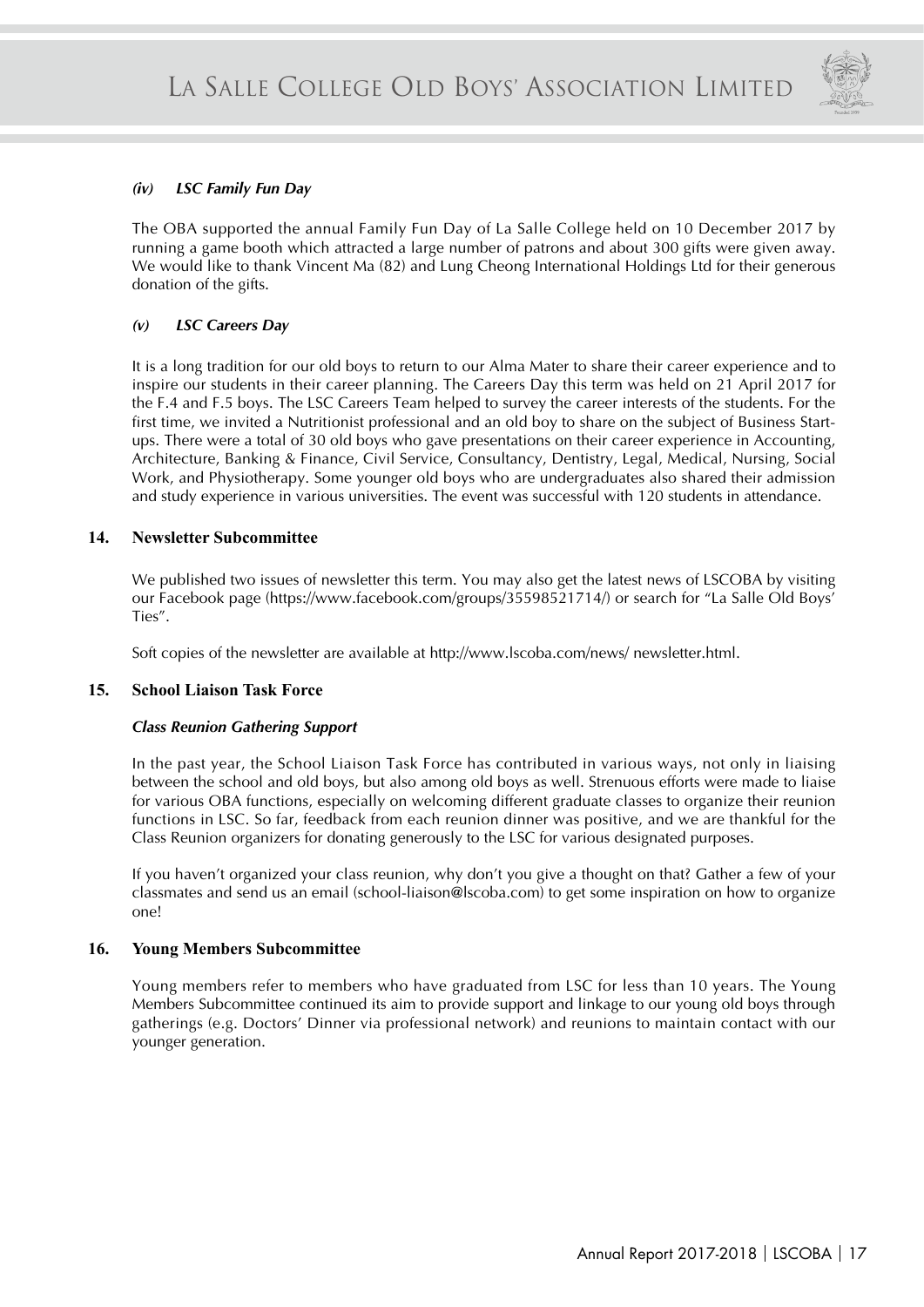

#### **17. Overseas Network Group**

The LSCOBA Overseas Chapters are dedicated divisions of the La Salle College Old Boys' Association. If you plan to visit the following cities and wish to connect with old boys or require assistance for your kids planning to study there, please feel free to connect with the respective Chapter for assistance. Please find the websites and contact emails below.

Edmonton, Canada Website: http://www.lscobaedm.org/ For Enquiry/Assistance, please write to: billshwong@shaw.ca

New York / East Coast, USA Website: http://nylscoba.org/ For Enquiry/Assistance, please write to: info@nylscoba.org

San Francisco Bay Area, USA Facebook: http://www.facebook.com/lscobasf For Enquiry/Assistance, please write to: lasalleboy@lscobasf.com

Shanghai, China Website: Please click here For Enquiry/Assistance, please write to: kinshingyip@gmail.com

Southern California, USA Website: http://www.lscobasc.org/ Facebook: https://www.facebook.com/groups/lscobasc/ For Enquiry/Assistance, please write to: info@lscobasc.org

Toronto, Canada Website: http://www.lscobator.org/index.php?page=home For Enquiry/Assistance, please leave message in "Contact Us" section: http://www.lscobator.org/index. php?page=contact

Vancouver, Canada Website: http://www.lscobavan.org/ For Enquiry/Assistance, please write to: President@lscobavan.org

#### **18. Music Board**

#### *i) La Salle College Old Boys' Concert 2017*

Old Boys' Concert 2017 was successfully held on 9 September 2017 at the Academic Community Hall, HK Baptist University. It was our fifth Old Boys' Concert – what a milestone for all of us!

The Old Boys' Wind Orchestra started off with Joe Hisaishi's My Neighbour Totoro (龍貓) (guest conducted by our young old boy Marco Leung (12)) and Nigel Hess' New London Pictures. The orchestra then performed Rafael Hernández's El Cumbanchero which, by the end, our conductor Kelvin Ngai even dropped his baton and joined the orchestra with his amazing trumpet solo!

The Old Boys' Choir presented five amazing pieces. Widerspruch by Franz Schubert is a classic. Take Five by Paul Desmond and How High The Moon by Morgan Lewis are famous jazz music. Hol' You Han' by Paul Rardin is a traditional Jamaican choral music featured with actions and movements. The last piece was Best Day Of My Life by American Authors, which is a brisk rock piece.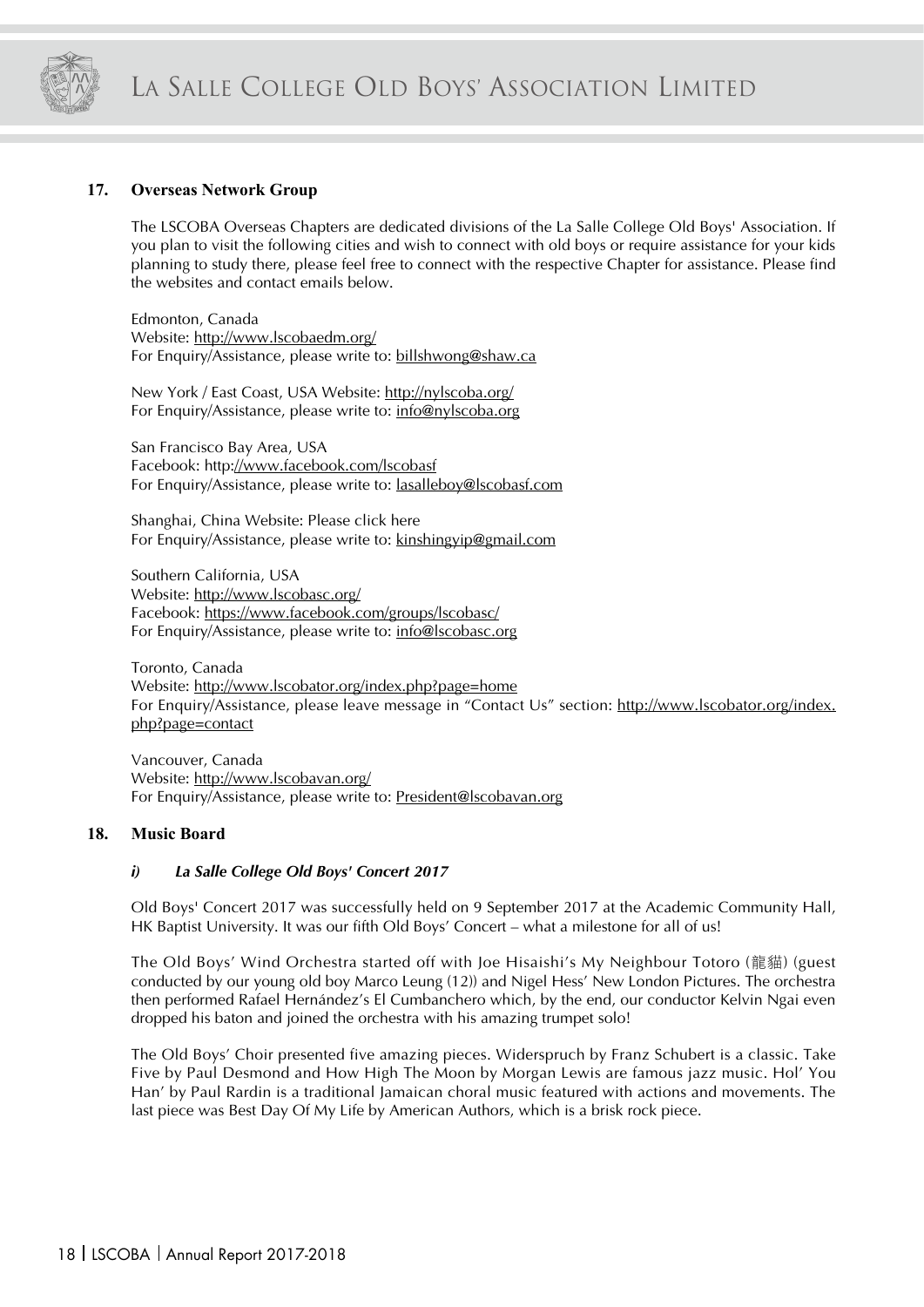

Our Old Boys' Chinese Orchestra performed Memories (憶) by Liu Changyuan (劉長遠). Memories was commissioned and premiered by the Taipei Chinese Orchestra in August 2012. We were sure that the two movements – Heart-warming Memories and Ardent Memories – brought a lot of precious memories to the the audience.

The Old Boys' Symphony Orchestra performed Donato Lovreglio's Fantasia on themes from Verdi's La Traviata, featuring our talented old boy clarinetist Frederick Fung (10). The piece contains virtuosic variations that challenge the limits of the clarinet and the soloist. Lastly, the orchestra played Mahler's Symphony No. 5 – Movement V: Rondo-Finale. It was such a monumental masterpiece and pushed the concert to its climax! Of course, our school song served as a perfect ending for the evening.

It was beyond words to see so many old boys, current boys, teachers, families and friends on the occasion. We were privileged to have so many sponsors being so faithful to us for another great event. It was also our honour to having our esteemed old boys – Jack So (64) and John Tsang (68) – with us for the evening.

#### *ii) Chinese New Year Music Camp for current students*

The Music Board coordinated old boys to support the Music Camp for current students held from 19 to 22 February 2018 during the Chinese New Year holidays at the Chinese YMCA of Hong Kong - Wu Kai Sha Youth Village. The old boys shared their experiences and coached the current students so that the young Lasallians could be better prepared for the Music Festival competitions.

#### *iii) Old Boys' Percussion Concert 2018*

The first ever Old Boys' Percussion Concert "Viva Drummers" was held successfully on 28 April 2018 at Sheung Wan Civic Centre by the Music Board, LSCOBA. More than 350 guests, including LSC Principal Mr. Tong and LSPS Principal Mrs. Rakesh, were moved by the rhythmic performance from 17 energetic old boys and student performers. Lively music, with a showcase of Chinese and Western style drums, xylophones, cymbals or gongs, lifted everyone's spirit in the concert hall.

#### *iv) Preparation for La Salle College Old Boys' Concert 2018*

At the time of writiers, the Music Board is preparing the Old Boys' Concert 2018. The concert will likely be held on 8 September 2018. Old boy musicians are most welcome to join the concert as performers or audience. Please contact us by email (musicboard@lscoba.com), through our Facebook page (LSCOBA Music Board), or on our website (www.mblscoba.wix.com/home).

#### **19. Publicity Subcommittee**

The Publicity Subcommittee aims to provide publicity in the form of press releases about OBA achievements through various channels to the outside community. The Publicity Subcommittee comprises of old boy members who have volunteered to support this subcommittee, promoting a positive image and publicity for the school.

During this year, we publicized LSCOBA events in local newspapers, including in Oriental Daily, SingTao Daily, Ming Pao Daily, and Hong Kong Commercial Daily.

We extend our gratitude to the editors of the media press for their generous support.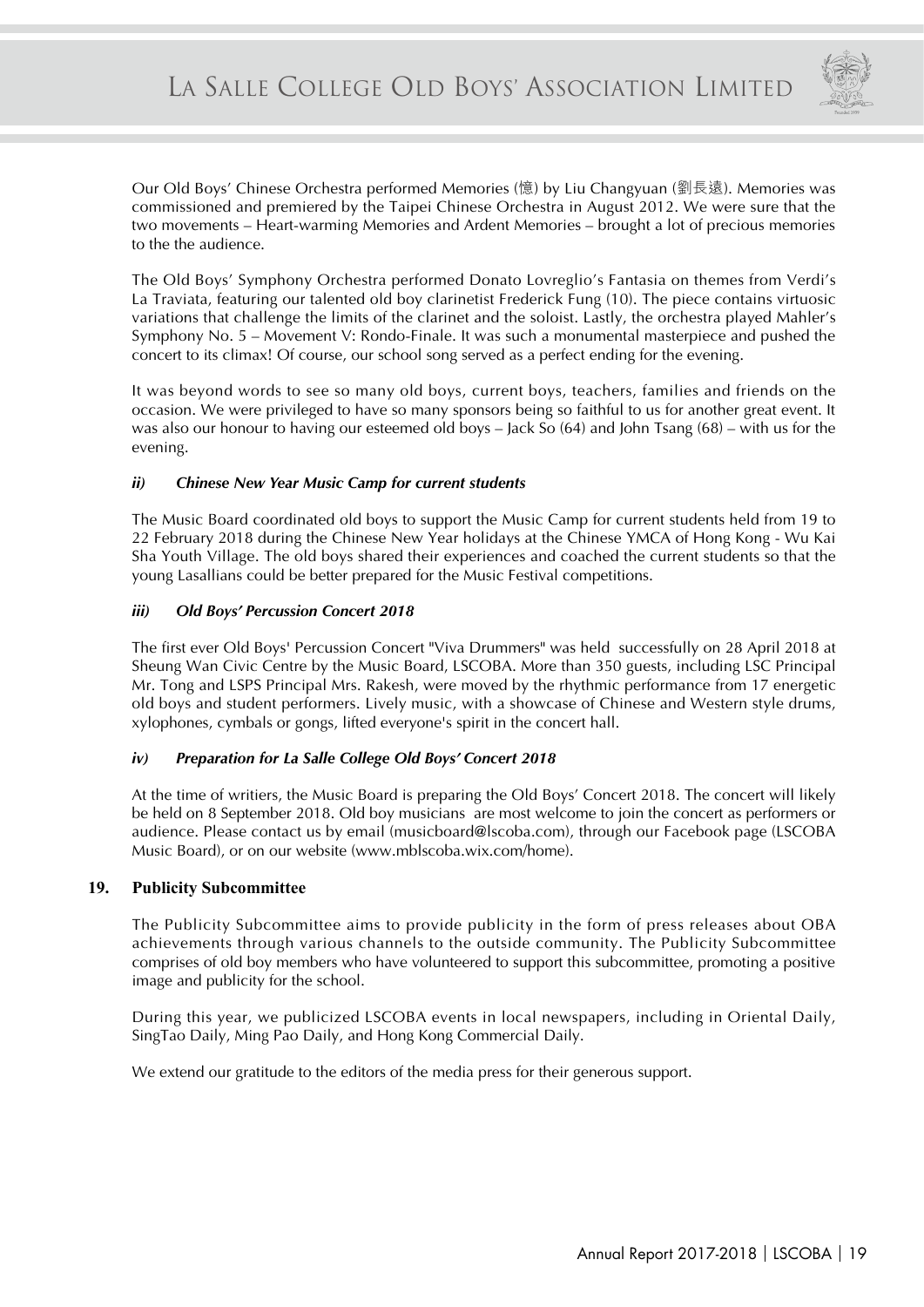

#### **20. Class Coordinator Group**

To enhance the communication with OBA members and old boys, LSCOBA has formed a class coordinator group to promote fraternity among old boys of different years while counting on each representative's support of dispatching OBA news to school mates of his class year. As of now, we have over 50 class coordinators from graduation years between 1955 to 2017.

We had several activities with Class Coordinator Group during the term of 2017/2018, including a hotpot dinner held in August 2017, the campus tour and visit to the La Salle Primary School in support of the Diamond Jubilee celebrations in October 2017 and the visit to De La Salle Secondary School in June 2018. We are still looking for representatives of some years and please write to admin@lscoba.com if you are the contact point for your class and would like to join the group.

#### **21. Members Communication Subcommittee**

To keep our members abreast of the latest news and information of the LSCOBA and stakeholders, the Member Communication Subcommittee publishes a regular email notice to members. We also update the latest news and pictures on our Facebook page: La Salle Old Boys' Ties.

#### **22. Community Service Subcommittee**

LSCOBA has jointly organized a pun choi charity dinner in November 2017 and a movie viewing event in April 2018 this term.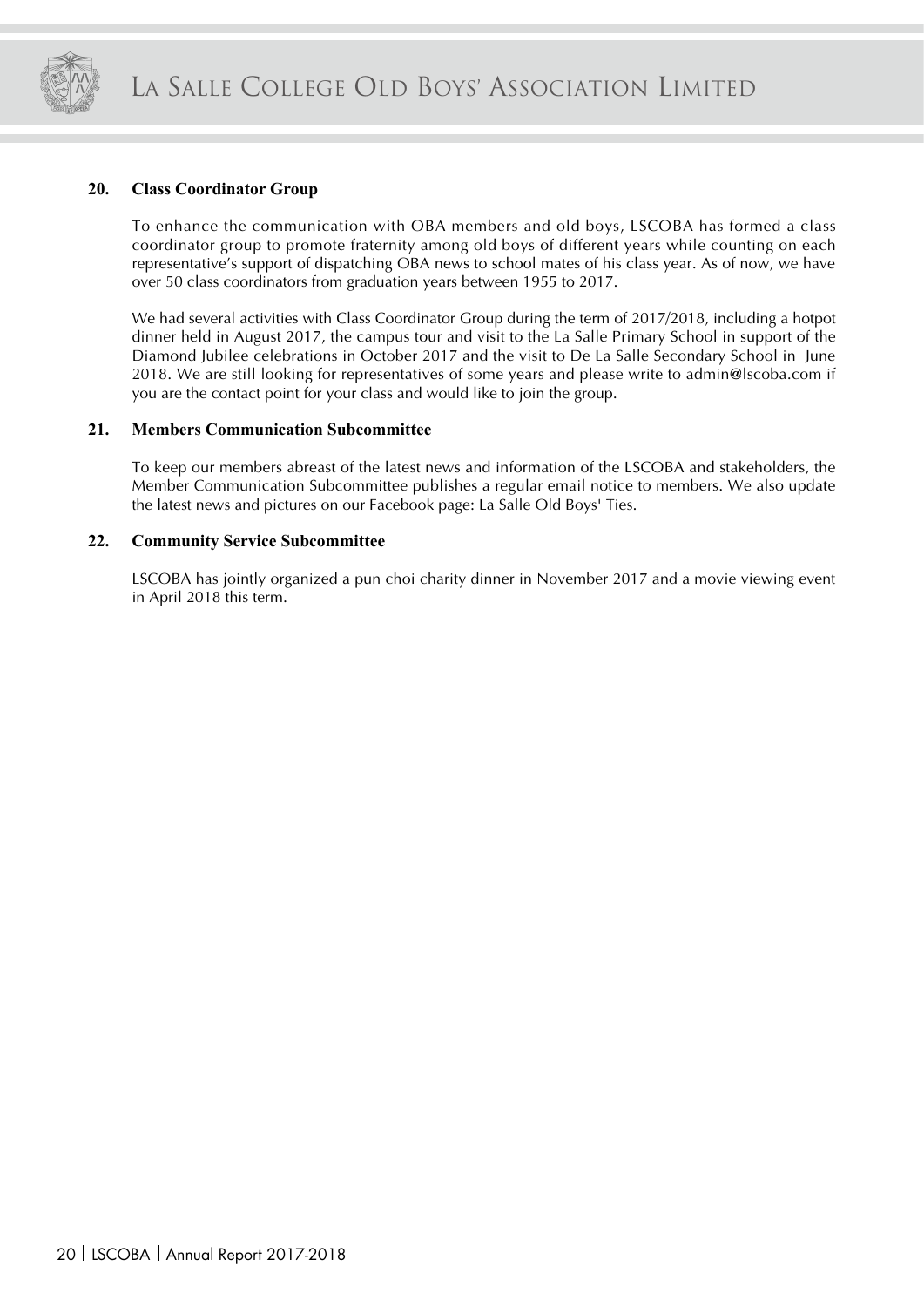

# **Statistics**

The total number of registered members was 7,777 as of 31 March 2018. The composition and geographical distribution are as follows:—



### **Members distribution by F.5 Graduation Year**

F5 Graduation Year identified from database: 5,979 members Unknown: 1,798 members

### **Members Geographical Distribution outside Hong Kong**



Country of Residence identified from database: 5,727 members (Hong Kong: 5,360 members) Unknown: 2,050 members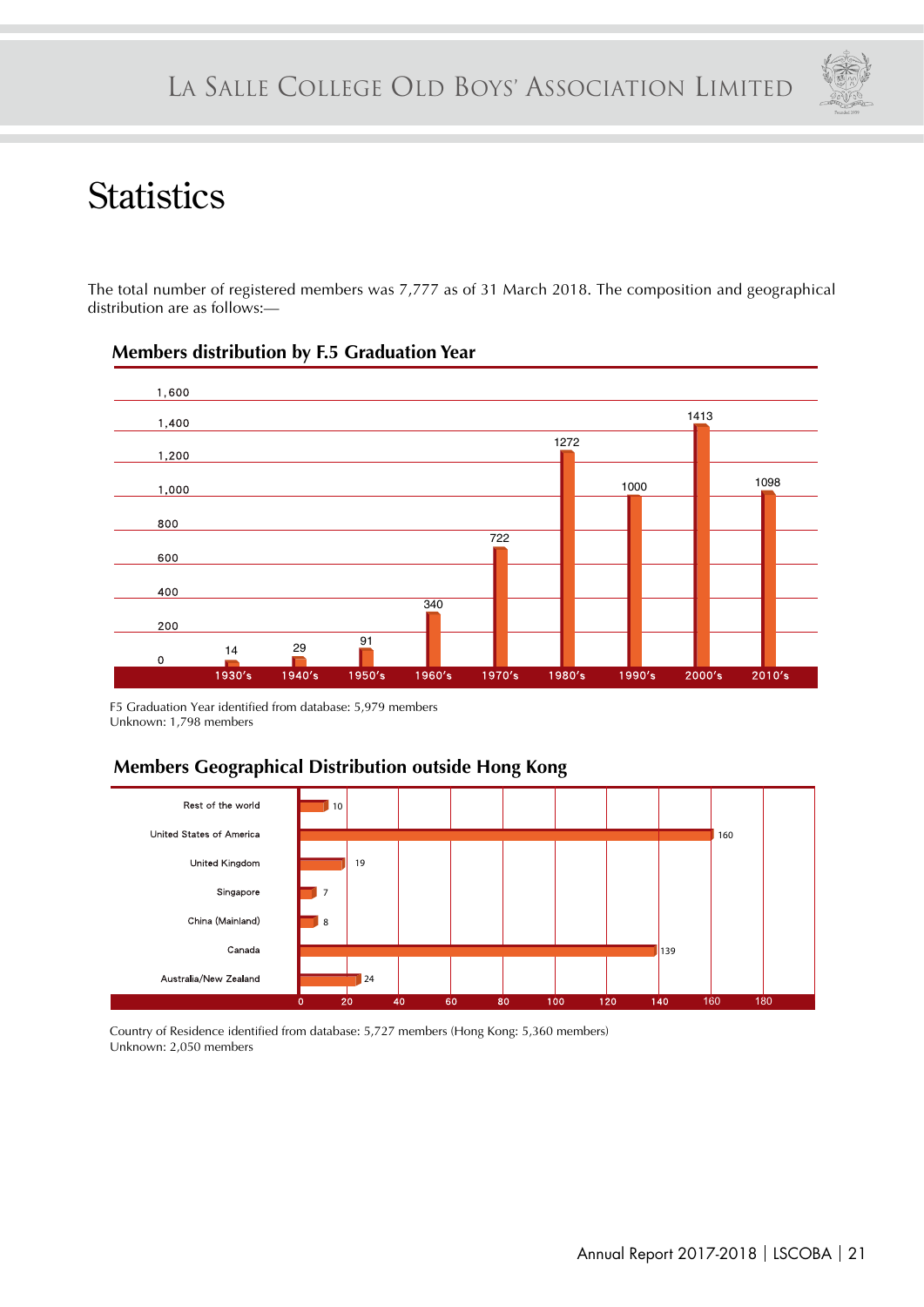

# Past Presidents of LSCOBA

| 1939-1941 | Mr. Louis ALLAYE CHAN                                                               |
|-----------|-------------------------------------------------------------------------------------|
| 1941      | Mr. Peter Hans Amandus ULRICH                                                       |
| 1946-1949 | Mr. Ferdinand Maria CASTRO                                                          |
| 1949-1952 | Mr. KAM Kwong Yee                                                                   |
| 1952-1654 | Mr. VAN Kwok Shing                                                                  |
| 1954-1957 | Mr. Hilton CHEONG-LENN, CBE, JP                                                     |
| 1957-1960 | The Hon. Arnaldo de Oliveria SALES, GBM, JP                                         |
| 1960-1962 | Dr. CHAN Pui Kai                                                                    |
| 1962-1964 | Dr. PUN Chung Chik                                                                  |
| 1964-1965 | Mr. Policarpo E. ANTONIO                                                            |
| 1965-1968 | Mr. Maximo Anthony CHENG                                                            |
| 1968-1971 | Mr. Michael CHAN Sui Hin, JP                                                        |
| 1971-1974 | Dr. Peter TANG Hin Yu                                                               |
| 1974-1976 | Mr. Peter TSANG Ting Po                                                             |
| 1976-1979 | Dr. Lawrence CHAN Siu Hung                                                          |
| 1979-1980 | Mr. Michael SZE Cho Cheung, GBS, CBE, ISO, JP                                       |
| 1980-1981 | Mr. Paul KING Wen Pau                                                               |
| 1981-1982 | Mr. Frank CHEUNG Chi Yuen                                                           |
| 1982-1984 | Mr. Nicholas NG Wing Fui, GBS, CBE, JP                                              |
| 1984-1986 | Mr. Dennis CHOW Koon Hung                                                           |
| 1986-1988 | Mr. Alex WONG Po Hang                                                               |
| 1988-1989 | Mr. Sam CHEN Tong Sang                                                              |
| 1989-1991 | Dr. Bell TSE Sing Sang                                                              |
| 1991-1993 | Mr. Lester Garson HUANG, JP                                                         |
| 1993-1994 | Mr. Colin NGAN Siu Lun                                                              |
| 1994-1997 | Mr. Joseph LEE Chung Tak, BBS, JP                                                   |
| 1997-1999 | Mr. David MONG Tak Yeung                                                            |
| 1999-2001 | Mr. William TONG Wai Lun, MH                                                        |
| 2001-2003 | Mr. William YAN                                                                     |
| 2003-2004 | Dr. Robert YUEN Kar Ngai                                                            |
| 2004-2007 | Dr. Bernard KONG Ming Hei                                                           |
| 2007-2010 | Mr. Charles CHAN Kit Ying                                                           |
| 2010-2012 | Mr. Robin Mark Garvey HUANG                                                         |
| 2012-2014 | Mr. Willie WONG Chak Yin                                                            |
| 2014-2016 | Mr. Leonard CHU Wing Fei                                                            |
|           | Prior to 29 July 1978, the Association was known as La Salle Old Boys' Association. |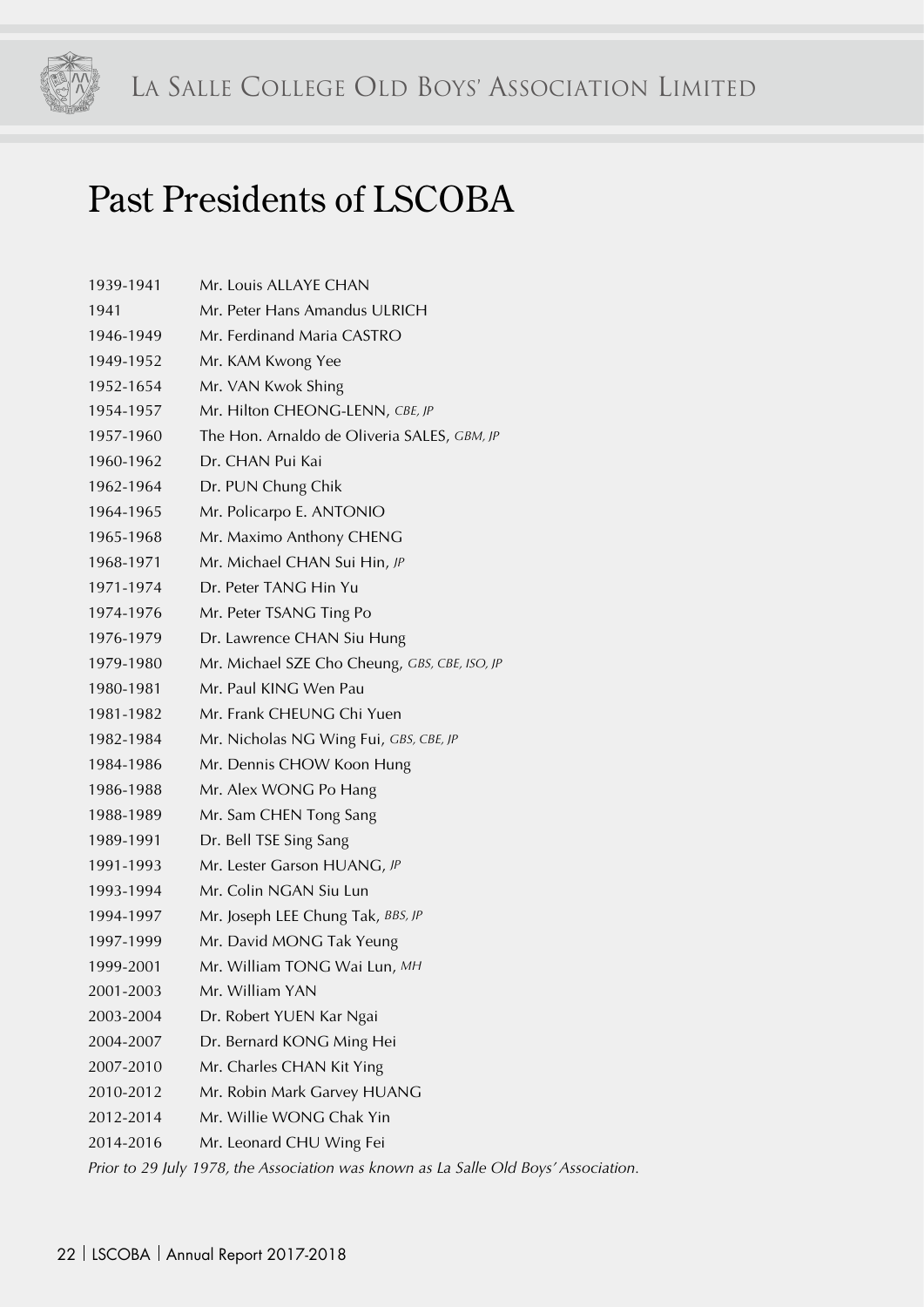# LA SALLE COLLEGE OLD BOYS' ASSOCIATION LIMITED LA SALLE COLLEGE OLD BOYS' ASSOCIATION LIMITED **LA SALLE COLLEGE OLD BOYS' ASSOCIATION LIMITED**

(incorporated in Hong Kong and limited by guarantee)

DIRECTORS' REPORT AND FINANCIAL STATEMENTS FOR THE YEAR ENDED 31 MARCH 2018

### **DIRECTORS' REPORT**

The Directors submit their report together with the audited financial statements for the year ended 31 March 2018.

### **PRINCIPAL ACTIVITIES**

The principal activities of La Salle College Old Boys' Association Limited (the "Association") as per the Association's Memorandum of Association are, inter alia, to foster and promote close relationships and better understanding among the past and present students of La Salle College in and outside Hong Kong, to maintain, promote and cultivate friendship among the members of the Association, and in its connection, to promote and hold all kinds of sports or pastimes, to grant scholarships and prizes, and to give or contribute towards, prizes, medals, and awards, and to promote, give or support dinners, balls, concerts and other entertainments.

### **RESULTS**

The financial results of the Association for the year ended 31 March 2018 are set out on page 25 of the financial statements.

### **DIRECTORS**

The Directors during the year and up to the date of this report were:-

| Lee Shiu Fung, Roger       | (President)                |
|----------------------------|----------------------------|
| Bo Ho Man, Herman          | (Vice-President)           |
| Chow Chun Hin, Eric        | (Honorary Secretary)       |
| Lui Chi Hung               | (Honorary Treasurer)       |
| Chu Wing Fei, Leonard      | (Immediate Past President) |
| Shum Chi Kwong, Stanley    | (Committee Member)         |
| Leung Wai Kit              | (Committee Member)         |
| Shum Chi Yuen              | (Committee Member)         |
| Lui Chi Wang Robert Andrew | (Committee Member)         |
| Fung Tai Hang, Thomas      | (Committee Member)         |
| Mak Kwok Kwan, Terence     | (Committee Member)         |
| Fung Ho Kai, Gilbert       | (Committee Member)         |
| Chan Cheuk Hang            | (Committee Member)         |
| Sun Yat Ming, Ray          | (Committee Member)         |
| Yick Ping Fai              | (Committee Member)         |
| So Chun Ying               | (Committee Member)         |
| Siu Wing Yiu               | (Committee Member)         |
|                            |                            |

### **DIRECTORS' MATERIAL INTERESTS IN TRANSACTIONS, ARRANGEMENTS AND CONTRACTS THAT ARE SIGNIFICANT IN RELATION TO THE ASSOCIATION'S BUSINESS**

Except for those as disclosed in note 23 to the financial statements, no other transactions, arrangements and contracts of significance in relation to the Association's business to which the Association was a party and in which a director of the Association had a material interest, whether directly or indirectly, subsisted at the end of the year or at any time during the year.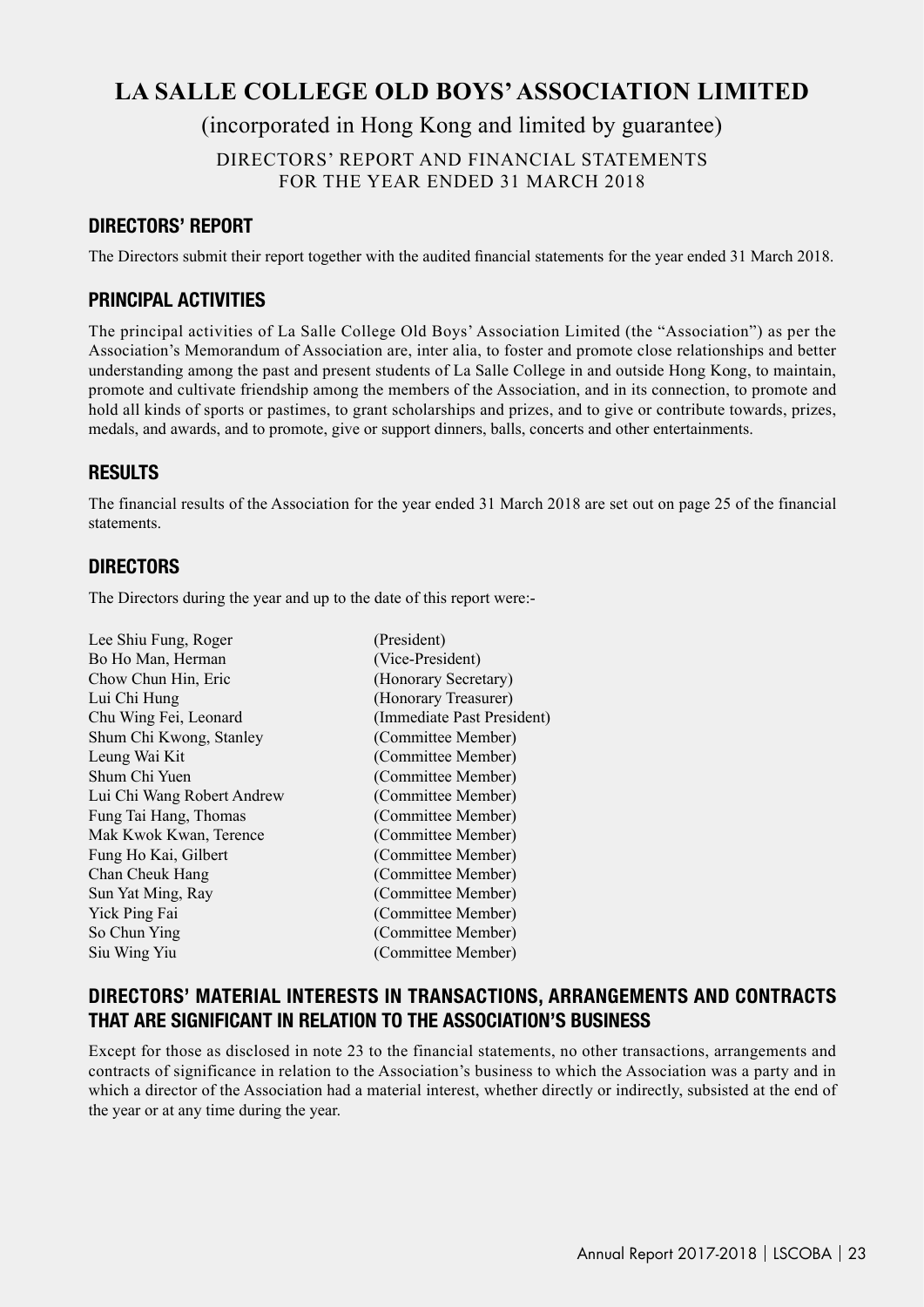

### **DIRECTORS' REPORT (continued)**

#### **DIRECTORS' INTERESTS IN THE UNDERLYING SHARE AND DEBENTURE OF THE ASSOCIATION**

At no time during the year was the Association a party to any arrangement to enable the directors of the Association to acquire benefits by means of the acquisition of shares in, or debentures of, the Association or any other body corporate.

#### **MANAGEMENT CONTRACTS**

No contracts concerning the management and administration of the whole or any substantial part of the business of the Association were entered into or existed during the year.

#### **BUSINESS REVIEW**

The Association falls within the reporting exemption for the year and is exempted from preparation of a business review in this report.

#### **PERMITTED INDEMNITY PROVISIONS**

At no time during the financial year and up to the date of this Directors' Report, there was or is, any permitted indemnity provision being in force for the benefit of any of the directors of the Association.

### **AUDITORS**

The financial statements have been audited by CW CPA, Certified Public Accountants, who retire and, being eligible, offer themselves for re-appointment.

#### **BANKERS**

The Association's bankers are The Hongkong and Shanghai Banking Corporation Limited, OCBC Wing Hang Bank Limited and Bank of China (Hong Kong) Limited.

On behalf of the board

Lee Shiu Fung, Roger **President** HONG KONG, 5th June 2018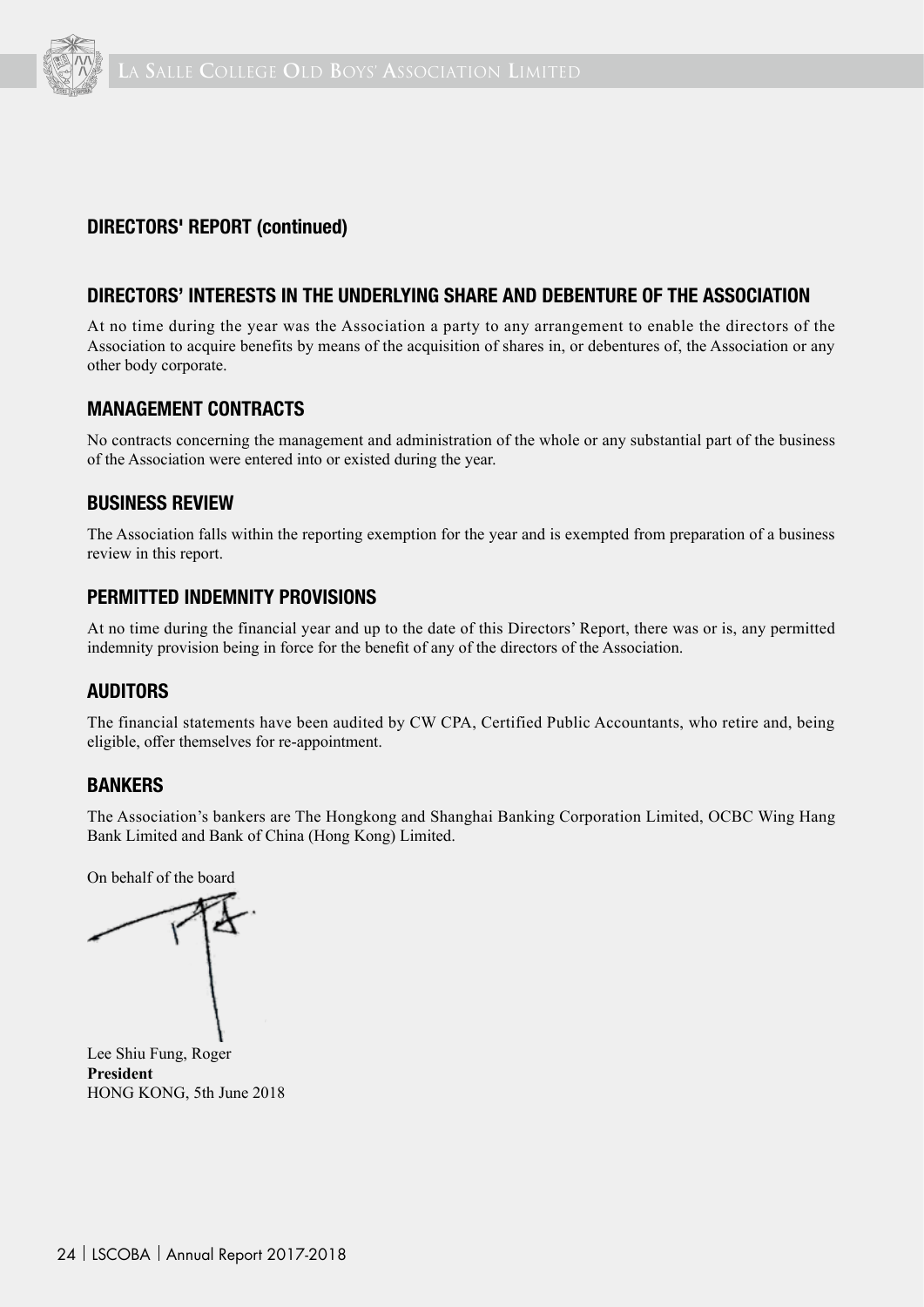# STATEMENT OF PROFIT OR LOSS AND OTHER COMPREHENSIVE INCOME

FOR THE YEAR ENDED 31 MARCH 2018

| <b>INCOME</b>                                                                                                     | <b>Notes</b> | 2018<br>HK\$     | 2017<br>$H K$ \$ |
|-------------------------------------------------------------------------------------------------------------------|--------------|------------------|------------------|
| Dividend income                                                                                                   |              |                  |                  |
| Donation income                                                                                                   | 7<br>8       | 278,107<br>1,000 | 258,419<br>7,352 |
| Income from sales of souvenirs and history books                                                                  | 6            | 463,394          | 871,688          |
| Income from various functions and activities                                                                      | 5            | 2,487,333        | 2,863,174        |
| Interest income                                                                                                   |              | 31               | 22               |
|                                                                                                                   |              | 15,950           | 18,500           |
| LSCOBA credit card – monthly donation from card holders<br>LSCOBA credit card - rebates and referral fee received | 21(a)        |                  |                  |
| Membership application fees                                                                                       | 21(a)<br>9   | 65,402           | 57,611           |
| Rebates received from oil card                                                                                    |              | 94,300           | 80,450           |
|                                                                                                                   |              | 12,112           | 12,967           |
| Sundry income                                                                                                     |              | 500              | 1,590            |
|                                                                                                                   |              | 3,418,129        | 4, 171, 773      |
| <b>EXPENDITURE</b>                                                                                                |              |                  |                  |
| Amortization                                                                                                      | 14           |                  | 56,250           |
| <b>Annual General Meeting</b>                                                                                     |              | 104,943          | 67,953           |
| <b>Bank</b> charges                                                                                               |              | 7,569            | 7,555            |
| Business registration fee and filing fee                                                                          |              | 2,355            | 355              |
| Depreciation                                                                                                      | 15           | 498              | 498              |
| Donations and sponsorships                                                                                        | 10           | 1,139,233        | 143,412          |
| Expenses for sales of souvenirs and history books                                                                 | 6            | 305,042          | 523,945          |
| Expenses for various functions and activities                                                                     | 5            | 1,679,927        | 2,047,897        |
| Insurance expenses                                                                                                |              | 18,108           | 1,108            |
| Membership subscription fee - UMAEL                                                                               |              | 9,938            |                  |
| Postage and delivery charges                                                                                      |              | 4,370            | 311              |
| Printing and stationery                                                                                           |              | 26,173           | 49,915           |
| Staff costs and student helpers' fees                                                                             | 11           | 203,915          | 183,333          |
| Telephone and fax line charges                                                                                    |              | 5,945            | 5,945            |
| Website hosting expenses                                                                                          |              | 4,360            | 21,400           |
| Sundry expenses                                                                                                   |              |                  | 11,646           |
|                                                                                                                   |              | 3,512,376        | 3,121,523        |
| (Deficit) / Surplus for the year                                                                                  |              | (94, 247)        | 1,050,250        |
| Other comprehensive surplus for the year<br>Available-for-sale financial assets:-                                 |              |                  |                  |
| Fair value gain during the year                                                                                   |              | 758,244          | 1,001,476        |
| Total comprehensive surplus for the year                                                                          |              | 663,997          | 2,051,726        |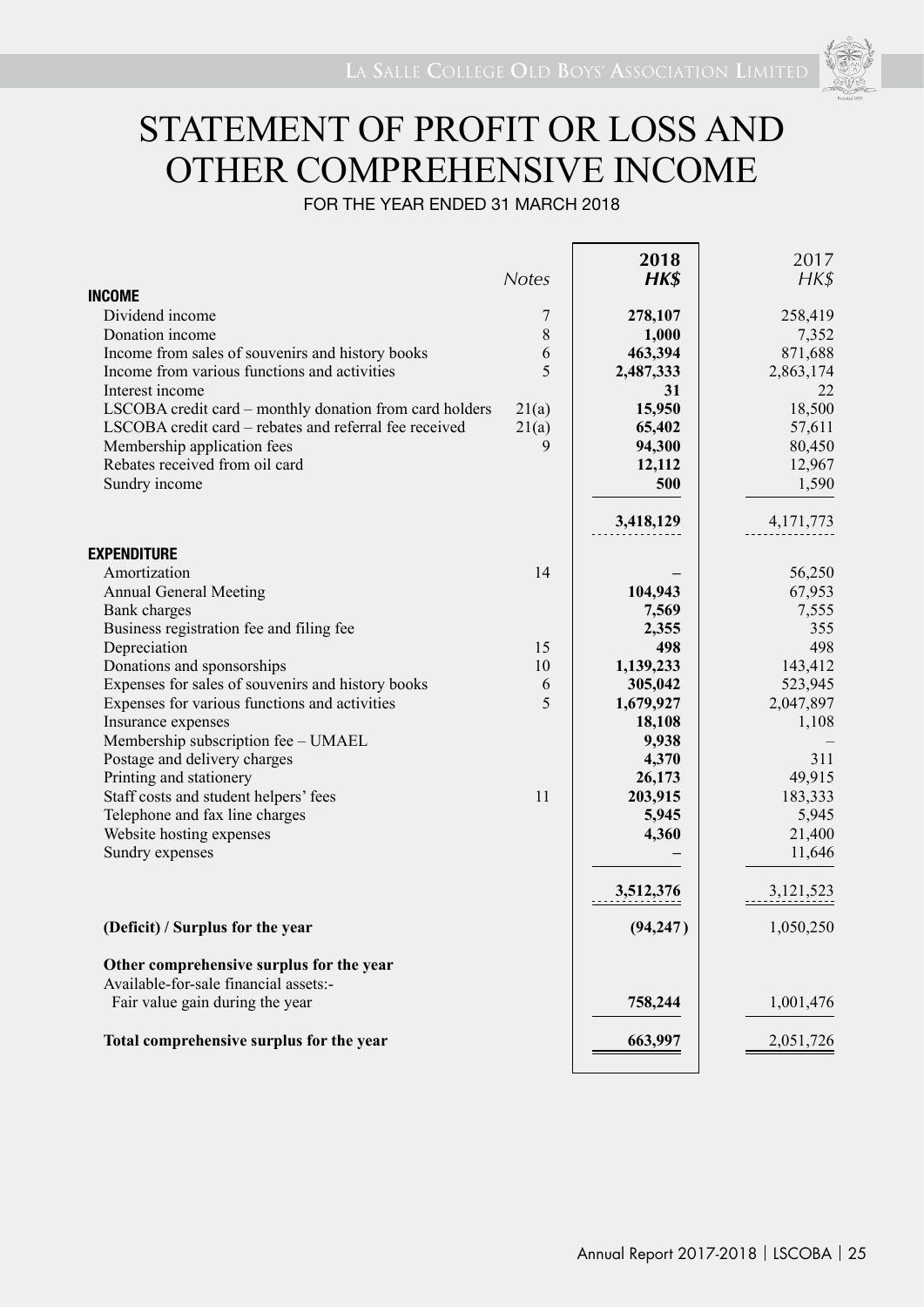

# STATEMENT OF FINANCIAL POSITION

AS AT 31 MARCH 2018

|                                              | <b>Notes</b> | 2018<br>HK\$ | 2017<br>$H K$ \$ |
|----------------------------------------------|--------------|--------------|------------------|
| <b>ASSETS</b>                                |              |              |                  |
| <b>Non-current assets</b>                    |              |              |                  |
| Intangible asset                             | 14           |              |                  |
| Available-for-sale financial assets          | 20(a)        | 4,240,158    | 3,419,529        |
| Equipment, fixtures and furniture            | 15           | 496          | 994              |
|                                              |              | 4,240,654    | 3,420,523        |
| <b>Current assets</b>                        |              |              |                  |
| Available-for-sale financial assets          | 20(b)        | 1,123,024    | 916,204          |
| Inventories                                  | 16           | 392,151      | 245,971          |
| Other receivables                            | 17           | 72,589       | 284,370          |
| Cash and cash equivalents                    | 18           | 2,769,263    | 2,704,401        |
|                                              |              | 4,357,027    | 4,150,946        |
| <b>Total assets</b>                          |              | 8,597,681    | 7,571,469        |
| <b>EQUITY</b>                                |              |              |                  |
| Accumulated funds                            |              | 3,030,084    | 3,074,732        |
| Available-for-sale financial assets reserves |              | 2,024,074    | 1,425,744        |
| Credit card reserves                         | 21           | 468,582      | 437,670          |
| Heritage reserves                            | 21           | 50,000       | 50,000           |
| Music board reserves                         | 21           | 269,084      | 222,501          |
| PRC education reserves                       | 21           | 53,180       | 53,180           |
| Sports reserves                              | 21           | 443,531      | 617,531          |
| LSC 80th Anniversary reserves                | 21           | 1,123,024    | 916,204          |
| <b>Total equity</b>                          |              | 7,461,559    | 6,797,562        |
| <b>LIABILITIES</b>                           |              |              |                  |
| <b>Current liabilities</b>                   |              |              |                  |
| Other payables                               | 19           | 1,136,122    | 773,907          |
| <b>Total equity and liabilities</b>          |              | 8,597,681    | 7,571,469        |



Lee Shiu Fung, Roger Lui Chi Hung<br>President Honorary Tre

**Honorary Treasurer**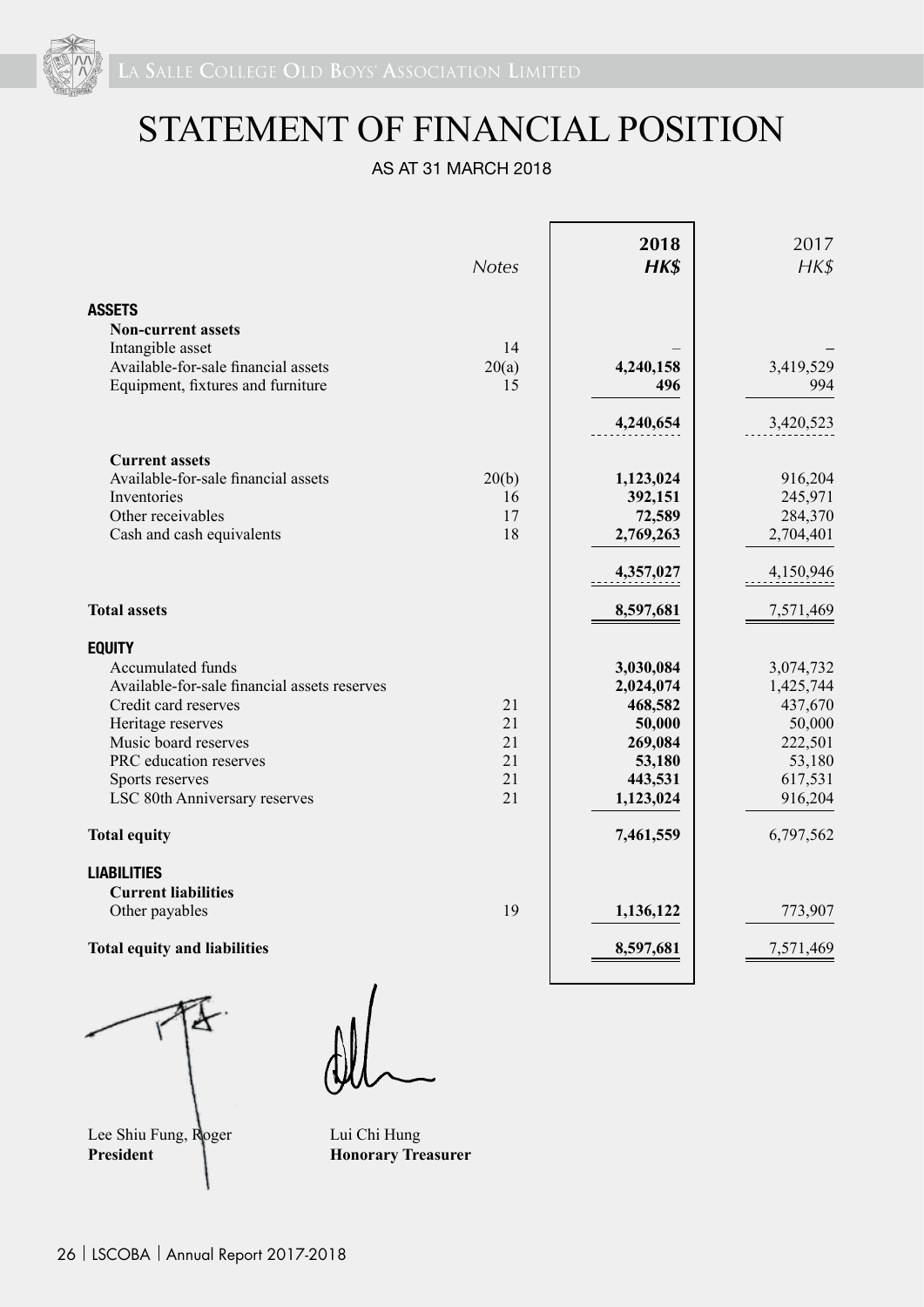# STATEMENT OF CHANGES IN EQUITY

### FOR THE YEAR ENDED 31 MARCH 2018

|                                                                                                  | Accumulated<br><b>Funds</b><br>HK\$ | assets<br>Available<br>-for-sale<br>reserves<br>HK\$<br>financial | Credit card<br>reserves<br>HK\$ | Heritage<br>reserves<br>HK\$ | board<br>Music<br>reserves<br>HK\$ | PRC<br>Education<br>reserves<br>HK\$ | reserves<br>HK\$ | LSC <sub>80th</sub><br>reserves<br>HK\$<br>Sports Anniversary | <b>Total</b><br>HK\$ |
|--------------------------------------------------------------------------------------------------|-------------------------------------|-------------------------------------------------------------------|---------------------------------|------------------------------|------------------------------------|--------------------------------------|------------------|---------------------------------------------------------------|----------------------|
| At 1 April 2016                                                                                  | 2,263,429                           | 635,898                                                           | 390,319                         | 50,000                       | 151,467                            | 53,180                               | 551,531          | 650,012                                                       | 4,745,836            |
| Total comprehensive income:-<br>- Surplus for the year                                           | 1,050,250                           |                                                                   |                                 |                              |                                    |                                      |                  |                                                               | 1,050,250            |
| Transfer to LSC 80th Anniversary<br>- Fair value gain on available-<br>for-sale financial assets |                                     | 1,001,476                                                         |                                 |                              |                                    |                                      |                  |                                                               | 1,001,476            |
| Transfer of scrip dividend of<br>reserves                                                        |                                     | (211, 630)                                                        |                                 |                              |                                    |                                      |                  | 211,630                                                       |                      |
| donated shares                                                                                   | (54, 562)                           |                                                                   |                                 |                              |                                    |                                      |                  | 54,562                                                        |                      |
| Transfer to Credit card reserves<br>Sponsorship to student projects                              | (76, 111)<br>38,656                 |                                                                   | (28,760)<br>76,111              |                              | (9,896)                            |                                      |                  |                                                               |                      |
| Transfer to Sports reserves                                                                      | (66,000)                            |                                                                   |                                 |                              |                                    |                                      | 66,000           |                                                               |                      |
| Transfer to Music board reserves                                                                 | (0.66, 0.8)                         |                                                                   |                                 |                              | 80,930                             |                                      |                  |                                                               |                      |
| At 31 March 2017                                                                                 | 3,074,732                           | 1,425,744                                                         | 437,670                         | 50,000                       | 222,501                            | 53,180                               | 617,531          | 916,204                                                       | 6,797,562            |
| Total comprehensive income:-<br>At 1 April 2017                                                  | 3,074,732                           | 1,425,744                                                         | 437,670                         | 50,000                       | 222,501                            | 53,180                               | 617,531          | 916,204                                                       | 6,797,562            |
| - Deficit for the year                                                                           | (94,247)                            |                                                                   |                                 |                              |                                    |                                      |                  |                                                               | (94,247)             |
| Transfer to LSC 80th Anniversary<br>- Fair value gain on available-<br>for-sale financial assets |                                     | 758,244                                                           |                                 |                              |                                    |                                      |                  |                                                               | 758,244              |
| reserves                                                                                         |                                     | (159, 914)                                                        |                                 |                              |                                    |                                      |                  | 159,914                                                       |                      |
| Transfer of scrip dividend of<br>donated shares                                                  | (46,906)                            |                                                                   |                                 |                              |                                    |                                      |                  | 46,906                                                        |                      |
| Sponsorship to student projects                                                                  | 65,440                              |                                                                   | (50, 440)                       |                              | (15,000)                           |                                      |                  |                                                               |                      |
| Transfer to Credit card reserves                                                                 | (81, 352)                           |                                                                   | 81,352                          |                              |                                    |                                      |                  |                                                               |                      |
| Transfer to Music board reserves<br>Transfer from Sports reserves                                | (61, 583)<br>174,000                |                                                                   |                                 |                              | 61,583                             |                                      | (174,000)        |                                                               |                      |
|                                                                                                  |                                     |                                                                   |                                 |                              |                                    |                                      |                  |                                                               |                      |
| At 31 March 2018                                                                                 | 3,030,084                           | 2,024,074                                                         | 468,582                         | 50,000                       | 269,084                            | 53,180                               | 443,531          | 1,123,024                                                     | 7,461,559            |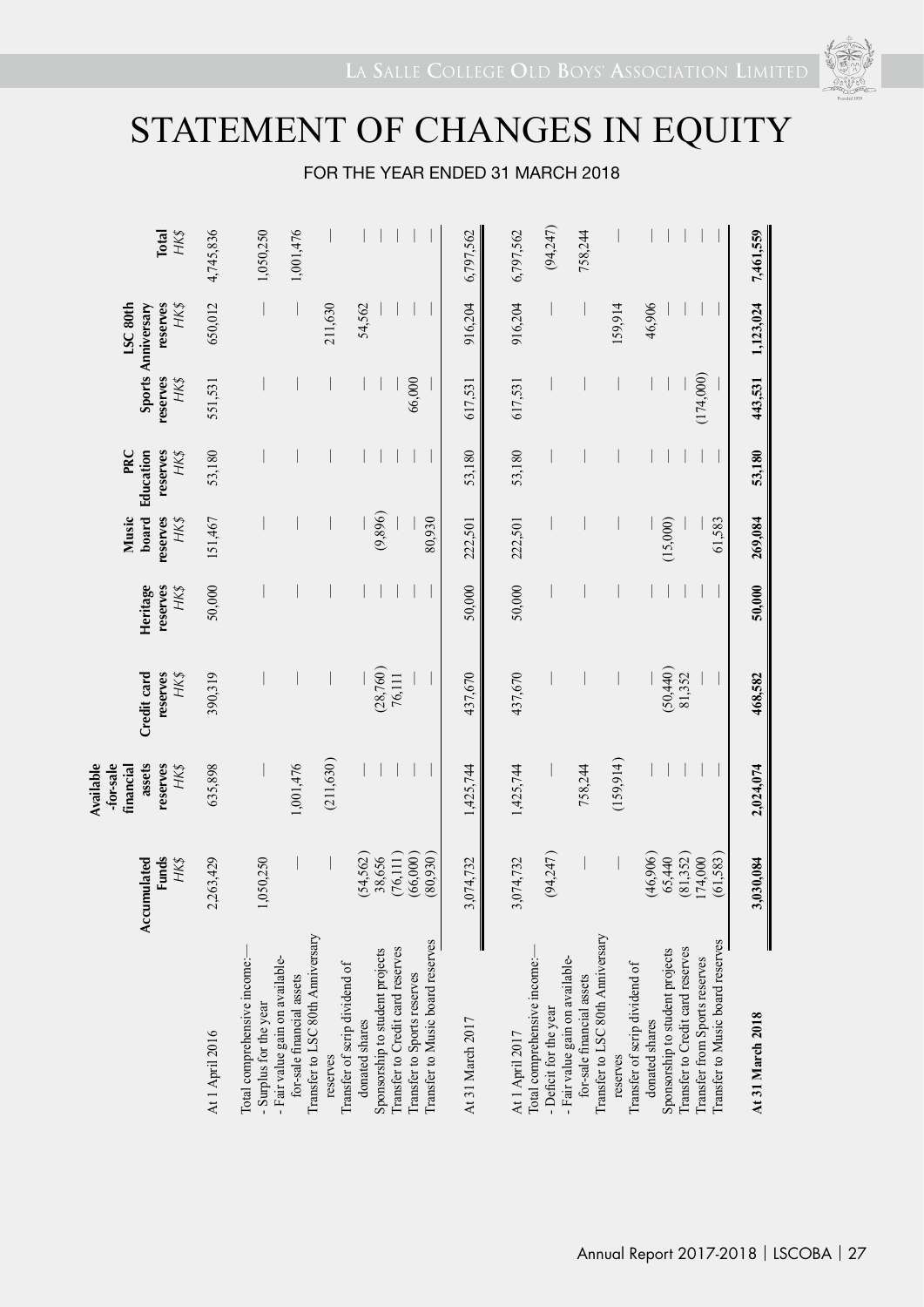

# STATEMENT OF CASH FLOWS

### FOR THE YEAR ENDED 31 MARCH 2018

|                                                                                                                                                | 2018<br>HK\$                     | 2017<br>$H K$ \$                    |
|------------------------------------------------------------------------------------------------------------------------------------------------|----------------------------------|-------------------------------------|
| <b>Cash flows from operating activities</b><br>(Deficit) / Surplus for the year<br>Adjustments for:-                                           | (94, 247)                        | 1,050,250                           |
| Amortization<br>Depreciation<br>Dividend income<br>Interest income                                                                             | 498<br>(278, 107)<br>(31)        | 56,250<br>498<br>(258, 419)<br>(22) |
| Operating (deficit) / surplus before working capital changes                                                                                   | (371, 887)                       | 848,557                             |
| <b>Changes in working capital</b><br>- Decrease / (Increase) in other receivables<br>- Increase in inventories<br>- Increase in other payables | 211,781<br>(146, 180)<br>362,215 | (263, 687)<br>(26,929)<br>352,060   |
| <b>Cash generated from operations</b><br>Interest received                                                                                     | 55,929<br>31                     | 910,001<br>22                       |
| Net cash generated from operating activities                                                                                                   | 55,960                           | 910,023                             |
| <b>Cash flows from investing activities</b><br>Dividend received<br>Purchase of shares                                                         | 99,977<br>(91, 075)              | 127                                 |
| Net cash generated from investing activities                                                                                                   | 8,902                            | 127                                 |
| Net increase in cash and cash equivalents                                                                                                      | 64,862                           | 910,150                             |
| Cash and cash equivalents at the beginning of the financial year                                                                               | 2,704,401                        | 1,794,251                           |
| Cash and cash equivalents at the end of the financial year                                                                                     | 2,769,263                        | 2,704,401                           |
| Analysis of the balances of cash and cash equivalents<br><b>Bank balances</b>                                                                  | 2,769,263                        | 2,704,401                           |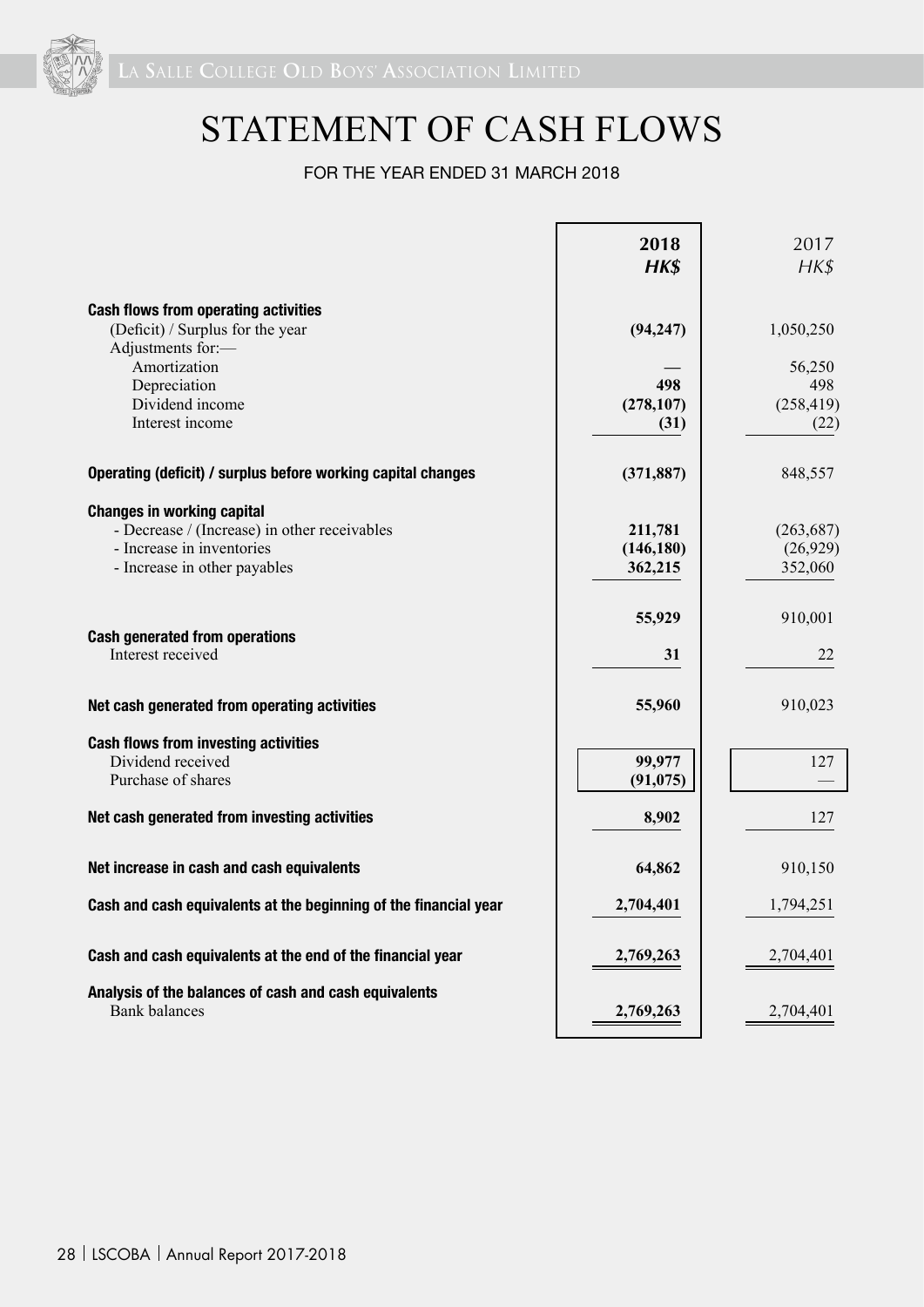### **1. STATUS OF THE ASSOCIATION**

La Salle College Old Boys' Association Limited (the "Association") is a company limited by guarantee with no share capital, incorporated in Hong Kong. The address of its registered office is c/o La Salle College, 18 La Salle Road, Kowloon, Hong Kong.

Every member of the Association undertakes to contribute to the assets of the Association in the event of its being wound up while he is a member, or within one year afterwards, for payment of the debts and liabilities of the Association contracted before he ceases to be a member, and the costs, charges and expenses of winding up, and for the adjustment of the rights of the contributors among themselves, such amount as may be required, save, not exceeding \$10.

The Association is engaged in fostering and promoting close relationship and better understanding among the past and present students of La Salle College in and outside Hong Kong, as well as to support La Salle College through event participation and granting of scholarships and prizes.

The financial statements are presented in Hong Kong dollars, which is also the functional currency of the Association.

#### **2. PRINCIPAL ACCOUNTING POLICIES**

#### **(a) Basis of preparation of the financial statements**

The financial statements have been prepared in accordance with all applicable Hong Kong Financial Reporting Standards ("HKFRSs"), and the requirements of Hong Kong Companies Ordinance.

The measurement basis used in the preparation of the financial statements is historical cost, except for the financial instruments which are stated at fair value.

The preparation of financial statements in conformity with HKFRSs requires the use of certain critical accounting estimates. It also requires management to exercise its judgment in the process of applying the Association's accounting policies. There is no area involving a higher degree of judgement or complexity, or area where assumptions and estimates are significant to the financial statements.

In the current year, the Association has applied for the first time, a number of new and revised standards, amendments, and interpretations ('new HKFRSs') issued by the HKICPA effective for accounting period beginning on or after 1 April 2017. The application of new HKFRSs in the current year has had no material effect on the financial statements of the Association.

Up to the date of this report, a number of new standards, amendments to standards and interpretations are not yet effective for the year ended 31 March 2018, and have not been applied in preparing these financial statements. None of these will have material effect on the financial statements of the Association.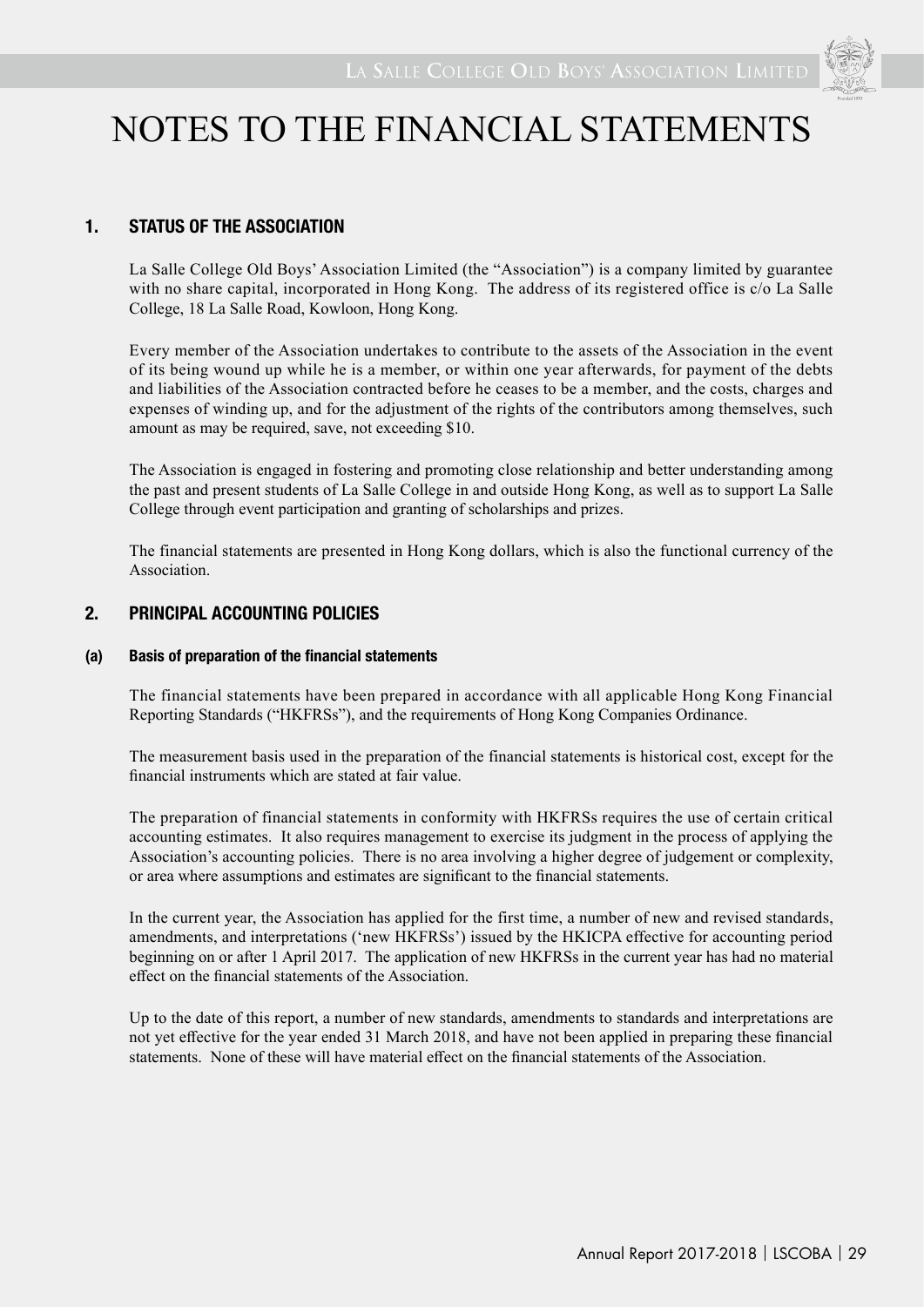

#### **2. PRINCIPAL ACCOUNTING POLICIES (continued)**

#### **(b) Intangible asset**

#### *Website*

The web site expense is stated at costs less amortization and any identified impairment losses. The costs are amortized over their estimated economic life or over a period of 3 years, whichever is the shorter.

#### **(c) Equipment, fixtures and furniture**

Equipment, fixtures and furniture are stated at historical cost less depreciation and impairment losses. Historical cost includes expenditure that is directly attributable to the acquisition of the items.

Subsequent costs are included in the carrying amount or recognised as a separate asset, as appropriate, only when it is probable that future economic benefits associated with the item will flow to the Association and the cost of the item can be measured reliably. All other repairs and maintenance are expensed in the income and expenditure during the financial period in which they are incurred.

Depreciation of equipment, fixtures and furniture is calculated using the straight-line method to allocate cost to their residual values over their estimated useful lives, as follows:-

| Office equipment      | 20% |
|-----------------------|-----|
| Computer and software | 30% |
| Fixture and furniture | 20% |

The assets' residual values and useful lives are reviewed annually, and adjusted if appropriate, at the end of the reporting period.

An asset's carrying amount is written down immediately to its recoverable amount if the asset's carrying amount is greater than its estimated recoverable amount.

The gain or loss on disposal of equipment, fixtures and furniture is the difference between the net sales proceeds and the carrying amount of the relevant asset, and is recognised in the income and expenditure.

#### **(d) Available-for-sale financial assets**

Available-for-sale financial assets are non-derivatives that are either designated or not classified as any of the other categories of financial assets. At the end of the reporting period subsequent to initial recognition, available-for-sale financial assets are measured at fair value. Changes in fair value are recognized in other comprehensive income and accumulated in investment reserves, until the financial asset is disposed of or is determined to be impaired, at which time, the cumulative gain or loss previously accumulated in the investment reserves is reclassified to the income and expenditure. Impairment losses on available-for-sale equity investments will not reverse through the income and expenditure in subsequent period.

Available-for-sale equity investments that do not have quoted market prices in an active market and whose fair value cannot be reliably measured are stated at cost less impairment loss after initial recognition.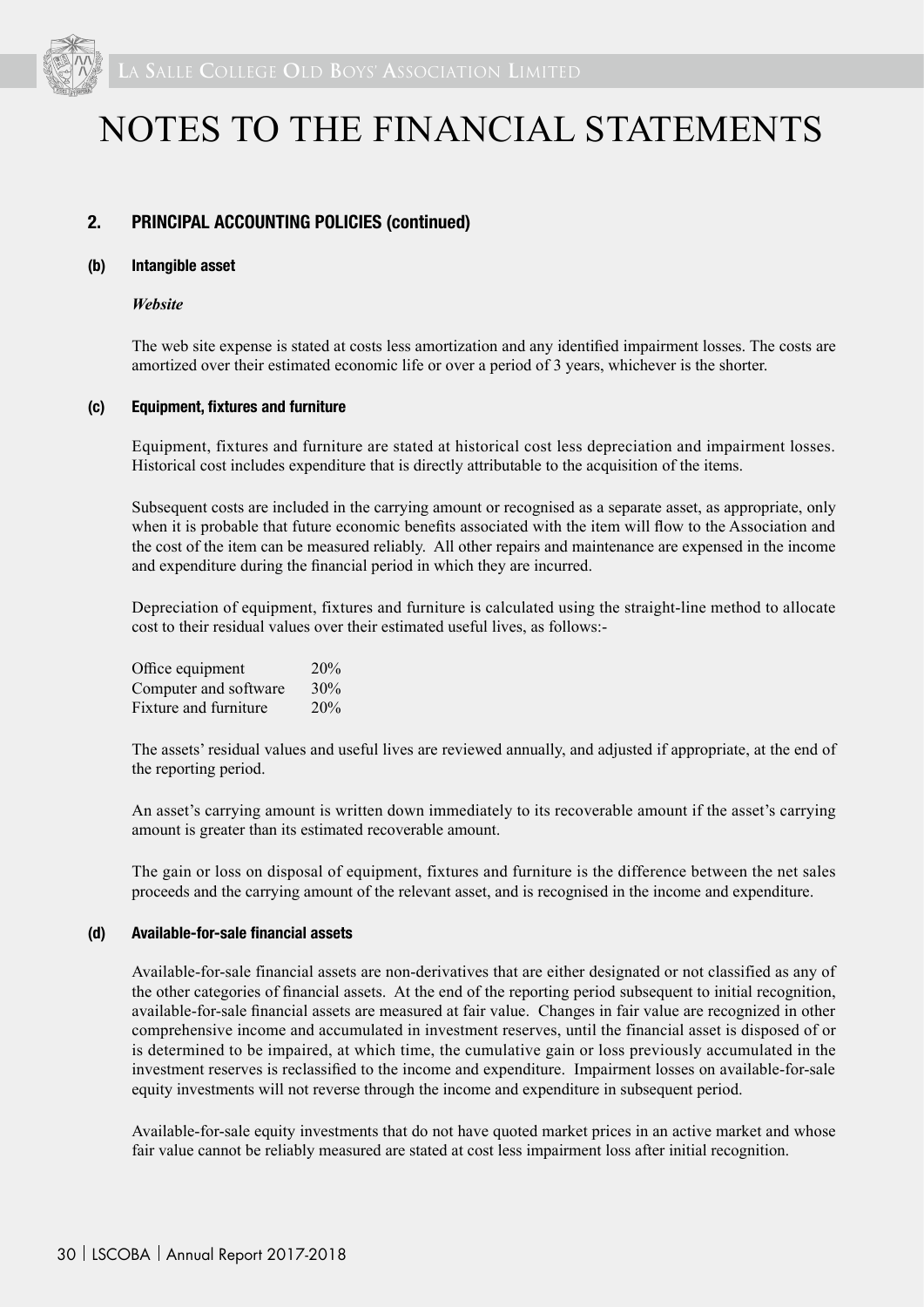

### **2. PRINCIPAL ACCOUNTING POLICIES (continued)**

#### **(e) Loans and receivables**

Loans and receivables are non-derivative financial assets with fixed or determinable payments that are not quoted in an active market. They arise principally through the provision of goods and services to customers, but also incorporate other types of contractual monetary assets. They are carried at amortised cost using the effective interest method, less any identified impairment loss. An impairment loss is recognised in the income and expenditure when there is objective evidence that the asset is impaired, and is measured as the difference between the asset's carrying amount and the present value of the estimated future cash flows discounted at the original effective interest rate. Impairment loss is reversed in subsequent periods when an increase in the asset's recoverable amount can be related objectively to an event occurring after the impairment was recognised, subject to a restriction that the carrying amount of the asset at the date the impairment is reversed does not exceed what the amortised cost would have been had the impairment not been recognised.

#### **(f) Impairment of assets**

Assets that have an indefinite useful life are not subject to amortisation, which are at least tested annually for impairment and are reviewed for impairment whenever events or changes in circumstances indicate that the carrying amount may not be recoverable. Assets that are subject to amortisation are reviewed for impairment whenever events or changes in circumstances indicate that the carrying amount may not be recoverable. An impairment loss is recognised for the amount by which the asset's carrying amount exceeds its recoverable amount. The recoverable amount is the higher of an asset's fair value less costs to sell and value in use.

#### **(g) Inventories**

Inventories, comprising shields, ties, history books and souvenirs, are stated at the lower of cost and net realisable value. Cost is determined on a first in, first out basis. It represents actual purchase amount. Net realisable value is determined on the basis of anticipated sales proceeds less estimated selling expenses.

#### **(h) Provisions and contingent liabilities**

Provisions are recognised for liabilities of uncertain timing or amount when the Association has a legal or constructive obligation arising as a result of a past event, it is probable that an outflow of economic benefits will be required to settle the obligation and a reliable estimate can be made. Where the time value of money is material, provisions are stated at the present value of the expenditures expected to settle the obligation.

Where it is not probable that an outflow of economic benefits will be required, or the amount cannot be estimated reliably, the obligation is disclosed as a contingent liability, unless the probability of outflow of economic benefits is remote. Possible obligations, whose existence will only be confirmed by the occurrence or non-occurrence of one or more future events, are also disclosed as contingent liabilities unless the probability of outflow of economic benefits is remote.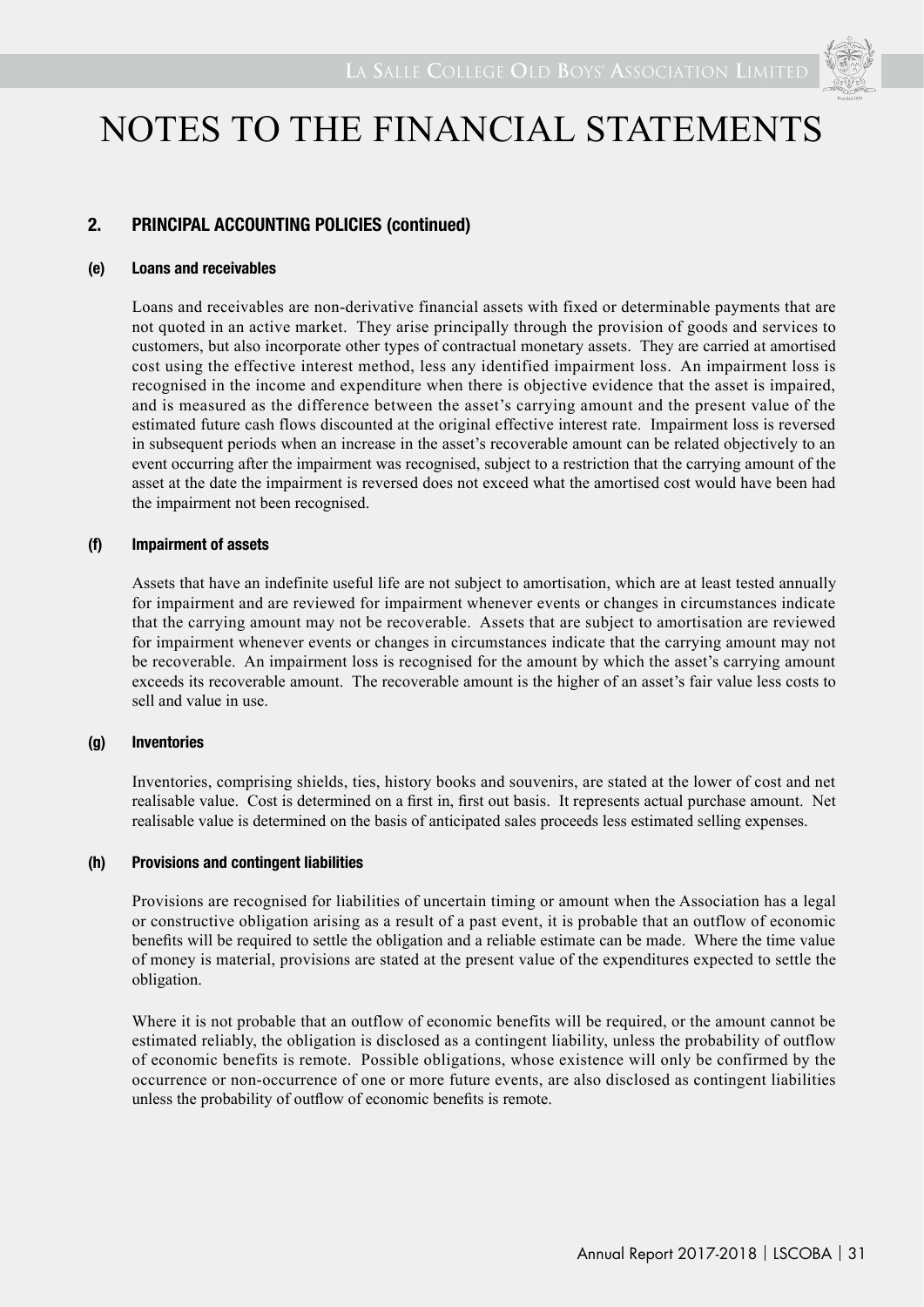

#### **2. PRINCIPAL ACCOUNTING POLICIES (continued)**

#### **(i) Revenue recognition**

Donations, membership application fee and income from functions and activities are recognised on a timeapportioned basis over the period to which they relate.

Dividend income received from listed investment is recognised when the right to receive payment is established.

Interest income from bank deposits is accrued on a time-apportioned basis on the principal outstanding and at the rate applicable.

Income from sales of inventories and history books is recognised when the significant risks and rewards of ownership of the goods are transferred to the buyers and the Association retains no more effective control over the goods.

#### **3. CAPITAL MANAGEMENT**

The Association is a company limited by guarantee and has no share capital. The Directors of the Association consider its capital to be the accumulated funds. The Association's primary objectives when managing its accumulated funds is to safeguard the Association's ability to continue as a going concern, so that it can continue to provide support and protect the interest of its members.

There has been no change in the Association's capital management practices as compared to prior year and the Association is not subject to any externally imposed capital requirements.

#### **4. FINANCIAL RISK MANAGMENT**

The Association's major financial instrument is available-for-sale financial assets. No sensitivity analysis or other quantitative disclosure relating to each type of risk arising from financial instruments is presented as the Board considers that there is no material financial risks exposure to the Association.

#### **(a) Credit risk**

**The Association does not have any significant credit risk with respect to its receivables. The maximum exposure to credit risk is represented by the carrying amount of bank deposits. The Association's bank balances are deposited in internationally reputable banks and as such, no significant credit risk is anticipated.**

#### **(b) Foreign currency risk**

**The Association operates in Hong Kong and is not exposed to any material foreign currency risk as majority of the transactions and financial assets are denominated in its functional currency.**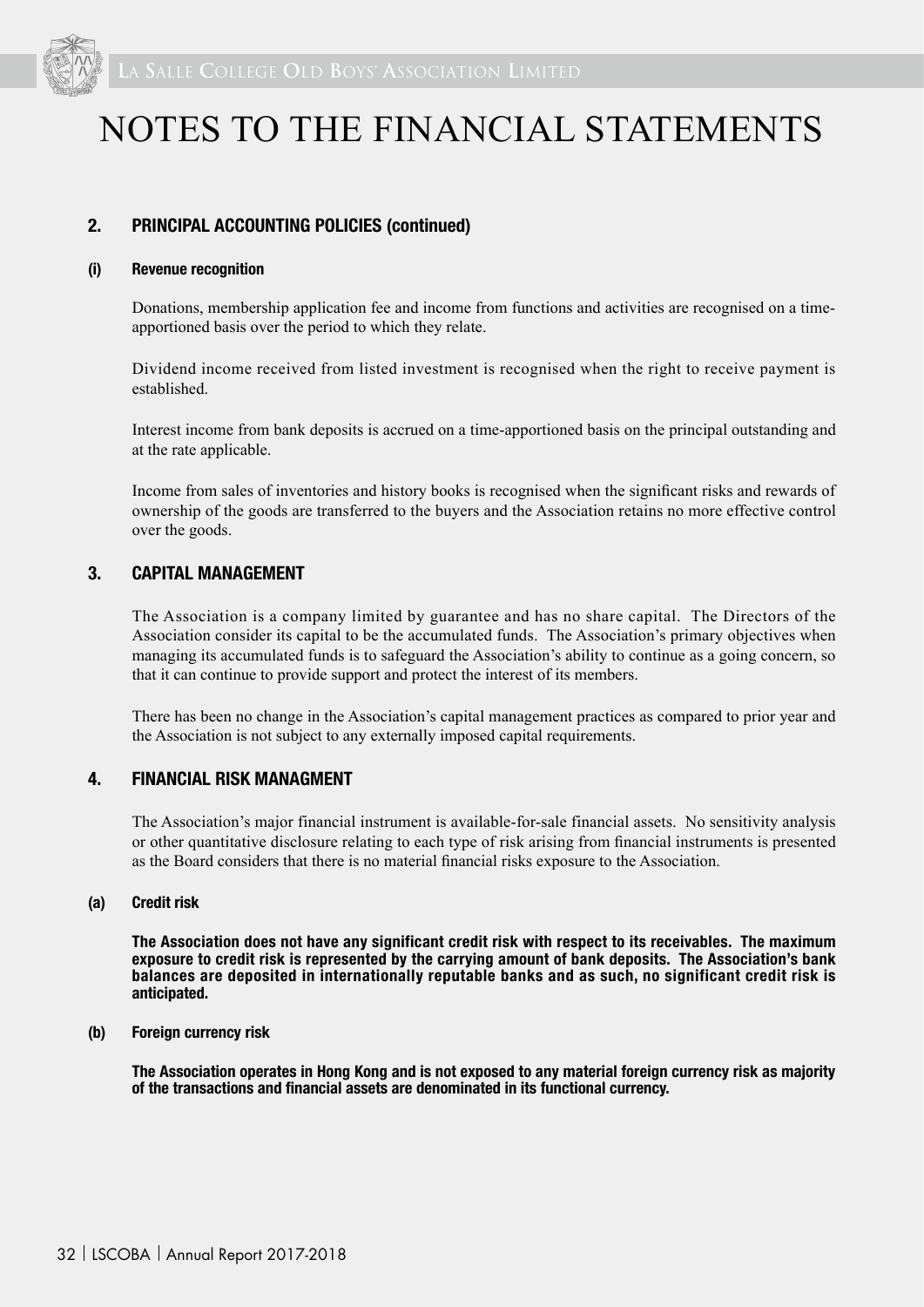

### **4. FINANCIAL RISK MANAGMENT (continued)**

#### **(c) Interest rate risk**

Interest rate risks are risks that fair value or future cash flows of financial instruments will fluctuate because of changes in market interest rates.

Apart from the bank balances denominated in Hong Kong dollars which carry interest rate at market rate, the Association has no interest-bearing borrowings and its operating cash flows are substantially independent of changes in market interest rate.

#### **(d) Liquidity risk**

Liquidity risk is the risk that funds will not be available to meet liabilities as they fall due. The Association's policy is to regularly monitor current and expected liquidity requirements to ensure that it maintains sufficient reserves and cash balance to meet its liquidity requirements in the short and longer term. The current financial strength poses no threat of liquidity to the Association.

#### **(e) Price risk**

The Association held available-for-sale financial assets and Association is exposed to equity securities price risk.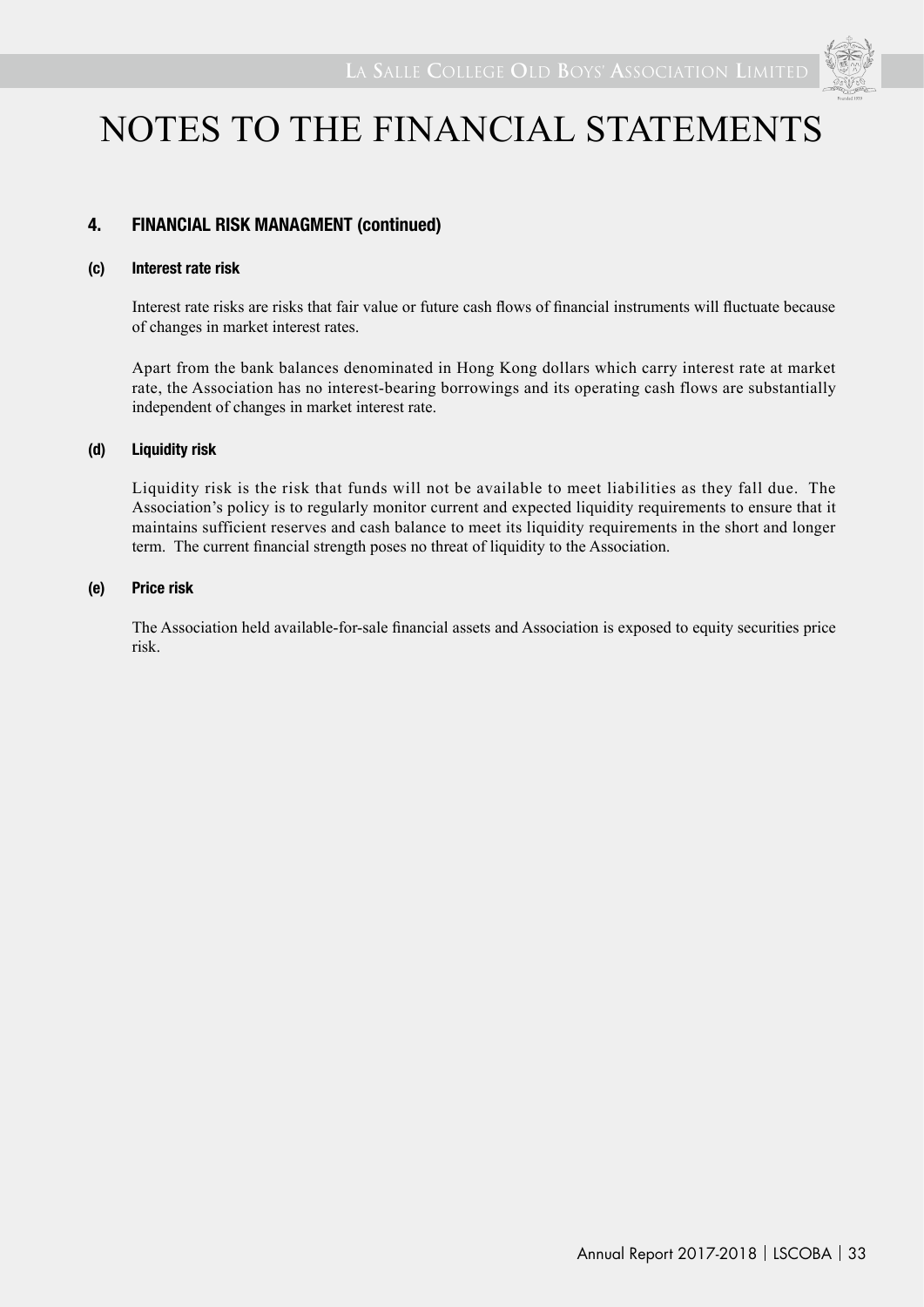

#### **5. SURPLUS FROM VARIOUS FUNCTIONS AND ACTIVITIES**

|                                              |                       | 2018                                         |          |                       | 2017                |                           |
|----------------------------------------------|-----------------------|----------------------------------------------|----------|-----------------------|---------------------|---------------------------|
|                                              | <b>Income</b><br>HK\$ | <b>Expenditure Surplus/(Deficit)</b><br>HK\$ | HK\$     | <b>Income</b><br>HK\$ | Expenditure<br>HK\$ | Surplus/(Deficit)<br>HK\$ |
| <b>Annual Ball</b>                           | 844,600               | (583, 245)                                   | 261,355  | 1,091,612             | (673, 543)          | 418,069                   |
| <b>Community services</b>                    | 43,200                | (40, 093)                                    | 3,107    |                       |                     |                           |
| <b>Music Board</b>                           | 186,050               | (124, 467)                                   | 61,583   | 176,400               | (95, 470)           | 80,930                    |
| <b>Professional</b><br><b>Network Events</b> | 218,547               | (182, 657)                                   | 35,890   | 169,650               | (140, 536)          | 29,114                    |
| Sports-<br><b>Basketball events</b>          | 117,000               | (100, 458)                                   | 16,542   | 180,200               | (163, 605)          | 16,595                    |
| Sports-<br><b>Booking of Facilities</b>      | 65,744                | (65, 744)                                    |          | 82,550                | (82, 550)           |                           |
| Sports-<br><b>Use of Car Park</b>            | 108,672               | (108, 672)                                   |          | 131,732               | (131, 732)          |                           |
| <b>Sports - Golf Events</b>                  | 49,800                | (44, 715)                                    | 5,085    | 151,490               | (143, 196)          | 8,294                     |
| <b>Sports - Soccer Events</b>                | 570,000               | (223, 032)                                   | 346,968  | 567,000               | (352, 850)          | 214,150                   |
| <b>Sports - Dragon Boat</b>                  |                       |                                              |          | 8,070                 | (27,070)            | (19,000)                  |
| <b>Spring Dinner</b>                         | 283,720               | (200, 387)                                   | 83,333   | 304,470               | (236, 128)          | 68,342                    |
| <b>Young members events</b>                  |                       | (3, 457)                                     | (3, 457) |                       | (1,217)             | (1,217)                   |
| <b>Photo competition</b>                     |                       | (3,000)                                      | (3,000)  |                       |                     |                           |
|                                              | 2,487,333             | (1,679,927)                                  | 807,406  | 2,863,174             | (2,047,897)         | 815,277                   |
|                                              |                       |                                              |          |                       |                     |                           |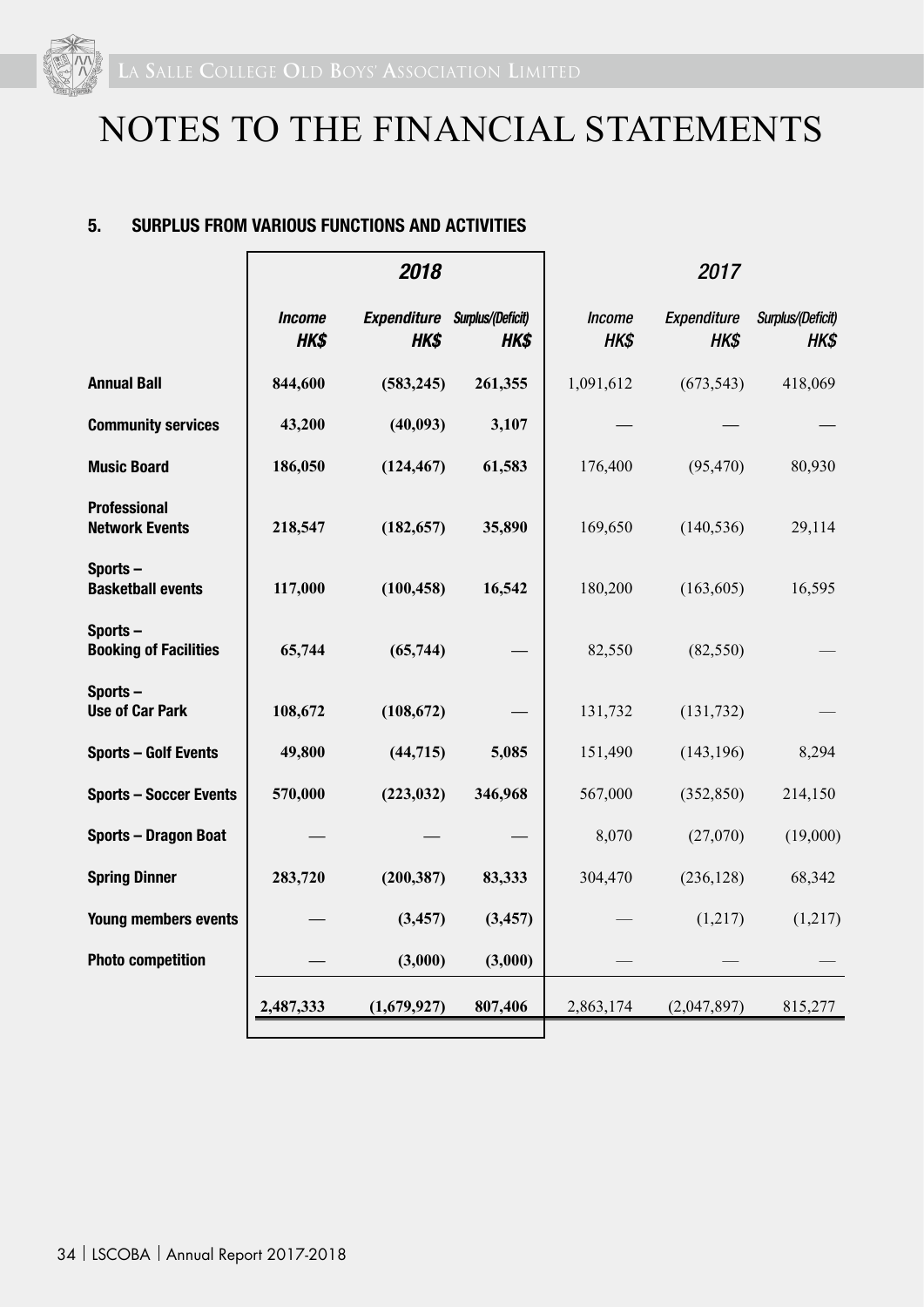

### **6. SURPLUS FROM SALES OF SOUVENIRS AND HISTORY BOOKS**

|                               | 2018<br>HK\$          | 2017<br>HK\$          |
|-------------------------------|-----------------------|-----------------------|
| Sales<br>Less : Cost of sales | 463,394<br>(305, 042) | 871,688<br>(523, 945) |
|                               | 158,352               | 347,743               |

### **7. DIVIDEND INCOME**

During the year, the Association received scrip dividend of HK\$ 178,130 (2017: HK\$258,292) and residual cash dividend of HK\$99,977. (2017: HK\$127)

#### **8. DONATION INCOME**

Donation income comprises of non-recurring / one-off donation received from activities and class reunions.

#### **9. MEMBERSHIP APPLICATION FEES**

The Association charges all Hong Kong applicants a one-off application fee and waives all overseas chapters applicants' application fee during a designated time in 2017.An applicant must be alumnus of La Salle College. For Hong Kong applicants who apply within one calendar year of graduating or leaving the College, the application fee is HK\$200; for other applicants, the application fee is HK\$500.

During the year, the Association approved and admitted 324 (2017: 253) new members' applications which 285 of them were Hong Kong applicants and the remaining 39 were overseas chapters applicants.

### **10. DONATIONS AND SPONSORSHIPS**

Donations and sponsorships refer to contributions made towards La Salle College, La Salle Primary School and initiated activities of various student organisations, including the Student Association, Editorial Board, Forms 6 graduation dinners.

### **11. STAFF COSTS AND STUDENT HELPERS' FEES**

Staff costs refer to reimbursement paid for the engagement of an administrator. During the year ended 31 March 2018, the Association also reimbursed a number of student helpers for their assistance. The students assisted in various events including, but not limited to, La Salle College and La Salle Primary School Annual Open Day, Family Fun Day and the Association's events.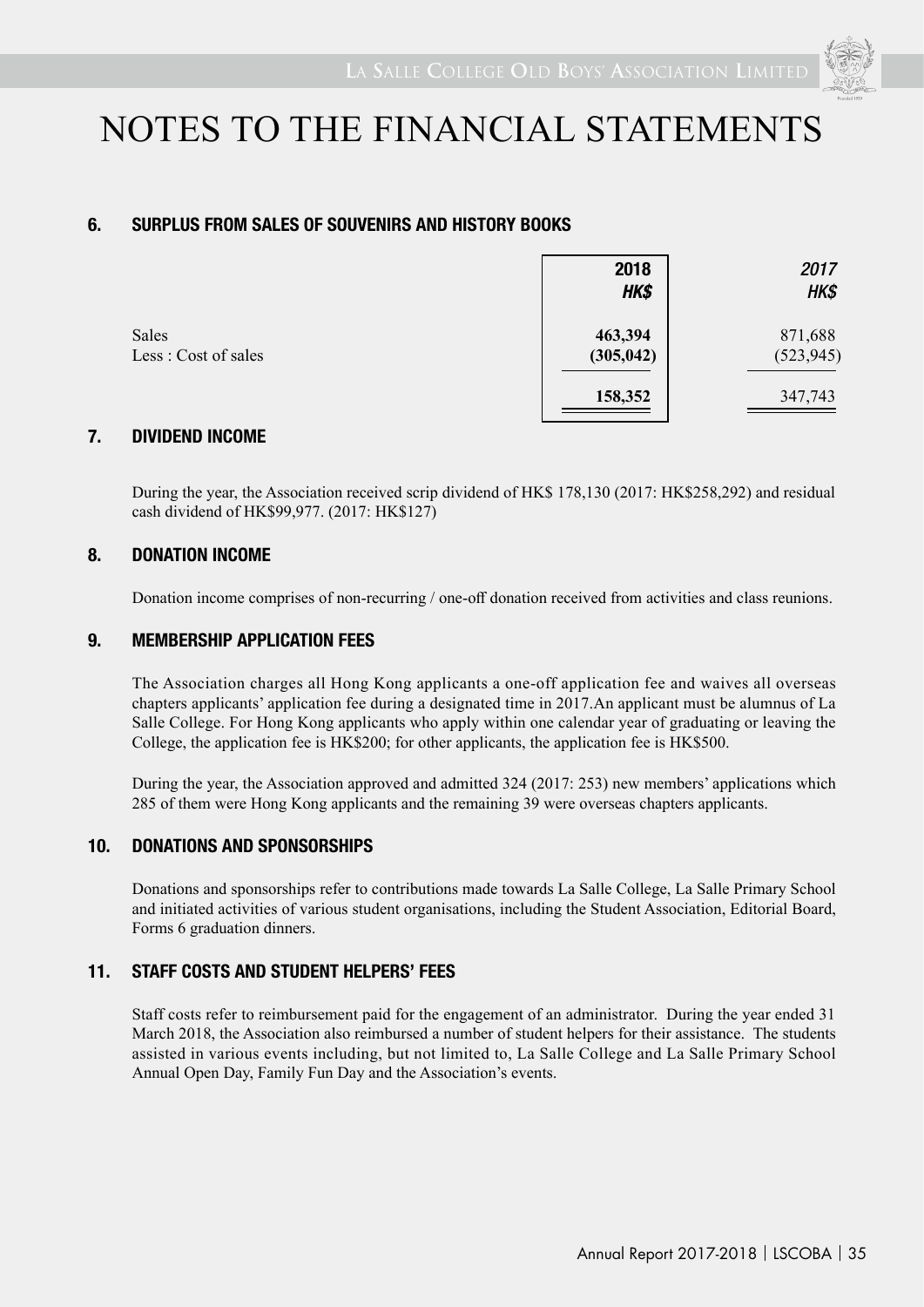

### **12. DIRECTORS' REMUNERATION**

None of the Directors received any emoluments in respect of their services rendered to the Association during the year (2017: no emoluments received).

#### **13. INCOME TAX**

Section 24(1) of the Inland Revenue Ordinance specifies that any person carries on a club or similar institution which receives from its members not less than half of its gross receipts on revenue account (including entrance fees and subscriptions), such person shall be deemed not to carry on a business; but where less than half of its gross receipts are received from members, the whole of the income from transactions both with members and others (including entrance fees and subscriptions) shall be deemed to be receipts from a business, and such person shall be chargeable in respect of the profits therefrom.

The Association is exempt from Hong Kong profits tax by virtue of Section 24(1) of the Inland Revenue Ordinance.

#### **14. INTANGIBLE ASSET**

|                                       | Website<br>HK\$ |
|---------------------------------------|-----------------|
| <b>Cost</b>                           |                 |
| At 1 April 2016, 31 March 2017 and    |                 |
| at 31 March 2018                      | 168,750         |
| <b>Accumulated amortization</b>       |                 |
| At 1 April 2016                       | (112,500)       |
| Charge for the year                   | (56,250)        |
| At 31 March 2017 and at 31 March 2018 | (168,750)       |
| Net book value                        |                 |
| <b>At 31 March 2018</b>               |                 |
| At 31 March 2017                      |                 |
|                                       |                 |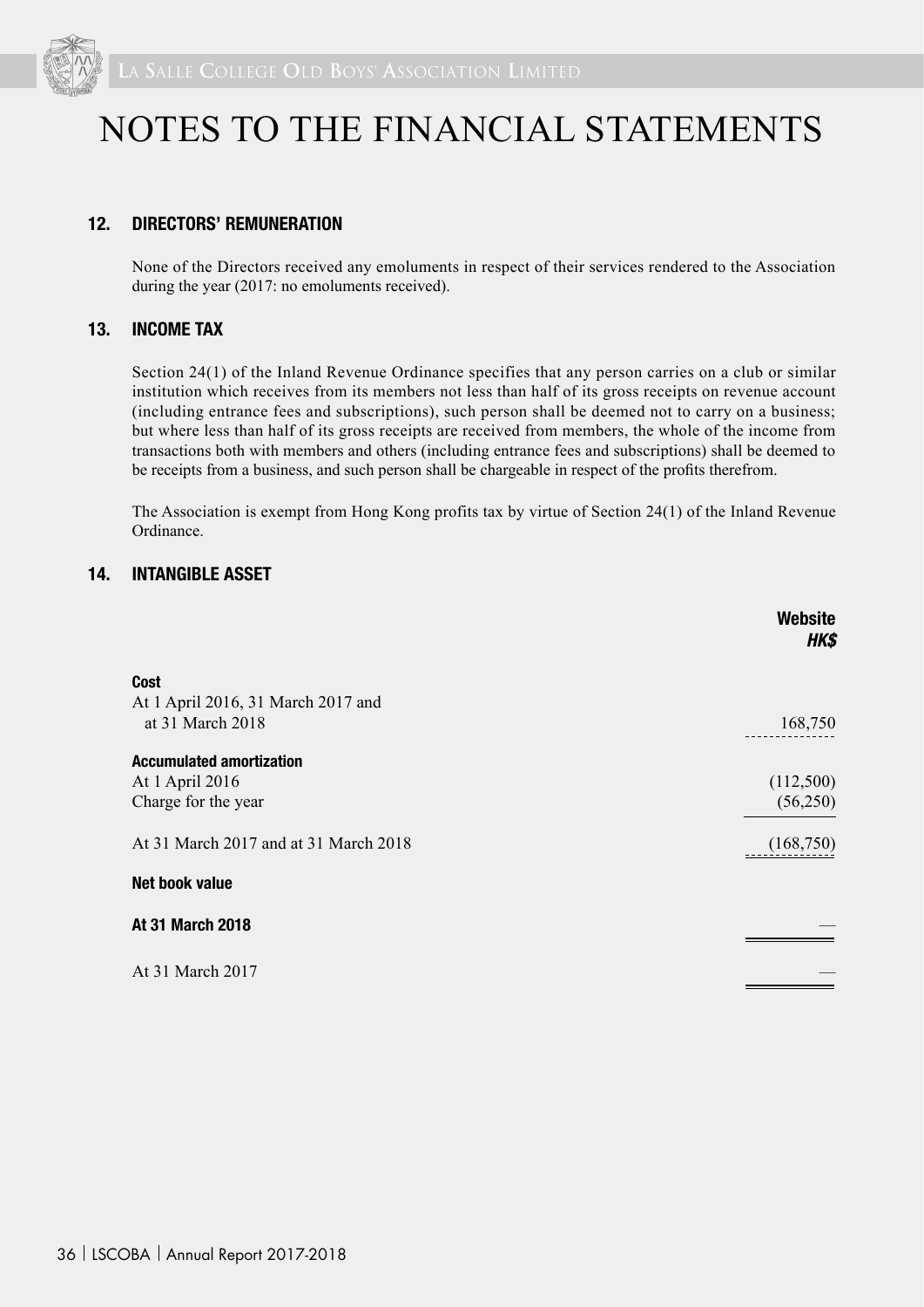

### **15. EQUIPMENT, FIXTURES AND FURNITURE**

|                                 | <b>Office</b><br>equipment<br>HK\$ | <b>Computer</b><br>and software<br>HK\$ | <b>Fixtures and</b><br>furniture<br>HK\$ | <b>Total</b><br>HK\$ |
|---------------------------------|------------------------------------|-----------------------------------------|------------------------------------------|----------------------|
| <b>Cost</b>                     |                                    |                                         |                                          |                      |
| At 1 April 2016, 31 March 2017  |                                    |                                         |                                          |                      |
| and at 31 March 2018            | 95,191                             | 77,680                                  | 103,303                                  | 276,174              |
| <b>Accumulated depreciation</b> |                                    |                                         |                                          |                      |
| At 1 April 2016                 | 93,699                             | 77,680                                  | 103,303                                  | 274,682              |
| Charge for the year             | 498                                |                                         |                                          | 498                  |
| At 31 March 2017                | 94,197                             | 77,680                                  | 103,303                                  | 275,180              |
| Charge for the year             | 498                                |                                         |                                          | 498                  |
| At 31 March 2018                | 94,695                             | 77,680                                  | 103,303                                  | 275,678              |
| <b>Net book value</b>           |                                    |                                         |                                          |                      |
| <b>At 31 March 2018</b>         | 496                                |                                         |                                          | 496                  |
|                                 |                                    |                                         |                                          |                      |
| At 31 March 2017                | 994                                |                                         |                                          | 994                  |

The Association did not write off or dispose of fixed assets during the year (2017: no write off or disposal of any fixed assets).

### **16. INVENTORIES**

|                      | 2018<br>HK\$ | 2017<br>HK\$ |
|----------------------|--------------|--------------|
| Inventories, at cost | 392,151      | 245,971      |

The Association's inventories portfolio includes t-shirts, history books and publications, cufflinks and ties.

### **17. OTHER RECEIVABLES**

The carrying amount of other receivables approximates its fair value. The Board is of the opinion that no impairment of other receivables is necessary.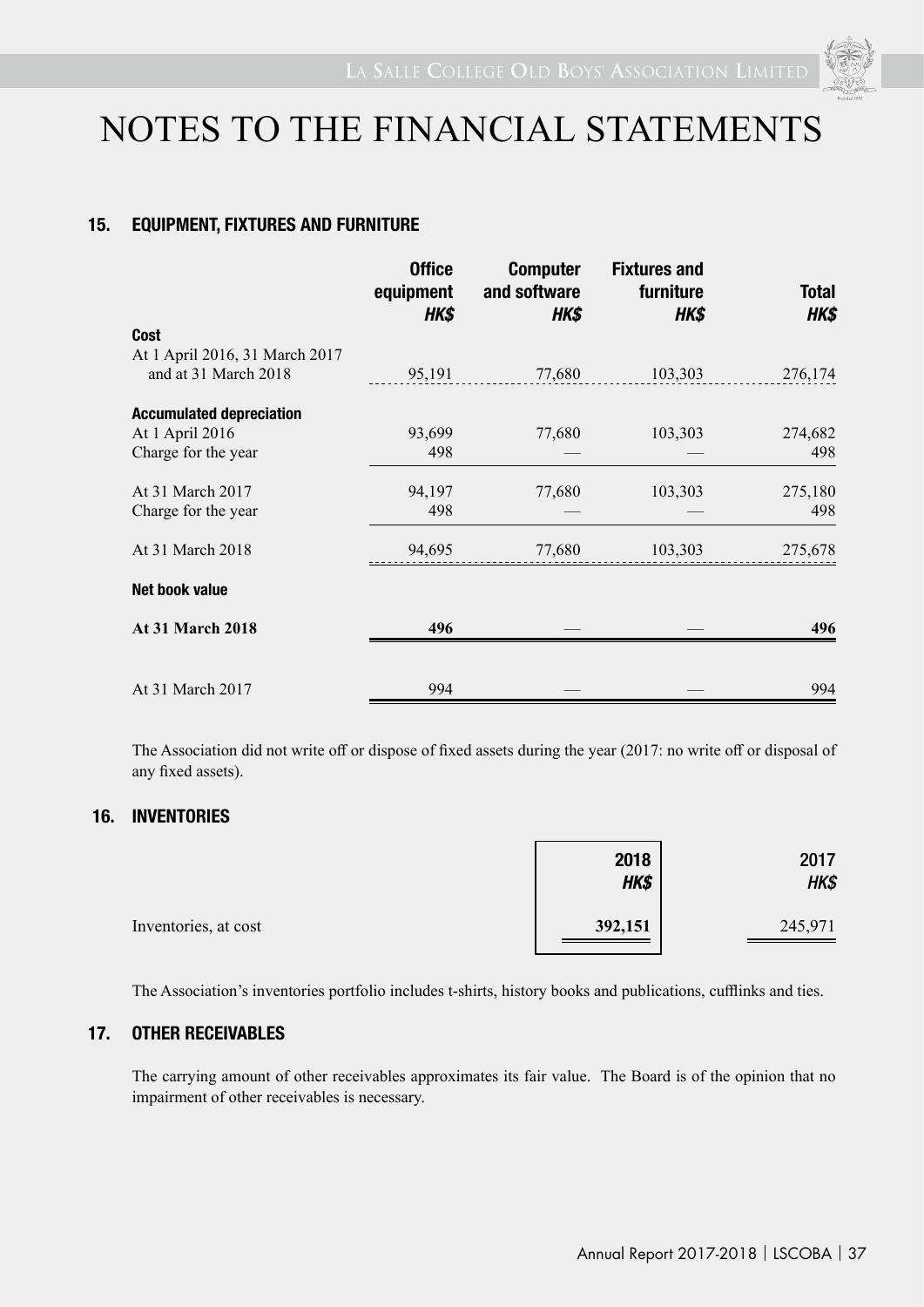

### **18. CASH AND CASH EQUIVALENTS**

|     |                                                          | 2018<br>HK\$                | 2017<br>HK\$                |
|-----|----------------------------------------------------------|-----------------------------|-----------------------------|
|     | Cash at bank                                             | 2,769,263                   | 2,704,401                   |
| 19. | <b>OTHER PAYABLES</b>                                    |                             |                             |
|     |                                                          | 2018<br>HK\$                | 2017<br>HK\$                |
|     | Other payables<br>Temporary receipts<br>Accrued expenses | 944,061<br>4,501<br>187,560 | 596,930<br>4,501<br>172,476 |
|     |                                                          | 1,136,122                   | 773,907                     |

The Association has financial risk management policies in place to ensure that all payables are paid within the credit time frame. All balances were unsecured and non-interest bearing.

#### **20. AVAILABLE-FOR-SALE FINANCIAL ASSETS**

#### **(a) Non-current assets**

Available-for-sale financial assets represent the following:—

|                                                             |                              | 2018<br><b>HK\$</b> | 2017<br>HK\$ |
|-------------------------------------------------------------|------------------------------|---------------------|--------------|
| Equity securities listed in Hong Kong,<br>at market price:- |                              |                     |              |
| At the beginning of the year<br>Addition of new shares      |                              | 3,419,529           | 2,425,953    |
| Addition of scrip dividend                                  |                              | 91,075<br>131,224   | 203,730      |
| Fair value gain                                             |                              | 598,330             | 789,846      |
|                                                             |                              |                     |              |
| At the end of the year                                      |                              | 4,240,158           | 3,419,529    |
|                                                             |                              | <b>Quantity</b>     | Quantity     |
|                                                             |                              | held                | held         |
| Name                                                        | Type of securities           | 2018                | 2017         |
| Tracker Fund of Hong Kong                                   | <b>Exchange Traded Funds</b> | 3,000               |              |
| <b>HSBC</b> Holdings Plc                                    | Ordinary shares              | 59,067              | 54,021       |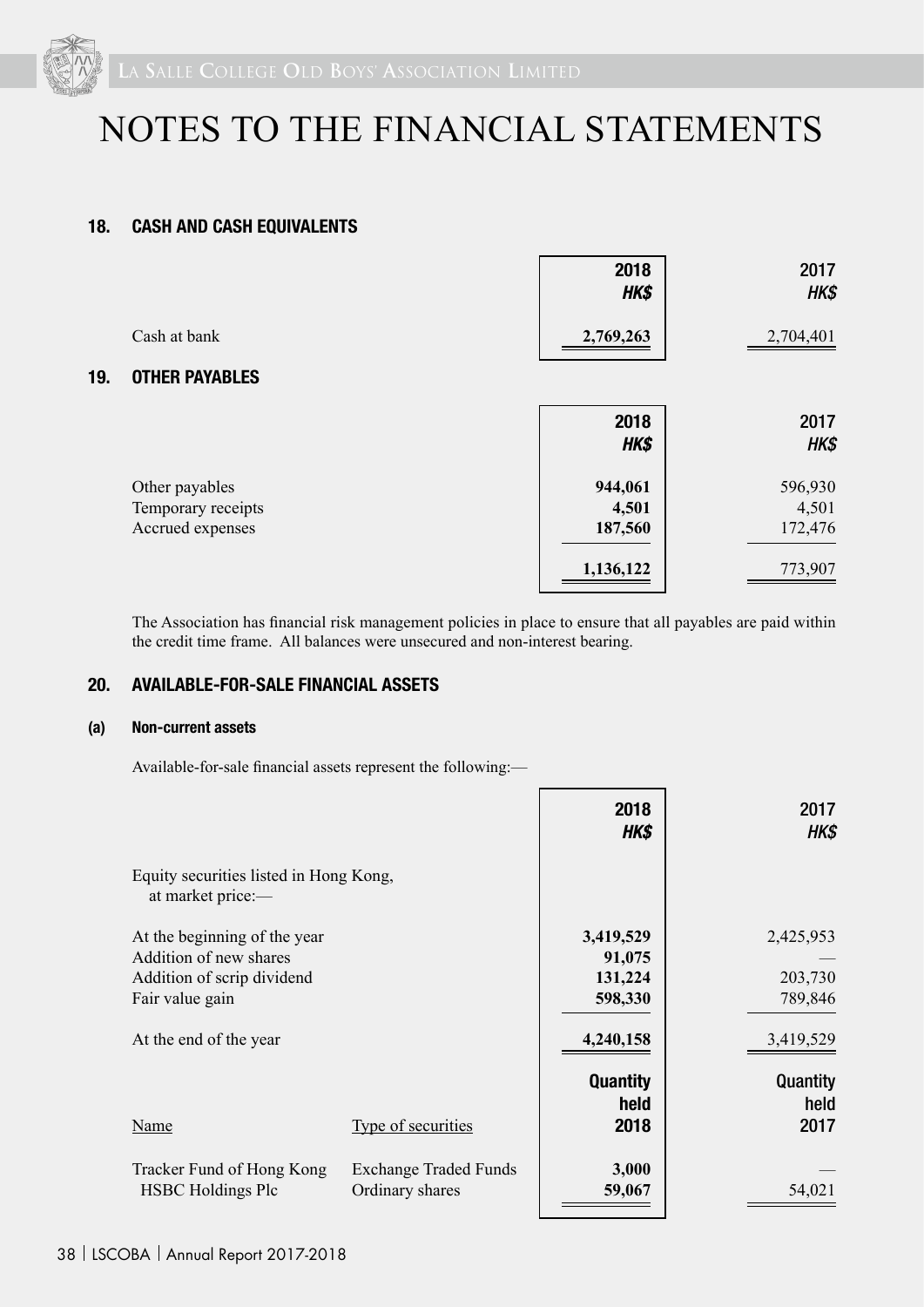

### **20. AVAILABLE-FOR-SALE FINANCIAL ASSETS (continued)**

### **(b) Current assets**

Available-for-sale financial assets represent the following:—

|                                                                               |                 | 2018<br>HK\$                    | 2017<br>HK\$                 |
|-------------------------------------------------------------------------------|-----------------|---------------------------------|------------------------------|
| Equity securities listed in Hong Kong,<br>at market price:-                   |                 |                                 |                              |
| At the beginning of the year<br>Addition of scrip dividend<br>Fair value gain |                 | 916,204<br>46,906<br>159,914    | 650,012<br>54,562<br>211,630 |
| At the end of the year                                                        |                 | 1,123,024                       | 916,204                      |
| Name                                                                          | Type of stock   | <b>Quantity</b><br>held<br>2018 | Quantity<br>held<br>2017     |
| <b>HSBC</b> Holdings Plc                                                      | Ordinary shares | 15,176                          | 14,474                       |

On 2 March 2009, HSBC Holdings Plc announced that it proposed to raise US\$17.7 billion by way of a fully underwritten Rights Issue on the basis of five New Ordinary Shares for every 12 Existing Ordinary Shares.

As of 3 March 2009, the Association held 36,673 Ordinary Shares of HSBC and was entitled 15,280 Rights Issue (the "Rights"). The Board sold 5,280 Rights on 26 March 2009 and subscribed for the remaining 10,000 Rights.

The 10,000 new ordinary shares ("New Ordinary Shares") so received through subscription of the 10,000 Rights were deposited to the Association's securities account on 8 April 2011. As indicated by the Board of the 2008-2009 term, these New Ordinary Shares were to be donated to La Salle College on her 80th Anniversary. However, such donation was not made. The Directors unanimously resolved to restate the intention of the donation and would hope the future Board of Directors to continue this intention until the School Principal of La Salle College asks for any transfer of shares. These New Ordinary Shares are therefore treated as current assets.

### **21. RESERVES**

#### **(a) Credit card reserves**

The reserve comprises of spending rebates and referral fee donated by the credit card issuing bank, and the monthly donation to the Association from the credit card holders. The donations are used to support the student scholarships, school development programmes and student related activities.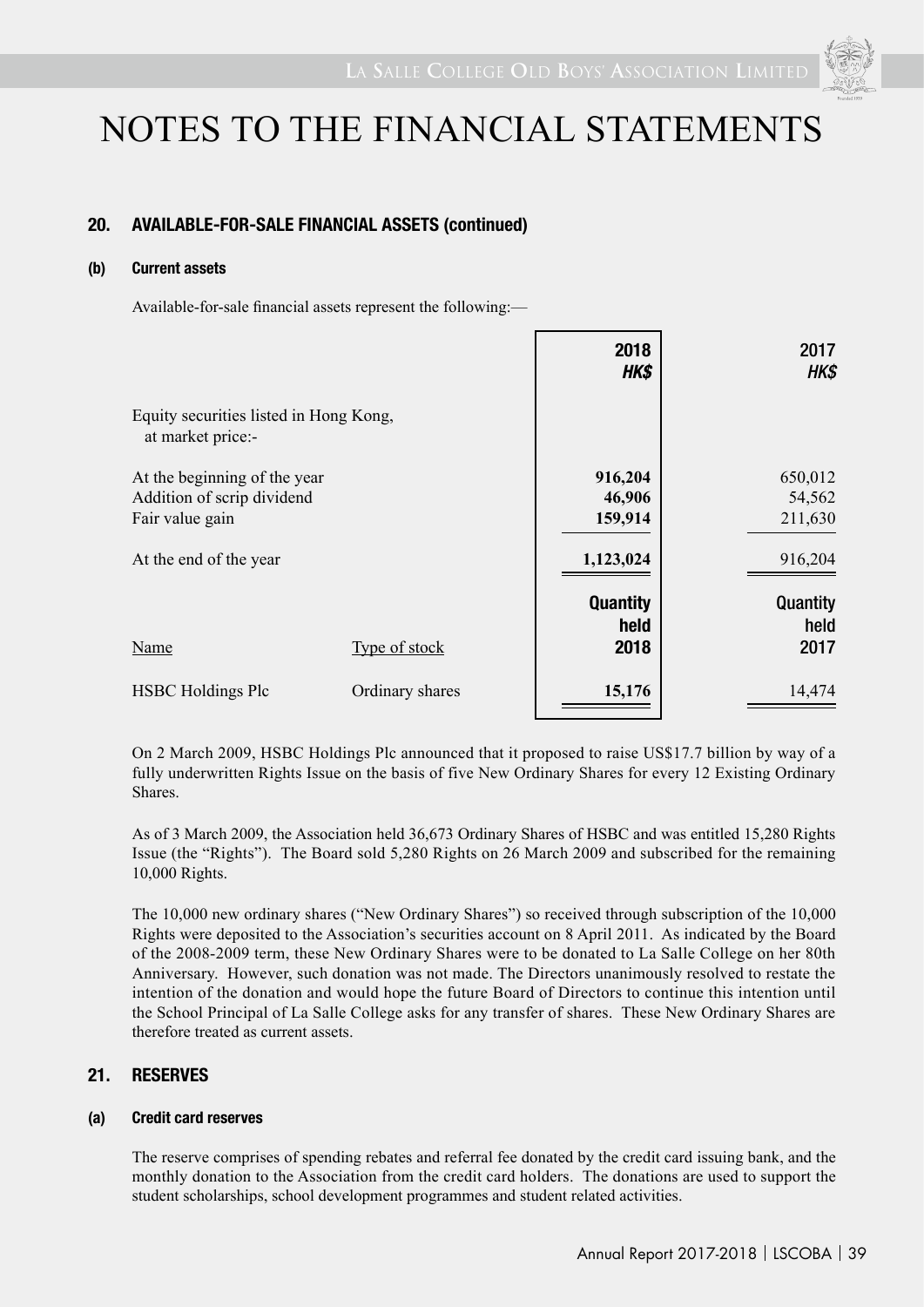

#### **21. RESERVES (continued)**

#### **(a) Credit card reserves (continued)**

Under the agreement between Wing Hang Bank, Limited ("WHB") and the Association, WHB rebates on a monthly basis 0.3% of the amount of retail spending by the affinity card holders to the Association. For every successful credit card application, WHB further donates HK\$150 to the Association.

During the year, the net amount transferred to Credit card reserves comprised of the following:—

|                                                       | 2018<br>HK\$ | 2017<br>HK\$ |
|-------------------------------------------------------|--------------|--------------|
| Monthly donation received from card holders           | 15,950       | 18,500       |
| Rebates and referral fee received                     | 65,402       | 57,611       |
| Less: Donation and sponsorships to student activities | (50, 440)    | (28,760)     |
|                                                       | 30,912       | 47,351       |

#### **(b) Heritage reserves**

The reserve was established to facilitate any School or Old boy heritage related projects that the Association may undertake.

#### **(c) Music board reserves**

The reserve was established to facilitate support of music board activities and school music related activities.

During the year, the net amount transferred to Music board reserves comprised the following:—

|                                                      | 2018<br>HK\$       | 2017<br>HK\$      |
|------------------------------------------------------|--------------------|-------------------|
| Donation received<br>Less: Donation and sponsorships | 61,583<br>(15,000) | 80,930<br>(9,896) |
|                                                      | 46,583             | 71,034            |

#### **(d) PRC Education reserves**

The reserve was established to facilitate support of La Salle education initiatives within Mainland China. Brother David Liao's La Salle Study Centre is one of the potential benefactors of this reserve.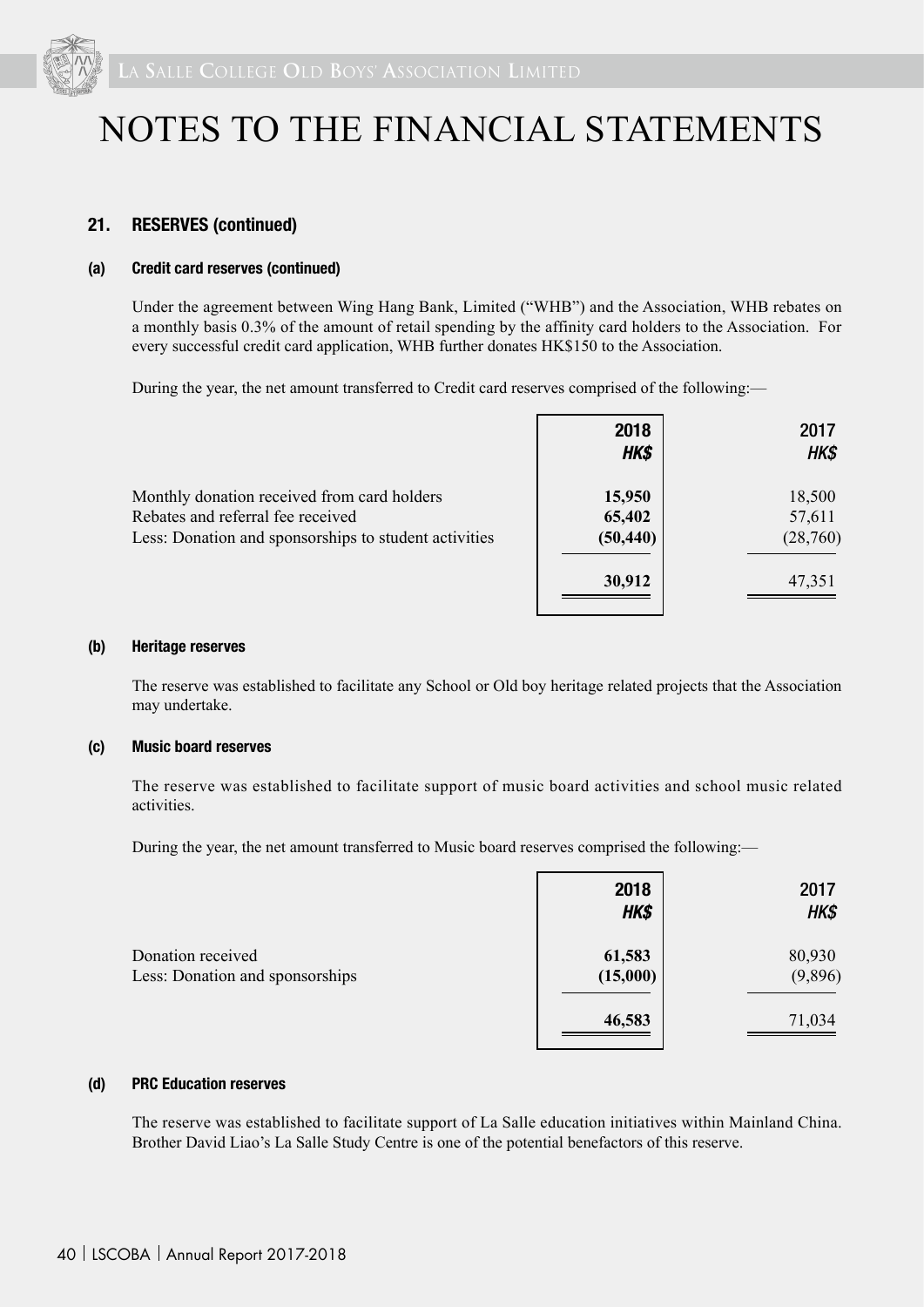

### **21. RESERVES (continued)**

#### **(e) Sports reserves**

The reserve comprises of donation received from participants of the Association's sports activities, used to support the development of the student sports related activities.

During the year, the net amount transferred to Sports reserves comprised the following:—

|                                                                               | 2018<br>HK\$        | 2017<br>HK\$ |
|-------------------------------------------------------------------------------|---------------------|--------------|
| Donation received from soccer league teams<br>Less: Donation and sponsorships | 76,000<br>(250,000) | 66,000       |
|                                                                               | (174,000)           | 66,000       |

#### **(f) LSC 80th Anniversary reserves**

The reserve was established in the 2008-2009 term, where an amount was set aside in the form of HSBC shares, valued at \$280,000 at the time of purchase. These shares are intended to be donated to La Salle College, together with any gains or loss of this share holding.

### **22. AUDITORS' REMUNERATION**

The audit of these financial statements has been performed on an honorary basis (2017: honorary basis).

### **23. RELATED PARTY TRANSACTIONS**

- (a) Except for the transactions and balances disclosed elsewhere in these financial statements, the Association did not have material transactions with other related party.
- (b) Members of key management during the year comprised only the directors whose remuneration is set out in note 12 to the financial statements.

#### **24. APPROVAL OF FINANCIAL STATEMENTS**

The financial statements set out on pages 25 to 41 were approved and authorized for issue by the board of directors on 5th June 2018.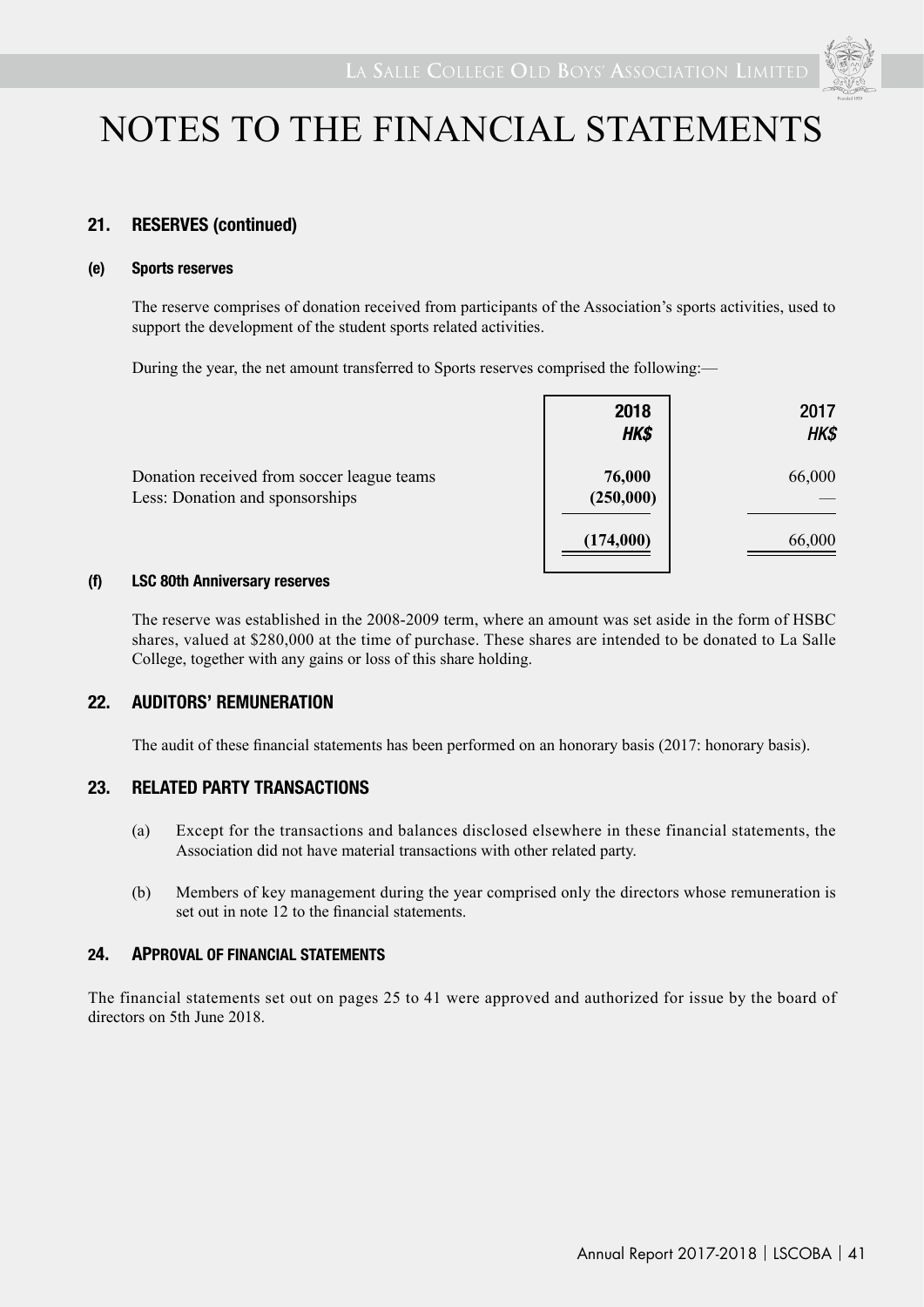

# INDEPENDENT AUDITOR'S REPORT TO THE MEMBERS

 $\overline{OR}$ 

# **LA SALLE COLLEGE OLD BOYS' ASSOCIATION LIMITED**

(incorporated in Hong Kong and limited by guarantee)

### **Opinion**

We have audited the financial statements of La Salle College Old Boys' Association Limited (the "Association") set out on pages 25 to 41, which comprise the statement of financial position as at 31 March 2018, and the statement of profit or loss and other comprehensive income, statement of changes in equity and the statement of cash flows for the year then ended, and a summary of significant accounting policies and other explanatory information.

In our opinion, the financial statements give a true and fair view of the financial position of the Association as at 31 March 2018, and of its financial performance and its cash flows for the year then ended in accordance with Hong Kong Financial Reporting Standards ("HKFRSs") issued by the Hong Kong Institute of Certified Public Accountants ("HKICPA") and have been properly prepared in compliance with the Hong Kong Companies Ordinance.

### **Basis for Opinion**

We conducted our audit in accordance with Hong Kong Standards on Auditing ("HKSAs") issued by the HKICPA. Our responsibilities under those standards are further described in the Auditor's Responsibilities for the Audit of the Financial Statements section of our report. We are independent of the Association in accordance with the HKICPA's Code of Ethics for Professional Accountants ("the Code"), and we have fulfilled our other ethical responsibilities in accordance with the Code. We believe that the audit evidence we have obtained is sufficient and appropriate to provide a basis for our opinion.

### **Other Information**

The directors are responsible for the other information. The other information comprises the information included in the directors' report, but does not include the financial statements and our auditor's report thereon.

Our opinion on the financial statements does not cover the other information and we do not express any form of assurance conclusion thereon.

In connection with our audit of the financial statements, our responsibility is to read the other information and, in doing so, consider whether the other information is materially inconsistent with the financial statements or our knowledge obtained in the audit, or otherwise appears to be materially misstated. If, based on the work we have performed, we conclude that there is a material misstatement of this other information, we are required to report that fact. We have nothing to report in this regard.

### **Responsibilities of Directors for the Financial Statements**

The directors are responsible for the preparation of the financial statements that give a true and fair view in accordance with HKFRSs issued by the HKICPA and the Hong Kong Companies Ordinance, and for such internal control as the directors determine is necessary to enable the preparation of financial statements that are free from material misstatement, whether due to fraud or error.

In preparing the financial statements, the directors are responsible for assessing the Association's ability to continue as a going concern, disclosing, as applicable, matters related to going concern and using the going concern basis of accounting unless the directors either intend to liquidate the Association or to cease operations, or have no realistic alternative but to do so.

The directors are responsible for overseeing the Association's financial reporting process.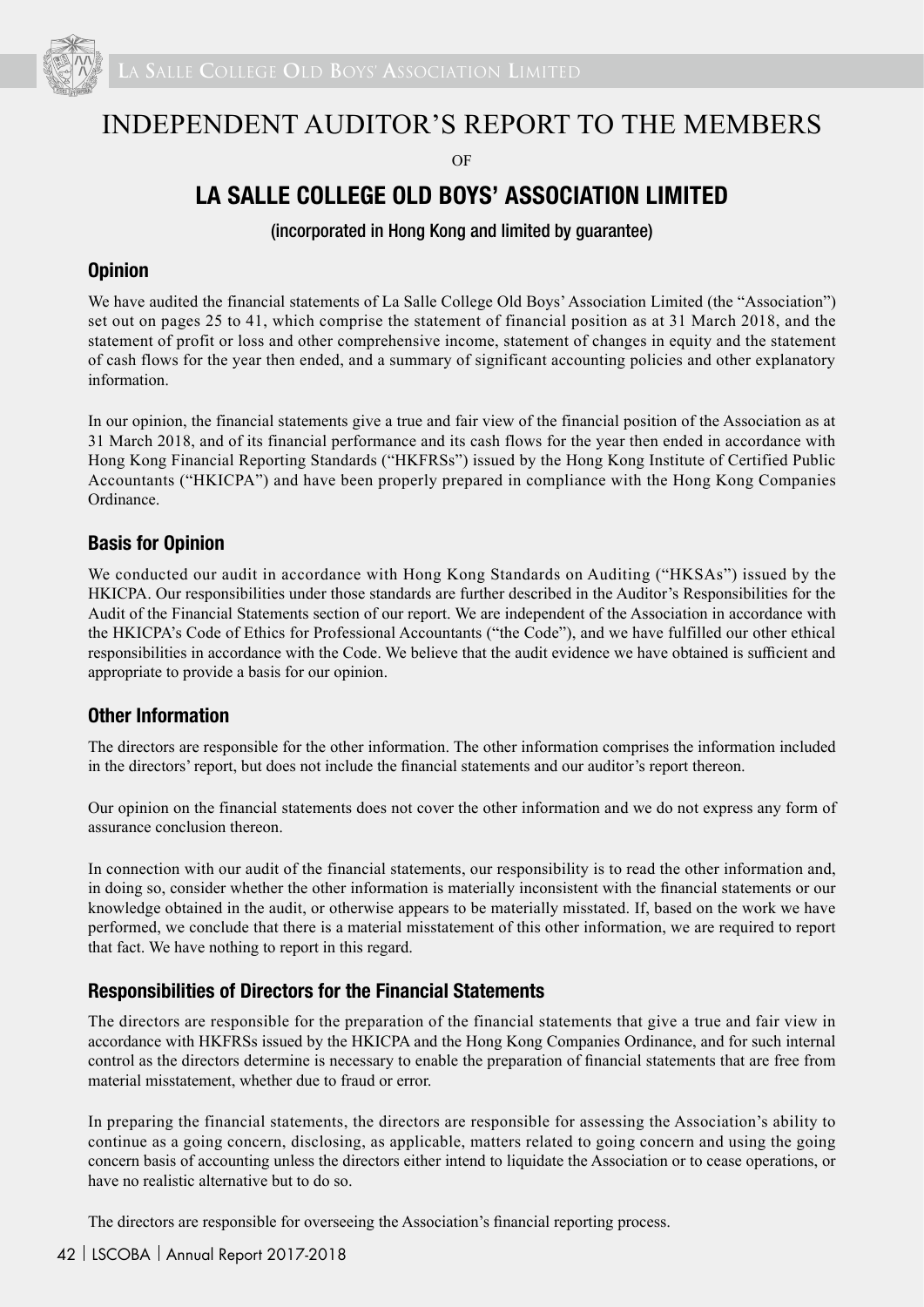

## **Auditor's Responsibilities for the Audit of the Financial Statements**

Our objectives are to obtain reasonable assurance about whether the financial statements as a whole are free from material misstatement, whether due to fraud or error, and to issue an auditor's report that includes our opinion. This report is made solely to you, as a body, in accordance with section 405 of the Hong Kong Companies Ordinance, and for no other purpose. We do not assume responsibility towards or accept liability to any other person for the contents of this report.

Reasonable assurance is a high level of assurance, but is not a guarantee that an audit conducted in accordance with HKSAs will always detect a material misstatement when it exists. Misstatements can arise from fraud or error and are considered material if, individually or in the aggregate, they could reasonably be expected to influence the economic decisions of users taken on the basis of these financial statements.

As part of an audit in accordance with HKSAs, we exercise professional judgment and maintain professional skepticism throughout the audit. We also:

- Identify and assess the risks of material misstatement of the financial statements, whether due to fraud or error, design and perform audit procedures responsive to those risks, and obtain audit evidence that is sufficient and appropriate to provide a basis for our opinion. The risk of not detecting a material misstatement resulting from fraud is higher than for one resulting from error, as fraud may involve collusion, forgery, intentional omissions, misrepresentations, or the override of internal control.
- Obtain an understanding of internal control relevant to the audit in order to design audit procedures that are appropriate in the circumstances, but not for the purpose of expressing an opinion on the effectiveness of the Association's internal control.
- Evaluate the appropriateness of accounting policies used and the reasonableness of accounting estimates and related disclosures made by the directors.
- Conclude on the appropriateness of the directors' use of the going concern basis of accounting and, based on the audit evidence obtained, whether a material uncertainty exists related to events or conditions that may cast significant doubt on the Association's ability to continue as a going concern. If we conclude that a material uncertainty exists, we are required to draw attention in our auditor's report to the related disclosures in the financial statements or, if such disclosures are inadequate, to modify our opinion. Our conclusions are based on the audit evidence obtained up to the date of our auditor's report. However, future events or conditions may cause the Association to cease to continue as a going concern.
- Evaluate the overall presentation, structure and content of the financial statements, including the disclosures, and whether the financial statements represent the underlying transactions and events in a manner that achieves fair presentation.

We communicate with the directors regarding, among other matters, the planned scope and timing of the audit and significant audit findings, including any significant deficiencies in internal control that we identify during our audit.

**CW CPA** *Certified Public Accountants*

HONG KONG, 5th June 2018